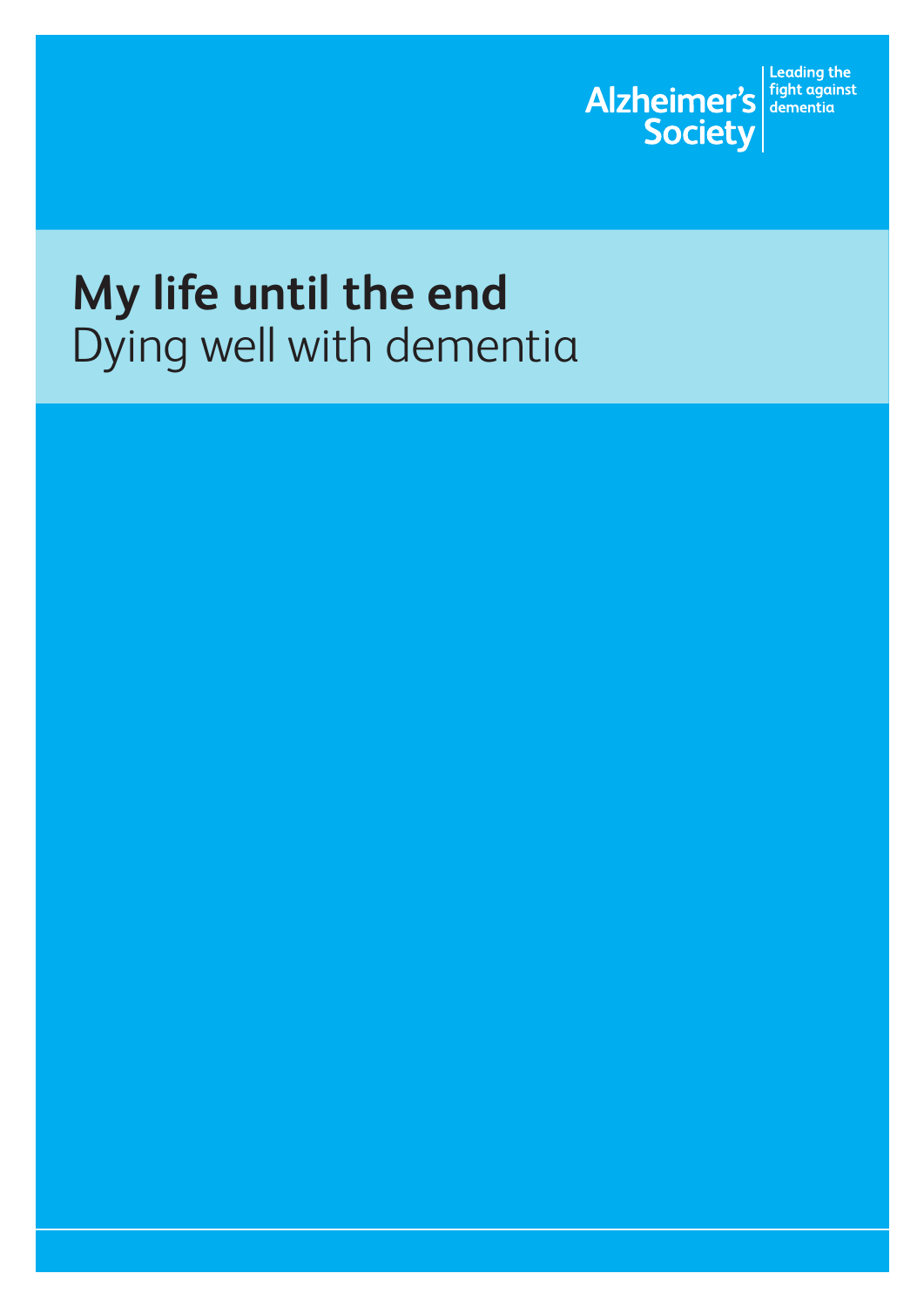| <b>Document</b><br>purpose | This report provides a broad overview of the key issues relating to<br>end of life planning and end of life care as experienced by people<br>with dementia. The report summarises existing evidence and<br>presents new evidence from current carers, bereaved carers and<br>people with dementia. It makes recommendations about planning<br>for end of life and to improve co-ordinated care through to the end |
|----------------------------|-------------------------------------------------------------------------------------------------------------------------------------------------------------------------------------------------------------------------------------------------------------------------------------------------------------------------------------------------------------------------------------------------------------------|
|                            | of life.                                                                                                                                                                                                                                                                                                                                                                                                          |

| My life until the end: Dying well with dementia<br><b>Title</b> |                                                                                                                                                                                                                                                                                                                                                   |  |
|-----------------------------------------------------------------|---------------------------------------------------------------------------------------------------------------------------------------------------------------------------------------------------------------------------------------------------------------------------------------------------------------------------------------------------|--|
| <b>Publication date</b>                                         | October 2012                                                                                                                                                                                                                                                                                                                                      |  |
| <b>Target audience</b>                                          | This report is intended for a range of audiences including central<br>and devolved government, policy makers, health commissioners,<br>and health and care providers. Its recommendations are<br>intended to raise awareness, inform policy and change practice.                                                                                  |  |
| <b>Acknowledgements</b>                                         | Alzheimer's Society would like to thank the people with dementia<br>and their carers who took part in interviews and shared their<br>moving stories. The information provided by you made this report<br>possible. We would also like to thank the Alzheimer's Society staff<br>who supported them to take part.                                  |  |
|                                                                 | We would especially like to thank the peer reviewers of this report:<br>Dr Jackie Morris, Dignity Champion for the British Geriatric Society;<br>Simon Chapman, Director of Policy and Parliamentary Affairs for<br>the National Council for Palliative Care; and Dr Elizabeth Sampson,<br>Senior Clinical Lecturer at University College London. |  |
| <b>Author</b>                                                   | Martina Kane, Senior Policy Officer, Alzheimer's Society                                                                                                                                                                                                                                                                                          |  |
| <b>Contact</b>                                                  | Alzheimer's Society's Public Policy team can be contacted on<br>020 7423 3500 or at ppa@alzheimers.org.uk                                                                                                                                                                                                                                         |  |
| <b>Web</b>                                                      | www.alzheimers.org.uk/endoflife                                                                                                                                                                                                                                                                                                                   |  |
| <b>Publisher</b>                                                | © Alzheimer's Society 2012. All rights reserved. No part of this<br>work may be reproduced, downloaded, transmitted or stored in any<br>medium without the written permission of the publisher, except for<br>personal or educational use. Commercial use is prohibited.                                                                          |  |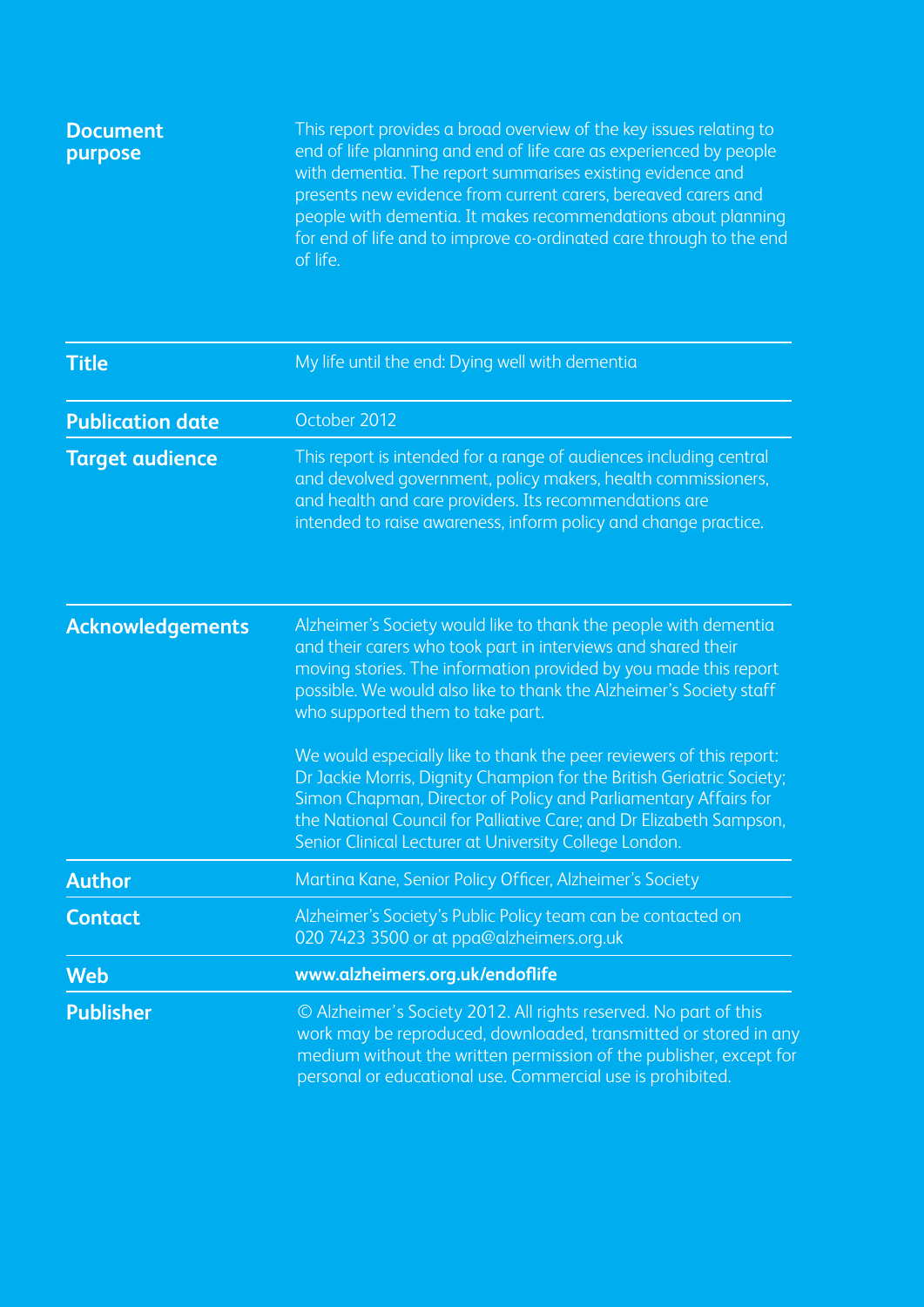# **Contents**

| Methodology<br>Dignity<br>Pain                | <b>Executive summary</b><br>Policy landscape<br>Recommendations<br>Public awareness<br>Care planning and proxy decision making<br>Withholding and withdrawing treatment<br>Emotional and spiritual concerns<br>Place of death                                                                                                                                                                                                                                                                                                                                                             | iii<br>İ٧<br>i٧<br>٧<br>٧<br>V<br>٧<br>vi<br>vi<br>vi<br>vi                                                        |
|-----------------------------------------------|-------------------------------------------------------------------------------------------------------------------------------------------------------------------------------------------------------------------------------------------------------------------------------------------------------------------------------------------------------------------------------------------------------------------------------------------------------------------------------------------------------------------------------------------------------------------------------------------|--------------------------------------------------------------------------------------------------------------------|
| 1.3                                           | 1 Background to dementia and end of life<br>1.1 Definition of terms<br>1.2 Background to dementia<br>1.2.1 Dying and dementia<br>1.2.2 A good death<br>Background to end of life care and dementia policy                                                                                                                                                                                                                                                                                                                                                                                 | 1<br>1<br>1<br>$\frac{2}{3}$<br>4                                                                                  |
|                                               | 2 Evidence for this report<br>2.1 Methodology<br>2.2 Carers' experience as a proxy for the experience of people with dementia                                                                                                                                                                                                                                                                                                                                                                                                                                                             | 5<br>5<br>6                                                                                                        |
| 3.1<br>3.2<br>3.3<br>3.4<br>3.5<br>3.6<br>3.7 | 3 Issues in end of life care for dementia<br><b>Public awareness</b><br>Care planning and proxy decision making<br>3.2.1 The Mental Capacity Act<br>3.2.2 Unwillingness of professionals to discuss care planning<br>3.2.3 End of life planning in care homes<br>Dignity<br>3.3.1 Communication<br>3.3.2 Relationship- and person-centred care<br>Pain<br>Withholding and withdrawing treatment<br>Emotional and spiritual concerns<br>Place of death<br>A co-ordinated care environment<br>3.7.1<br>3.7.2 Hospital<br>3.7.3 Care home or nursing home<br>3.7.4 Own home<br>3.7.5 Hospice | 7<br>$\overline{7}$<br>9<br>10<br>12<br>13<br>15<br>16<br>17<br>18<br>19<br>21<br>23<br>25<br>27<br>29<br>31<br>32 |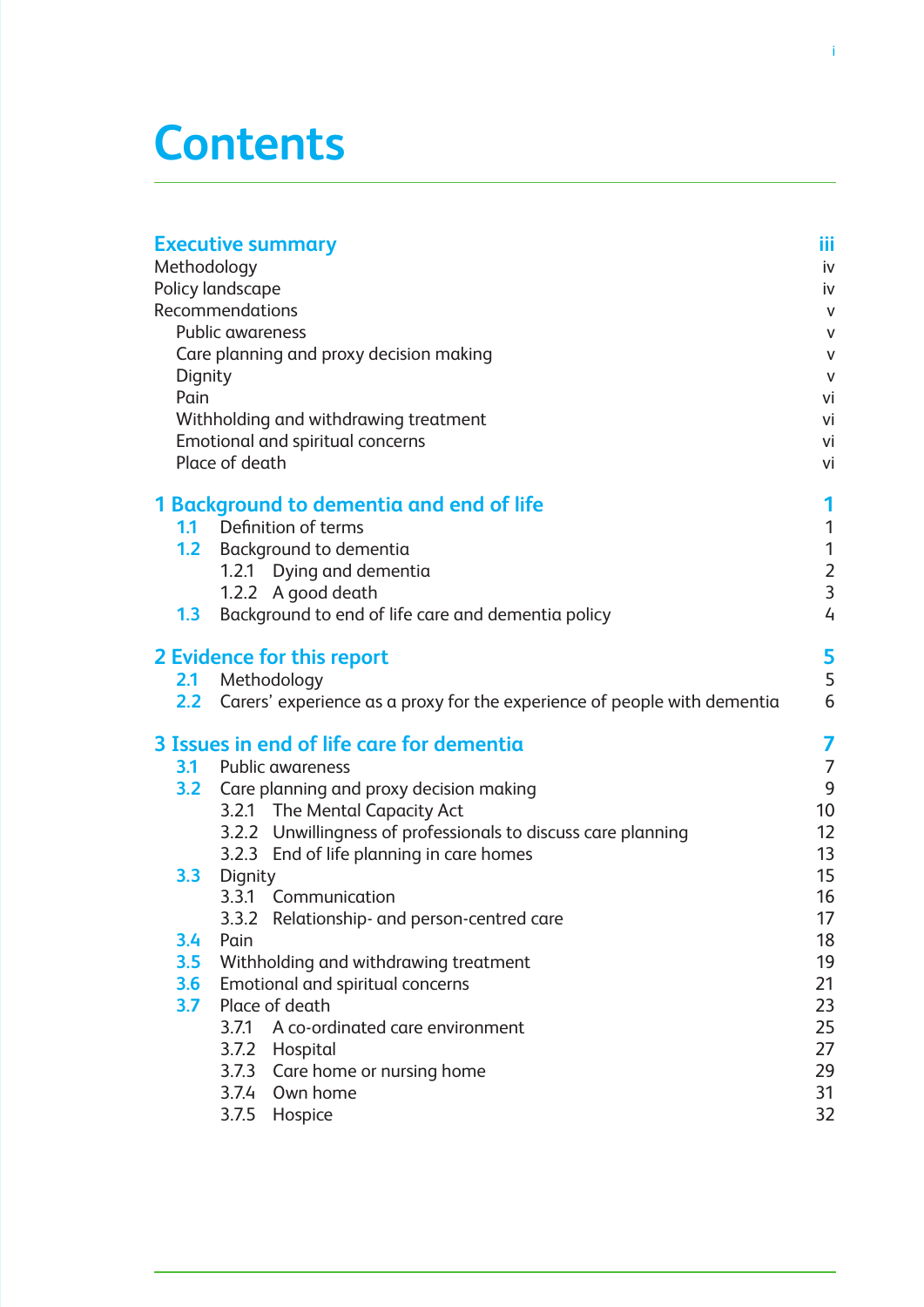| 4 References                                                                                                  | 34                   |
|---------------------------------------------------------------------------------------------------------------|----------------------|
| 5 Useful resources                                                                                            | 39                   |
| <b>Appendix 1</b><br><b>Policy framework in the UK nations</b><br>England<br><b>Wales</b><br>Northern Ireland | 41<br>41<br>42<br>43 |
| <b>Appendix 2</b><br><b>Office for National Statistics information on place of death</b>                      | 44                   |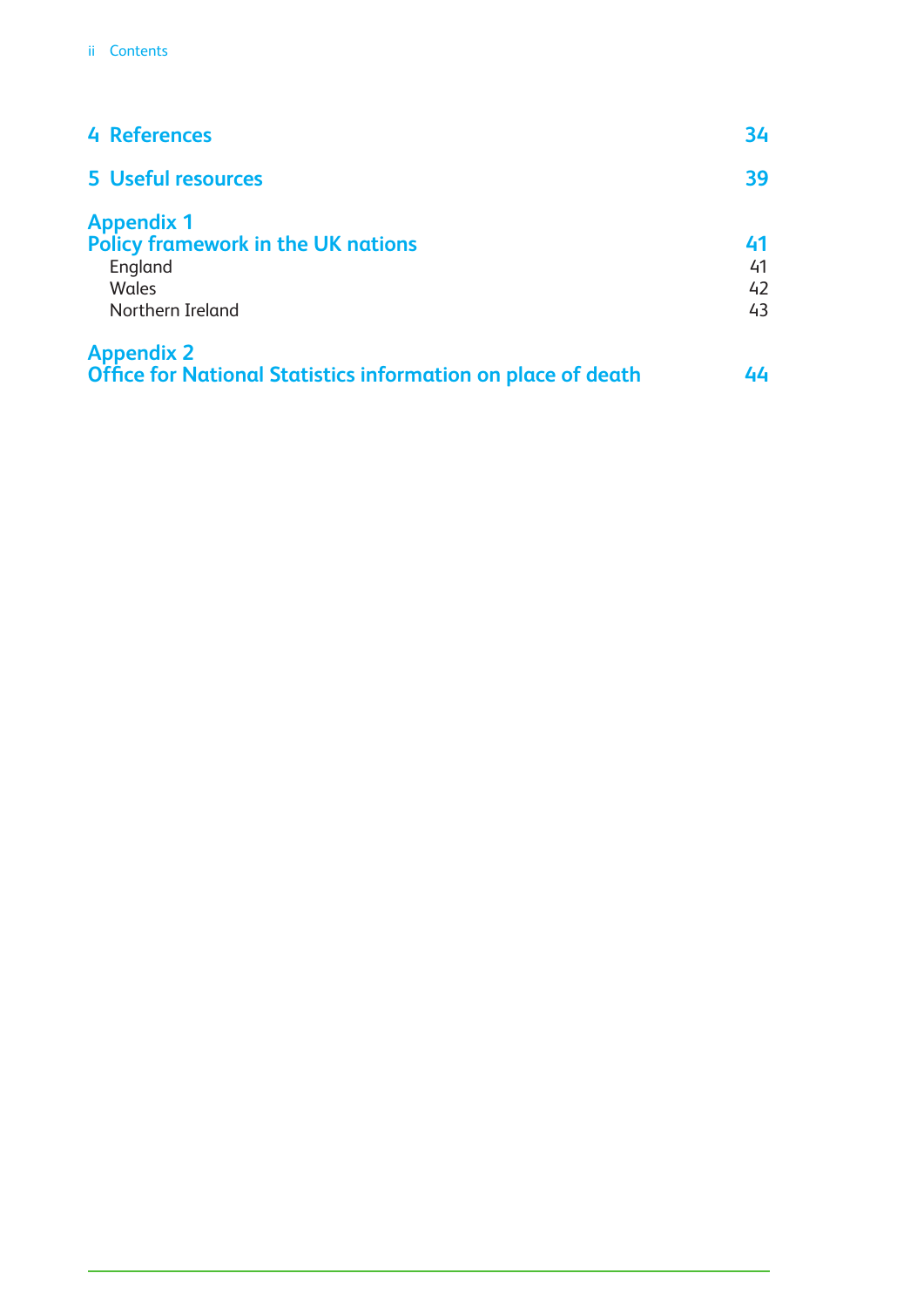## **Executive summary**

One in three people over the age of 65 will die with some form of dementia (Brayne et al, 2006). As the population ages and more people develop dementia, end of life issues will become increasingly important, not only in dementia care, but for society as a whole.

Yet there are reports of extensive problems with end of life care for people with dementia. Alzheimer's Society spoke to over 38 people, spanning those with dementia, carers and former carers, and heard of issues across all areas of the system. This report addresses seven key issues that dementia presents at the end of life:

- **Public awareness** A lack of common discussion of matters around death and dying among the public means that the wishes of people with dementia, even on basic matters, are often unknown as they reach the end of their life.
- **Care planning and proxy decision making** As the condition progresses it is more difficult for people with dementia to contribute to decisions about their end of life care, so planning in advance is essential. Even so, those who make decisions on behalf of the person with dementia face an ethically complex situation.
- **Dignity** While dignified care is essential for all, too often people in later stages of dementia are treated without dignity, which can make their final days even more distressing for their families.
- **Pain** Difficulty with communication can mean that the person is not able to articulate basic needs such as pain, discomfort, hunger and thirst in the final stages, which makes meeting these needs a particular challenge for clinicians.
- **Withholding and withdrawing treatment** The uncertain course of dementia can also make it difficult for professionals to give a prognosis. Not knowing how long someone might live makes it more difficult to plan the palliative care that person should receive.
- **Emotional and spiritual concerns** There is often little regard for the emotional or spiritual support that may be needed at end of life for people with dementia.
- **Place of care and death** Differences in the quality of experience were reported when the person with dementia died in hospital, at home, in a care home and in a hospice.

The present health and care system is not meeting the challenge posed by dementia. Specialist palliative care services and tools (such as the Liverpool Care Pathway) are underused or used inappropriately with people with dementia. Each person with dementia is different, and it is essential that the wishes of each individual are understood and carried out so that people with dementia can die with dignity, free from pain and in the place of their choice. This report places the voices of people affected by dementia and end of life care at its heart.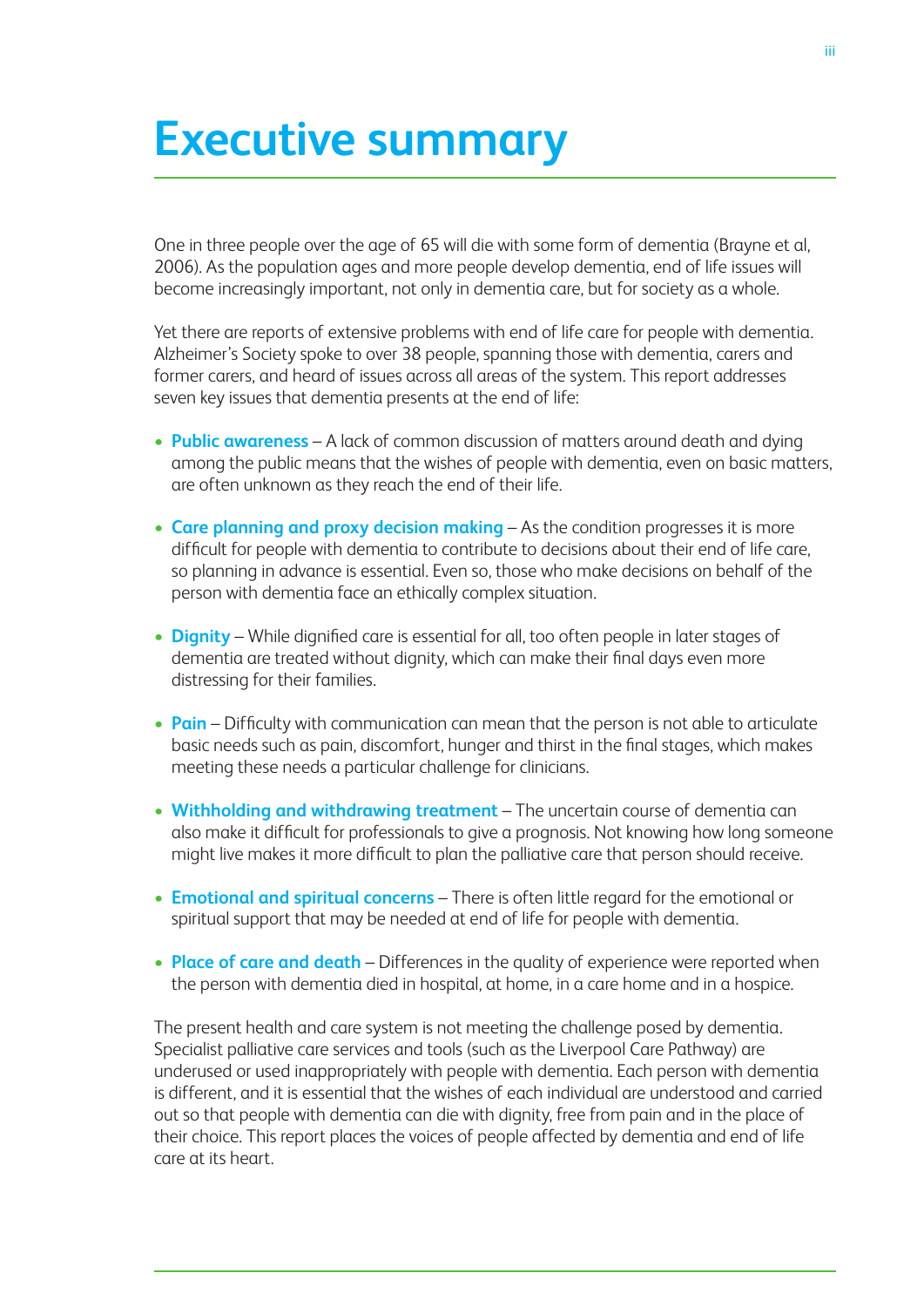## **Methodology**

Semi-structured interviews were carried out with 38 participants. These consisted of 25 interviews with former carers, 10 interviews with current carers and three interviews with people with dementia.

The interviews took place either face to face or on the telephone and were recorded. All interviews with people with dementia took place face to face. Support was available for participants after the interview through Alzheimer's Society's National Dementia Helpline. Care was taken that recordings of the interviews and details of the participants were kept securely.

Participants were asked to discuss:

- details of the end of life planning that had been discussed with them, their assessment of its quality and what could have made it better
- their opinions on what made dying with dementia different from dying of other illnesses
- their assessment of the quality of end of life services (if they had direct experience of these), and what could have made them better
- what they would build into a system of end of life services if they were designing it themselves.

In addition, material on good practice was sought from colleagues who work with dementia and dying, within Alzheimer's Society and beyond, both through formal interviews and other correspondence. A literature review explored the policy background and whether the issues experienced by participants were encountered more widely.

## **Policy landscape**

The unique environment in England provided by the Prime Minister's Challenge on dementia, the Wales Together for health – delivering end of life care delivery plan, and the potential for capacity legislation in Northern Ireland, bring the issues surrounding dementia at the end of life in the UK into sharp focus. In particular, the drive towards building communities that are 'dementia friendly' must include a cultural shift where advance care planning is the norm, and where communities and health services have the resources to support people with dementia right to the end of their lives. There are pockets of good practice across the UK, but the experiences of people in this report show there is still much to be done to make good practice the norm, and to ensure that circumstances do not arise that may lead to poor and undignified treatment.

This report makes recommendations for change that would improve care and help make the final days of more people with dementia as good as they can be.

**'Death and dying should be a natural matter to discuss… Palliative care for me, starts, should start, the minute that you get a diagnosis… This business of dying is quite a natural process. People tend to regard dying as something unnatural, but it isn't.'**

> **Peter Ashley, living with dementia\* \*Peter Ashley asked to be identified wherever his words are used.**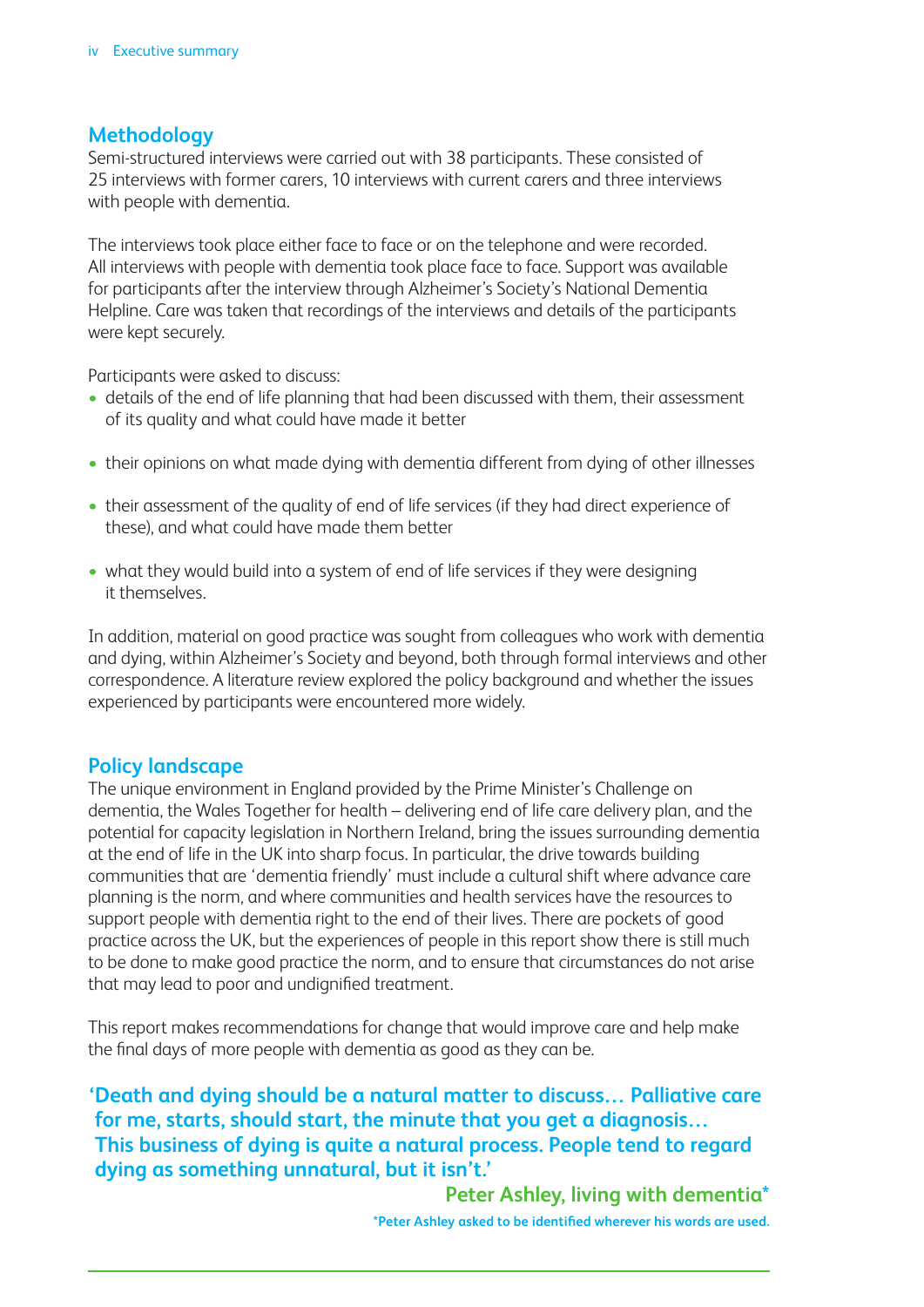#### **Recommendations**

This report makes recommendations in seven key areas, as outlined below.

#### **Public awareness**

There needs to be greater public awareness of the importance of talking about death and dying and planning end of life care in advance.

- Dementia should be used as a key example of why planning throughout life is important.
- There should be greater recognition of dementia as a terminal illness, and of the fact that end of life care in dementia would improve with increased formal and informal advance care planning.
- The 'dementia friendly communities' strand of the Prime Minister's Challenge on dementia should consider how communities could be better prepared to deal with the full course of dementia, right up to the final days of life.

#### **Care planning and proxy decision making**

There should be greater support for people with dementia to plan for their future care, both using legal provisions and more informally, including contributing to decisions about where they would like to be cared for and the treatments they would and would not want to receive.

- A bill creating mental capacity legislation in Northern Ireland, similar to that already enacted in England and Wales, should be brought forward and acted on.
- GPs and other health and social care professionals supporting people with dementia at an early stage of their illness should be supported to encourage people with dementia to plan their future care.
- There should be greater training for care home staff in initiating and conducting conversations about end of life care planning.

#### **Dignity**

All people with dementia should be able to come to the end of their lives with dignity, with staff training and other systems geared to support this, even when communication has diminished.

- There should be increased resources to make aspirations for receiving dementia training a reality for all staff in all locations. This training must include understanding problems with communication.
- Initiatives to promote dignity and to see each person as an individual, such as Alzheimer's Society's This is me leaflet, should become embedded in everyday practice in all settings where people with dementia are cared for.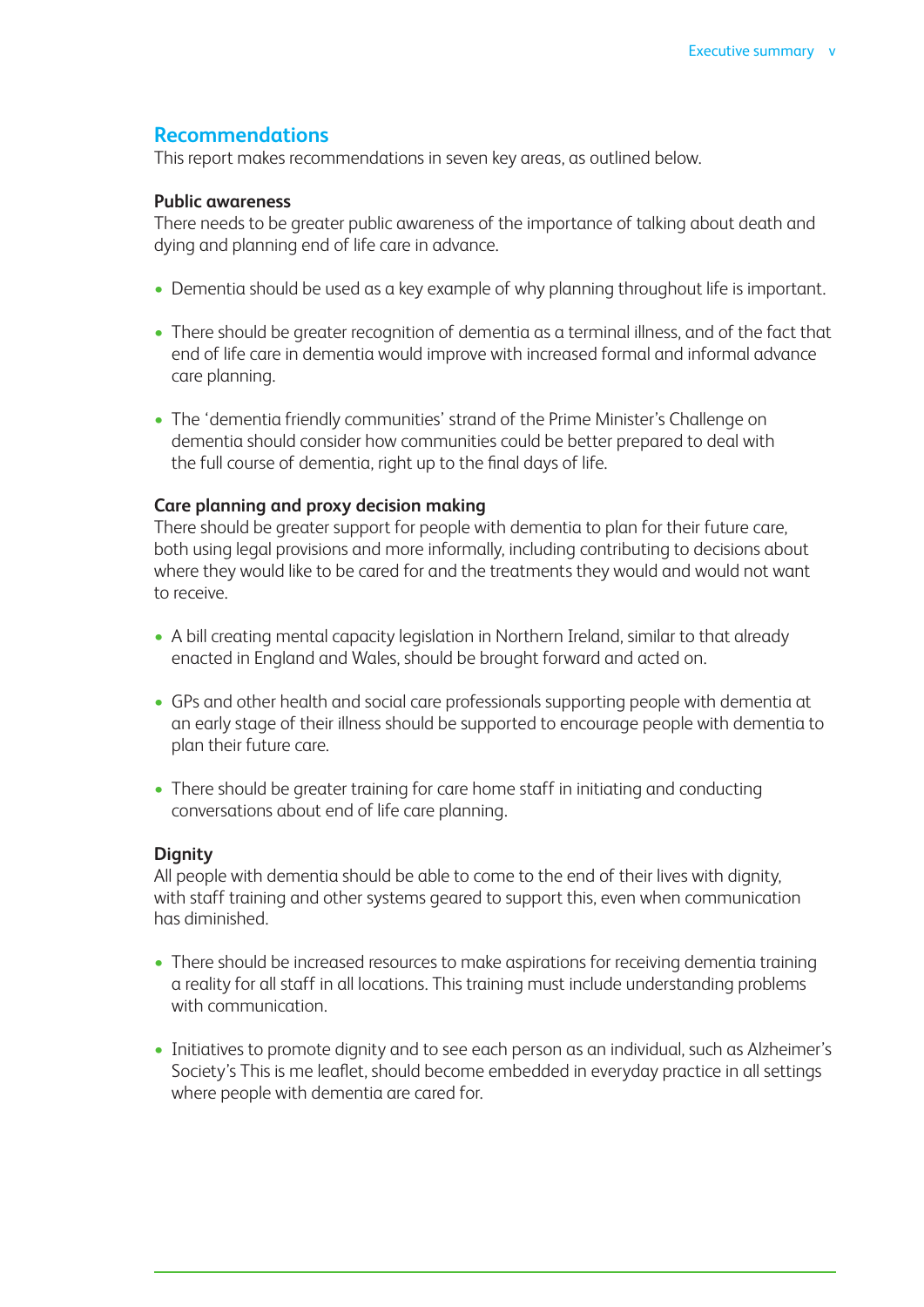#### **Pain**

All people with dementia should be free from pain at the end of their lives, with training and systems designed to detect and manage pain even when communication is diminished.

- More research should be undertaken to understand the detection of pain in people with advanced dementia.
- There should be more training for all staff on detecting and treating the symptoms of pain in people with dementia.

#### **Withholding and withdrawing treatment**

There should be significant, co-ordinated and holistic support for the person with dementia and their carers wherever the decision is taken to withhold or withdraw treatment.

- Regular monitoring and adequate access to palliative care services should always be available when treatments are withheld and withdrawn. This includes a comprehensive assessment of pain, specialist care that is available at any time of the day or night, and emotional support offered to family and carers.
- More research should be undertaken observing the final days of people with dementia, to provide medical professionals with a clearer understanding of this time.
- There should be pre- and post-registration training and continuing professional development for staff working and communicating with families at this emotionally difficult time.

#### **Emotional and spiritual concerns**

Greater attention should be paid to the emotional and spiritual needs of people with dementia in order to provide truly holistic care.

- Professionals working with people with dementia at the end of their lives should take care to understand the emotional and spiritual needs of each person, and take action to meet these needs.
- There should be emotional and spiritual support available for the carer during the final days of the person with dementia, as well as bereavement support that recognises the unique experience of caring for a person with dementia.

#### **Place of death**

People with dementia at the end of their lives should be able to access high-quality services to meet their needs at any time of the day or night regardless of the setting.

• The government should pay special heed to the needs of people with dementia while piloting the Palliative Care Funding Review, and should implement findings of the pilot to allow a system that will support people with dementia. While piloting, particular attention should be paid to the integration of services and the impact on people with dementia of the proposal that there should be free social care in the last year of life. The government should also implement the recommendation that people at the end of life, and their carers, should receive a holistic needs assessment and be supported by a care co-ordinator.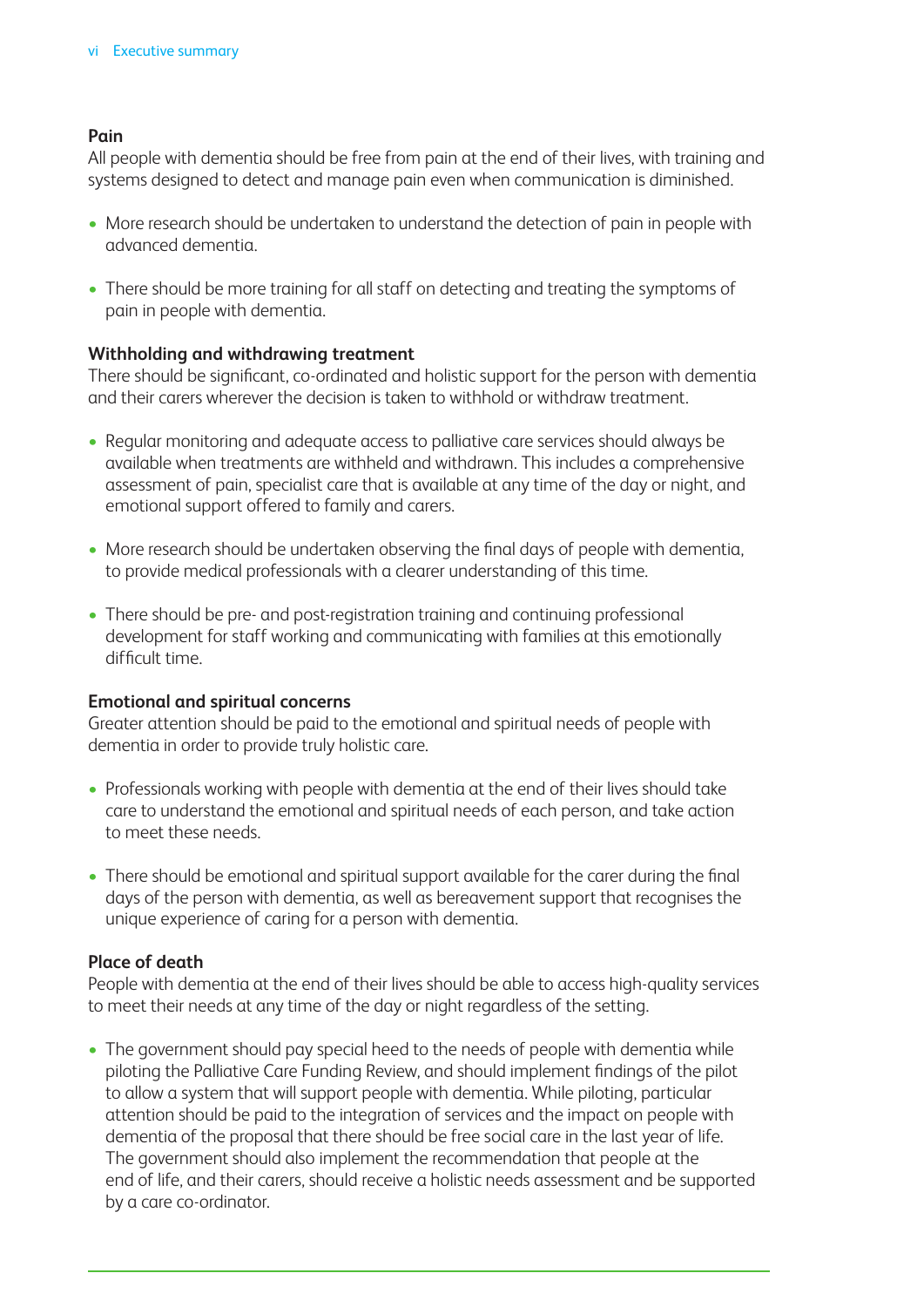- Commissioners should commission services that enable people with dementia to be cared for where they want to be at the end of their lives. This includes commissioning for community and care home settings, and considering different models of care that meet the needs of people with dementia throughout the course of their illness.
- There should be more resources to support GPs in managing the end of life care of people with dementia.

#### **Hospitals:**

- There should be greater training and support for ward staff on signs that people with dementia are reaching the end of their lives. This would enable a shift to palliative care, incorporating support for families and carers.
- There should be improved communication with families and carers to explain and explore options for care in the final stages.

#### **Care homes:**

• There should be more training for care home staff on delivering end of life care for people with dementia. This includes: acting on plans for emergency care, advance care plans and advance decisions that have been put in place, and working with medical professionals to co-ordinate a good end of life experience.

#### **Own home:**

• Attention should be paid to the specific needs of people with dementia when commissioning specialist care to reach out to people at the end of life in their own homes. Commissioners should use the National Institute for Health and Clinical Excellence (NICE) quality standard (NICE, 2010a) to identify services that support people to stay at home. Good practice in this area should be widely shared.

#### **Hospice and specialist palliative care:**

- More should be done to extend dementia training in the hospice environment, recognising dementia as a specialist care need.
- Hospices and specialist palliative care services should review their policies and practices to enable joint working to meet the needs of people with dementia in their communities.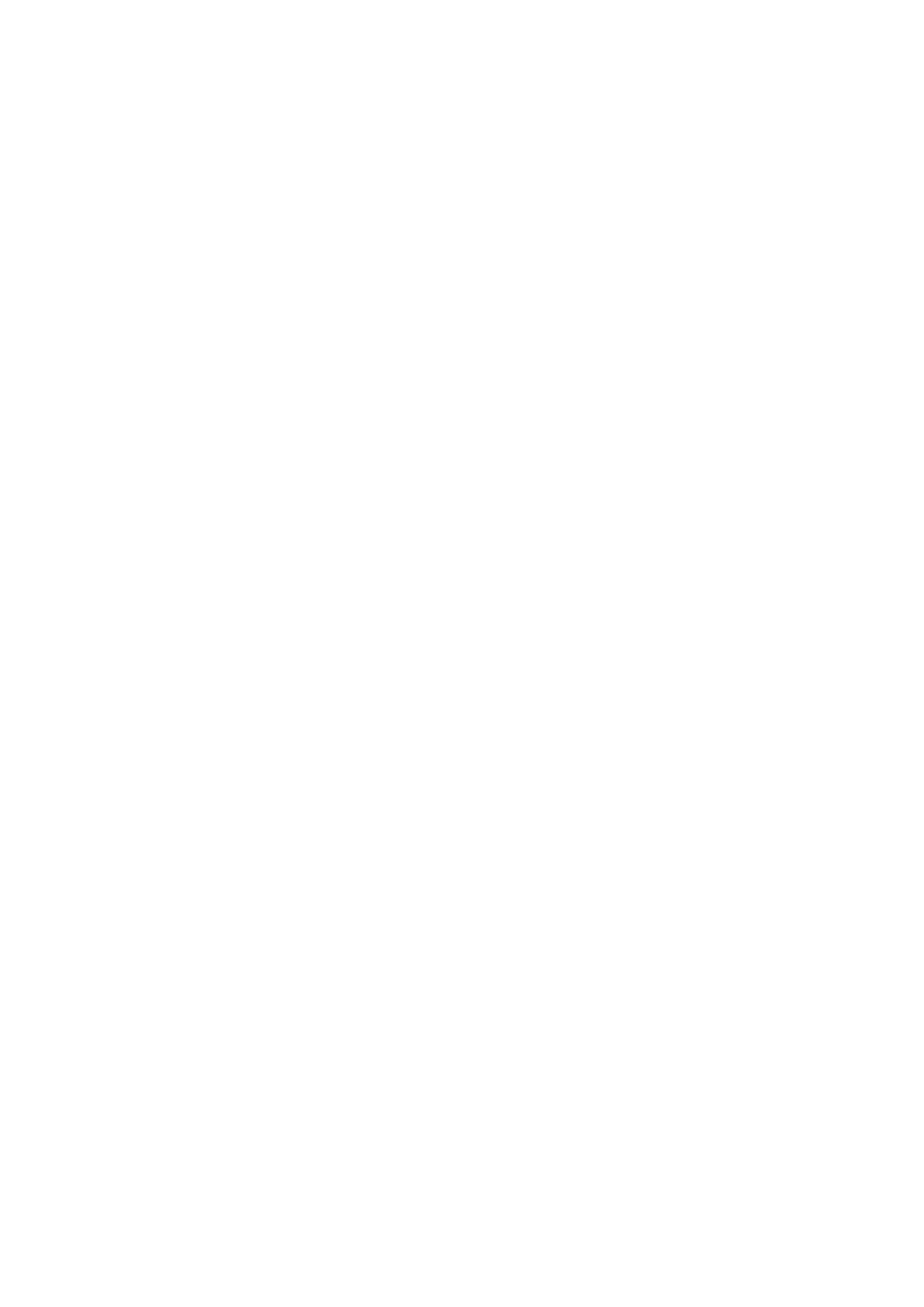## **1 Background to dementia and end of life**

**'I think, at the end, it wants to be so the person is least stressed or upset or in [as little] pain as possible, so they can be calm and go with dignity. When they get to the point of no return, as it were, I think they should be allowed to go peacefully. Not be mucked about with unnecessarily.' Daughter of a person with dementia**

## **1.1 Definition of terms**

Throughout this report, the terms 'end of life care' and 'palliative care' are used.

End of life care is defined in the End of life care strategy (Department of Health, 2008) as care that 'helps all those with advanced, progressive, incurable illness to live as well as possible until they die. It enables the supportive and palliative care needs of both patient and family to be identified and met throughout the last phase of life and into bereavement'. It refers to the wider network of care provided by numerous agencies when someone is nearing the end of their life, such as the services that may be provided by a care home, the GP and community teams working together, along with palliative care.

Palliative care is defined as 'the active holistic care of patients with advanced progressive illness. Management of pain and other symptoms and provision of psychological, social and spiritual support is paramount. The goal of palliative care is achievement of the best quality of life for patients and their families' (NICE, 2004). It is not designed to prolong life, and is only received by someone where there is knowledge that they are close to death. It may involve specific medical care designed to relieve pain, along with tools that provide a framework for care, such as the Liverpool Care Pathway (Marie Curie Palliative Care Institute Liverpool, 2012).

### **1.2 Background to dementia**

The term dementia describes a set of symptoms that include loss of memory, mood changes and problems with communicating and reasoning. These symptoms occur when the brain is damaged by certain diseases, including Alzheimer's disease. Dementia is progressive, which means that people with dementia and their carers are coping with changing abilities over time. These changes in ability include a reduction in the person's capacity to make decisions about major life events and circumstances as well as day-to-day decisions. Eventually they will need help with all their daily activities, spanning health and social care. Dementia is recognised as a terminal condition (Department of Health, 2009).

- 800,000 people in the UK have dementia (Alzheimer's Society, 2012).
- One in three people over the age of 65 will end their lives with a form of dementia (Brayne et al, 2006). In 2010, there were over 400,000 registered deaths of people over the age of 65 from all causes in England and Wales (Office for National Statistics, 2011). Therefore, it would be expected that approximately 130,000 people died with dementia that year.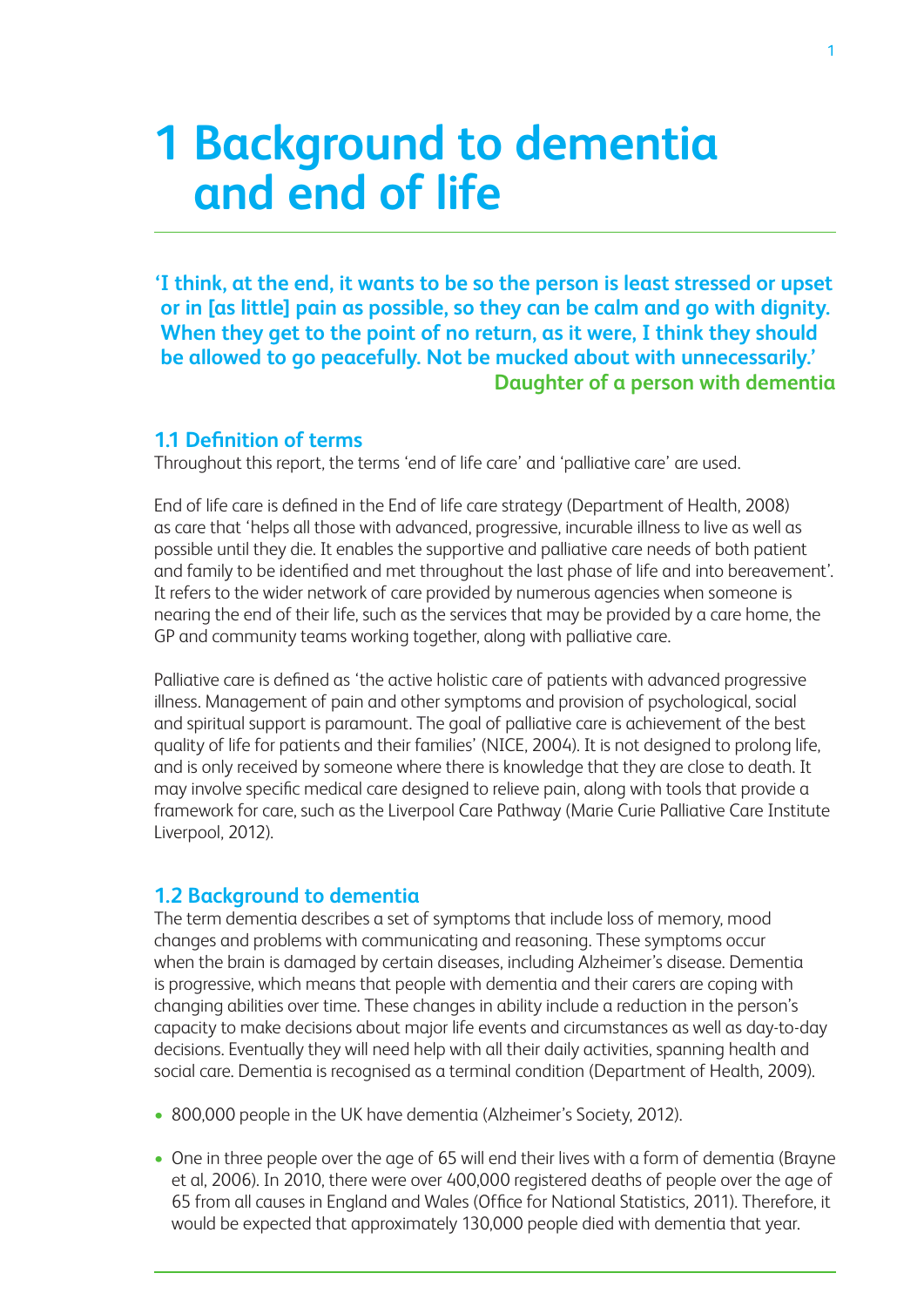- In 2010, only 25,000 registered death certificates had a form of dementia listed as an underlying cause (Office for National Statistics, 2011). An additional 8,000 had 'senility' recorded. It is likely that many more people die with dementia every year, but this is not recorded on their death certificates.
- Dementia is the third most common underlying cause of death for women in England and Wales, behind heart disease and stroke. It is the seventh most common cause of death in men. Alzheimer's disease and other types of dementia account for 7% of all deaths in women and 3.1% of all deaths in men (Office for National Statistics, 2011).
- 63% of people who have dementia recorded as the underlying cause of death on their death certificate experience the end of their lives in a care home. A further 30% experience the end of their lives in hospital (see Appendix 2).

The Office for National Statistics data on the number of people with dementia recorded on their death certificate is likely to be an underestimate of the number of people who actually die with dementia. Historically, doctors have not routinely recorded dementia on death certificates if it was an underlying cause, rather than the primary cause. Many people with dementia never receive a formal diagnosis, which also contributes to a lack of recording. While there has been a dramatic improvement in this practice in the last 10 years, the figures are still not in line with the prevalence that we would expect. A substantial number of people have the outdated and unspecific term 'senility' on their death certificate, or do not have their dementia recorded at all.

## **1.2.1 Dying and dementia**

There are three ways in which people with dementia die (Cox and Cook, 2002).

- People may die from the complications arising from end-stage dementia.
- People may be in the early stages of dementia and die from another illness (eg cancer).
- People may die with a mix of problems. Dementia may not be the main cause of death, but it interacts with other conditions and can complicate and worsen them.

Research has shown that people with dementia can often have trouble eating and contract pneumonia along with fevers and fits (Mitchell et al, 2009). Many people with dementia may also have long-standing medical conditions which will complicate their care, such as diabetes, arthritis, heart problems and trouble breathing.

All of the 800,000 people with dementia in the UK will face additional complications at the end of their lives, regardless of which disease causes their death. The dementia itself causes problems in areas that are key to planning for and ensuring a good death. These include:

- diminishing mental capacity
- difficulty with communication, which is particularly problematic when the person is communicating their hunger, thirst, discomfort, pain or other needs
- uncertainty in prognosis.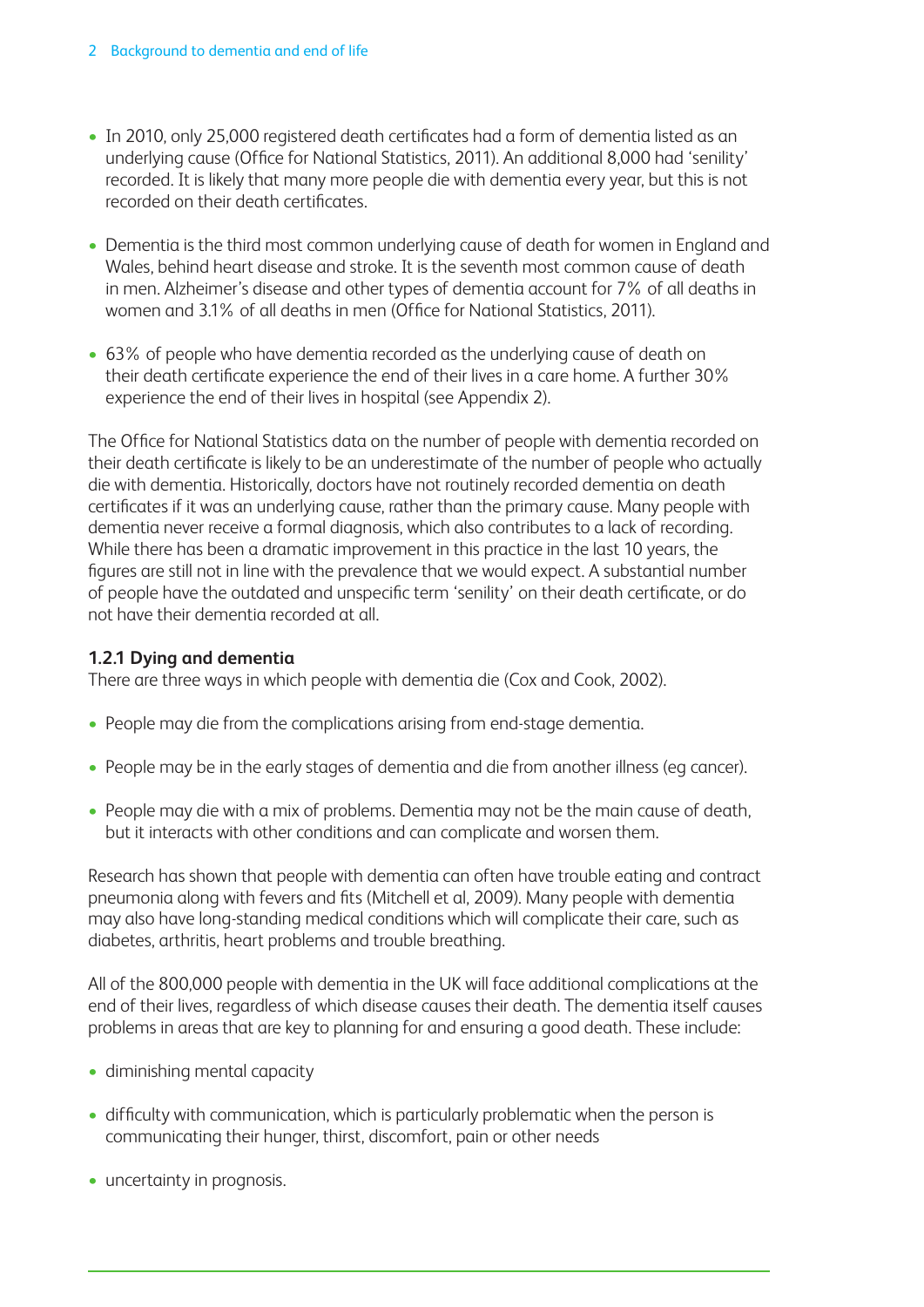Professionals may also lack the skills to deal with the challenges presented when someone who has dementia is at the end of their life. This may manifest by the professional:

- being unwilling to discuss death and dying
- communicating insensitively
- overlooking other health conditions and managing only dementia, or vice versa
- not being able to detect or ease the symptoms or basic needs the person has, such as the need to eat or drink
- not being able to detect or meet the emotional, spiritual or other needs of the person
- not working with relatives to enable them to be involved at the end of the person's life
- having difficulty with decisions about the person's care (such as whether or not the person can remain at home or in the care home, or if they need to be transferred to hospital).

In addition, many of the systems for end of life care are designed around people with cancer, rather than people with dementia. People with dementia may not be referred for specialist end of life care (such as at a hospice), and specialists in end of life care are more used to dealing with conditions with a steep period of decline (such as cancer) rather than the more uncertain prognosis of dementia.

#### **1.2.2 A good death**

The End of life care strategy (Department of Health, 2008) suggests:

'Although every individual may have a different idea about what would, for them, constitute a "good death", for many this would involve:

- Being treated as an individual, with dignity and respect;
- Being without pain and other symptoms;
- Being in familiar surroundings; and
- Being in the company of close family and/or friends.'

Alzheimer's Society believes this is just as true for people with dementia as it is for people who have other health conditions.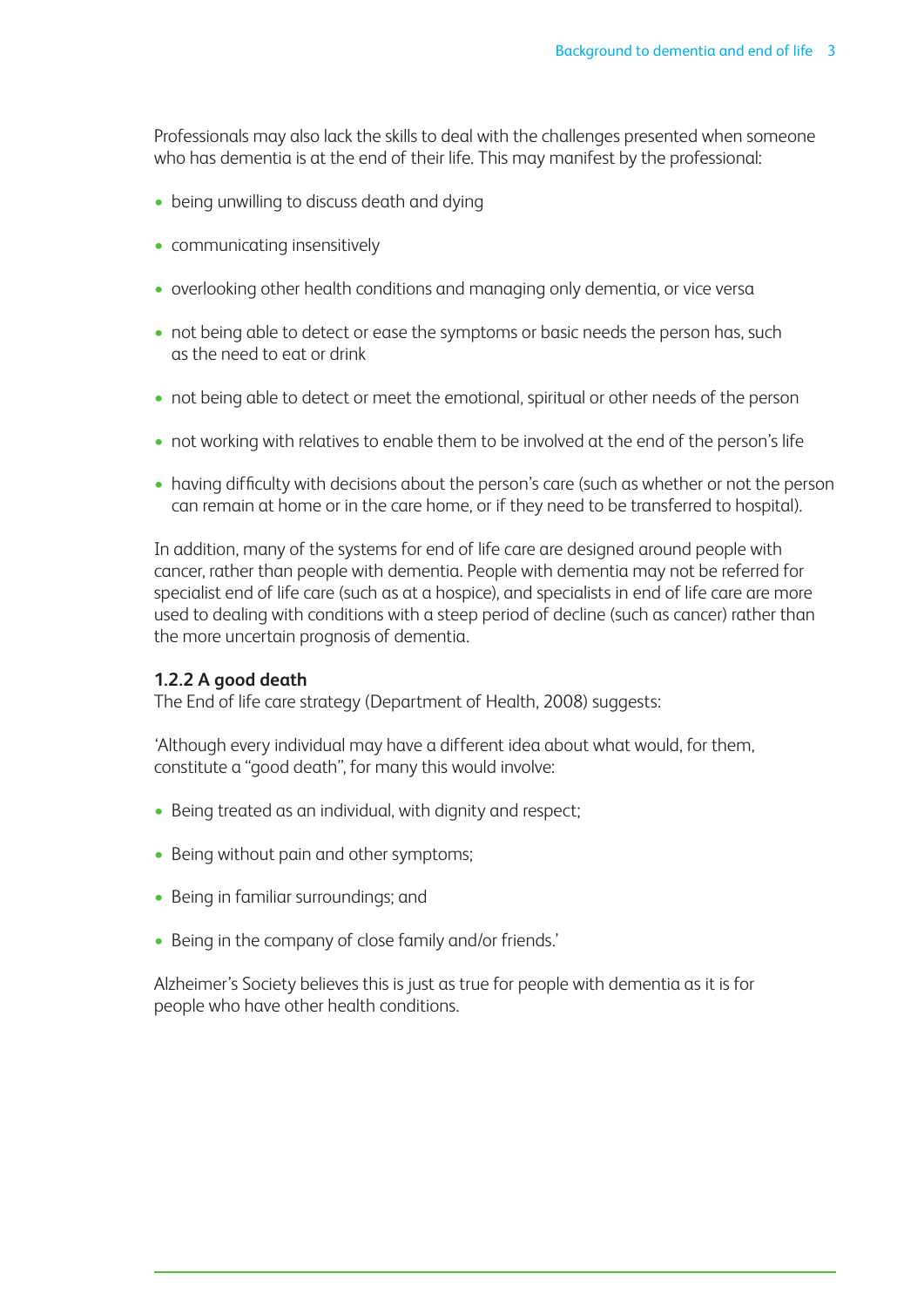## **1.3 Background to end of life care and dementia policy**

Attention to end of life issues in dementia is beginning to grow. Many policy initiatives have been developed in the last five years, in both end of life care and dementia care. Research into the area is also growing, but there is still much to be done to implement good practice and eradicate unacceptable standards of treatment.

There are separate plans in England, Wales and Northern Ireland regarding end of life care, with numerous initiatives within each country's strategy. The Department of Health's End of life care strategy (Department of Health, 2008) in England provided the foundations for many of the initiatives in current end of life policy, including locality registers, the Dying Matters Coalition and the Palliative Care Funding Review. In Wales, the Welsh Palliative Care Implementation Board was established to implement the recommendations of the 2008 report led by Viv Sugar (Palliative Care Planning Group Wales, 2008). At the time of writing, Together for health – delivering on end of life care, a draft delivery plan, was out for consultation (Welsh Government 2012). In Northern Ireland, Living matters dying matters (Department of Health, Social Services and Public Safety Northern Ireland, 2010), a five-year strategy for service planning and delivery, was published. This lays out 25 recommendations across palliative care.

There are also national policies in place for dementia in England, Wales and Northern Ireland. These all include strands calling for adequate provision for dementia care, which would include the care people receive at the end of their lives. Dementia and end of life policy plans also overlap in other areas. For example, the NICE Quality standard on dementia (NICE, 2010a) includes a quality statement that addresses planning the palliative needs of people with dementia. End of life care has also been included in the care strand of the Prime Minister's Challenge on dementia. However, it is still not routine to consider end of life care and dementia together when creating end of life or dementia policy.

More detail is available in Appendix 1.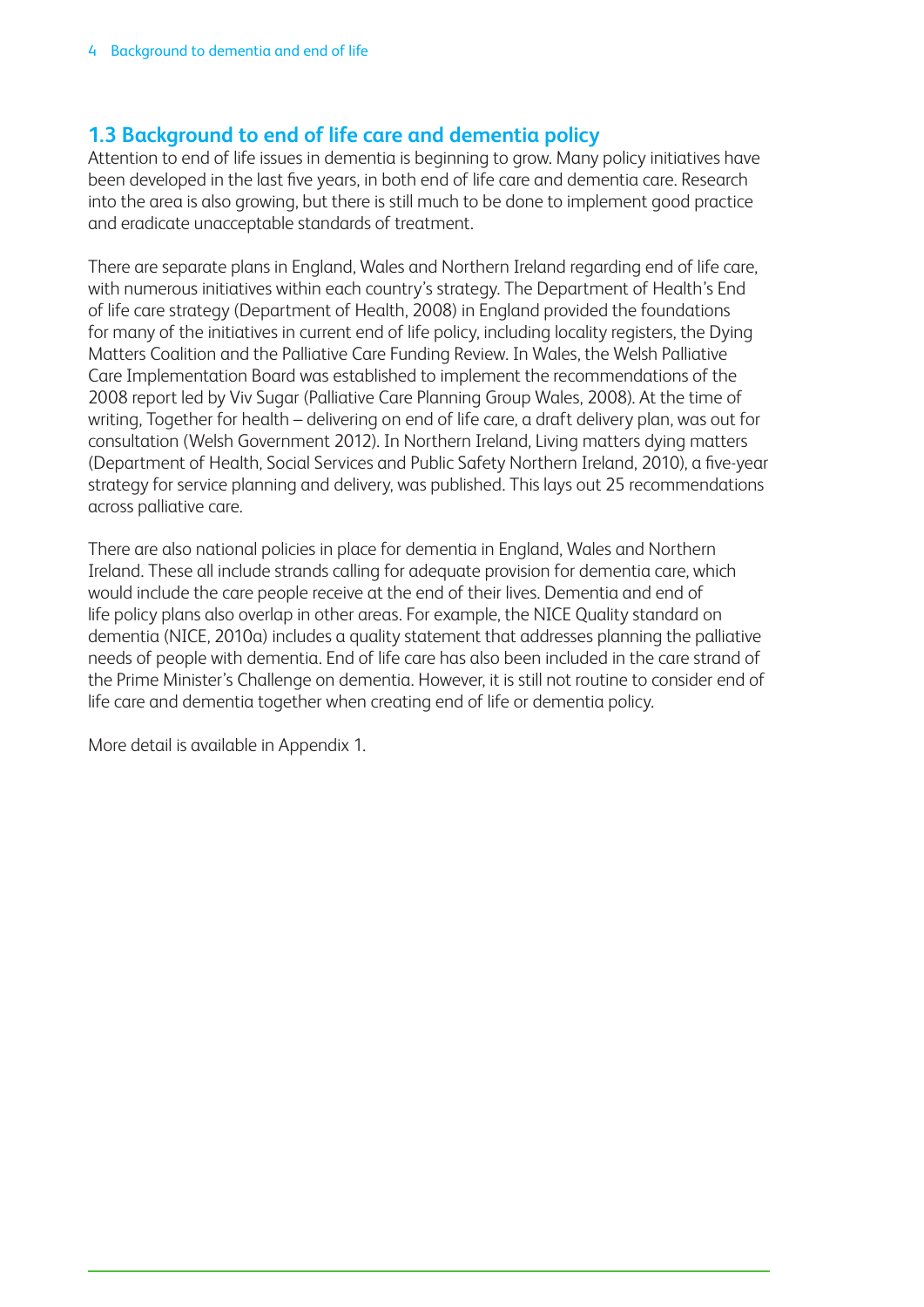# **2 Evidence for this report**

## **2.1 Methodology**

Owing to the complicated and sensitive nature of the subject matter and the vulnerable nature of the participants, the study to inform this report was designed to explore and understand the issues with a small number of participants. It was not feasible to carry out a study to gain large-scale quantitative data, as we were only able to provide support to a small number of people. However, throughout this report, quantitative research has been included where it exists.

Due concern was given to the ethical dimension of this study. One of the cornerstones of ethical research is informed consent, which creates difficulties when working with people with diminishing capacity and vulnerable people at the end of their lives. It was therefore decided that participants should 'opt in' to the study, rather than being approached to take part. Advertisements were placed in the Alzheimer's Society magazine Living with dementia, and on the online forum Talking Point. Those who responded were sent information about the research and a consent form explaining the study. This meant there were a smaller number of people with dementia involved than carers, due to the nature of the people who use these resources (see section 2.2).

Semi-structured interviews were carried out with 38 participants. These consisted of 25 interviews with bereaved carers, 10 interviews with current carers and three interviews with people with dementia.

The interviews took place either face to face or on the telephone and were recorded. All interviews with people with dementia took place face to face. Support was available for participants after the interview through Alzheimer's Society's National Dementia Helpline. Care was taken that recordings of the interviews and details of the participants were kept securely.

Participants were asked to discuss:

- details of the end of life planning that had been discussed with them, their assessment of its quality and what could have made it better
- their opinions on what made dying with dementia different from dying of other illnesses
- their assessment of the quality of end of life services (if they had direct experience of these), and what could have made them better
- what they would build into a system of end of life services, if they were designing it themselves.

In addition, material on good practice was sought from colleagues who work with dementia and dying, within Alzheimer's Society and beyond.

Participants' material is used anonymously within the report. However, one participant living with dementia asked that he be identified in any use of his material, as he is passionate about speaking out about his condition. He is identified where his quotations are used.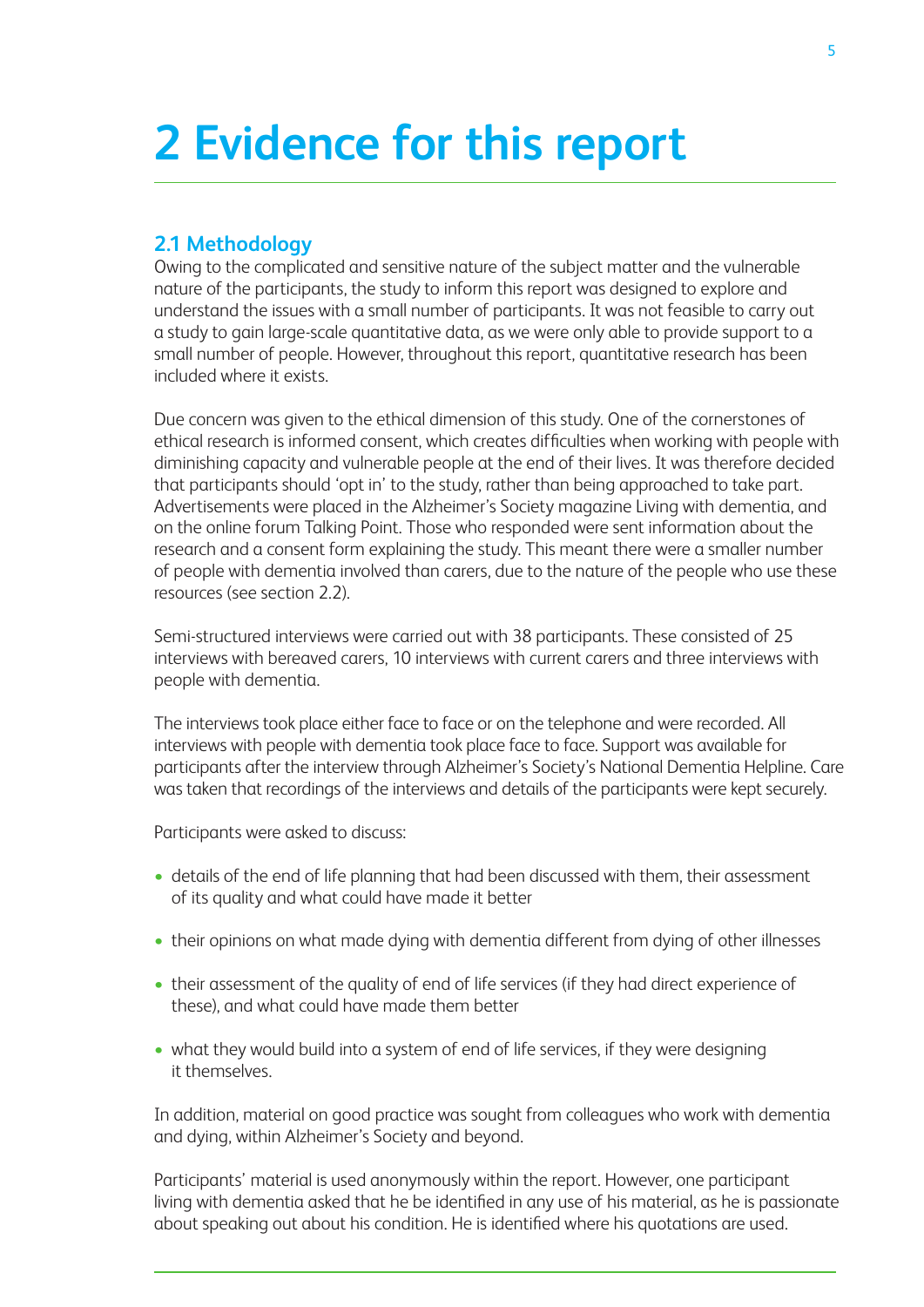## **2.2 Carers' experience as a proxy for the experience of people with dementia**

It is obviously impossible to gain direct feedback from people who have experienced a complete end of life care service for themselves. These services are accessed by people at the end of their lives up until the point at which the person dies. In addition, people with dementia who are in the care of end of life services are usually at a stage where they are unable to communicate verbally. The people with dementia who participated in the study were at an early stage of their illness and did not have direct experience of end of life services, although they did have experience of dementia services and advance care planning.

However, many of the people who participated in the study were bereaved carers or relatives of someone with dementia, and therefore provided useful information on the end of life care that the person received. While this does not directly represent the feelings of the person with dementia, it adds valuable information in an area where there is currently very little. The model of using carers and relatives as a proxy experience of the person receiving end of life services is the model used by the VOICES survey (Addington-Hall et al, 2011), the proposed indicator for the NHS outcomes framework (Department of Health, 2011a).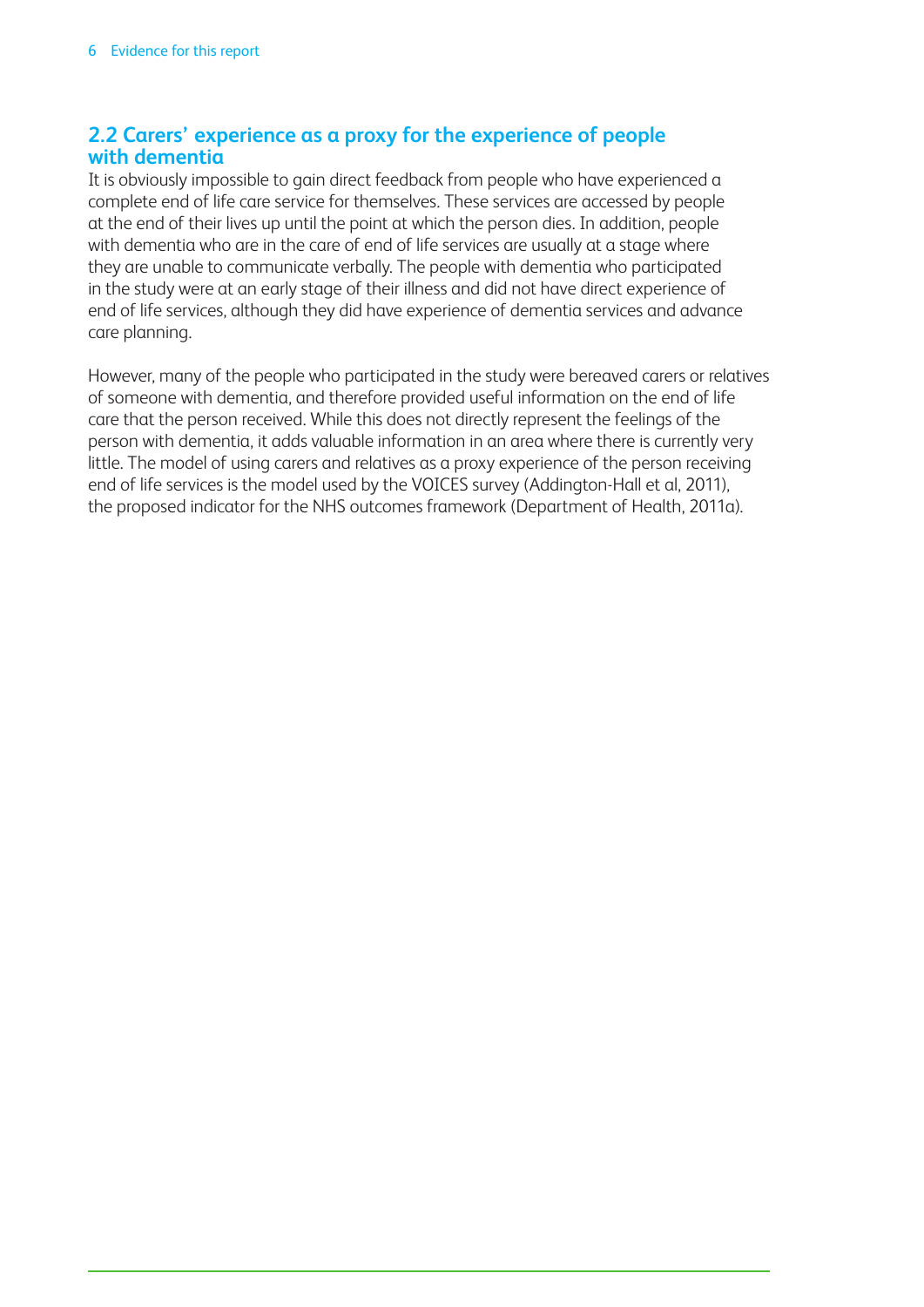## **3 Issues in end of life care for dementia**

This section provides information on some of the key issues faced in end of life care when the person has dementia. It is based on the evidence provided in the interviews and draws on relevant research where available. It covers:

- public awareness
- care planning and proxy decision making
- dignity
- pain
- withholding and withdrawing treatment
- emotional and spiritual concerns
- place of care and environment.

#### **3.1 Public awareness**

In the interviews, participants reported that the person with dementia had not generally discussed their wishes around death and dying prior to diagnosis, and in many cases not even after diagnosis. This left the people who later had to make decisions on behalf of the person with dementia unaware of their wishes. Participants revealed that it was only prior personal experience of someone else's illness and death, or prior personal experience of dementia through a parent or another relative, that made some people with dementia specify what they would like for the future. There was support for a more open culture. One participant suggested that carers' support groups should talk more about end of life. Another talked about the culture in their family where death was not a taboo subject, and urged more to be like them.

In current UK culture, death and dying are not widely talked about. This is to the detriment of people with dementia. If death and dying were more widely discussed, and planning for end of life was routine practice among the general public, there would be clear plans in place for end of life care before dementia was diagnosed; no-one would reach the end of their lives and not have their wishes known. Currently the reverse is true. Talking about death and dying is often seen as morbid, and many people avoid it completely. The lack of public understanding of dementia, and the lack of willingness to discuss death and dying in society, combine to create a double stigma around dementia and death. This means that it is rarely thought about, and conversations that could achieve positive outcomes for personal choice at the end of life do not take place.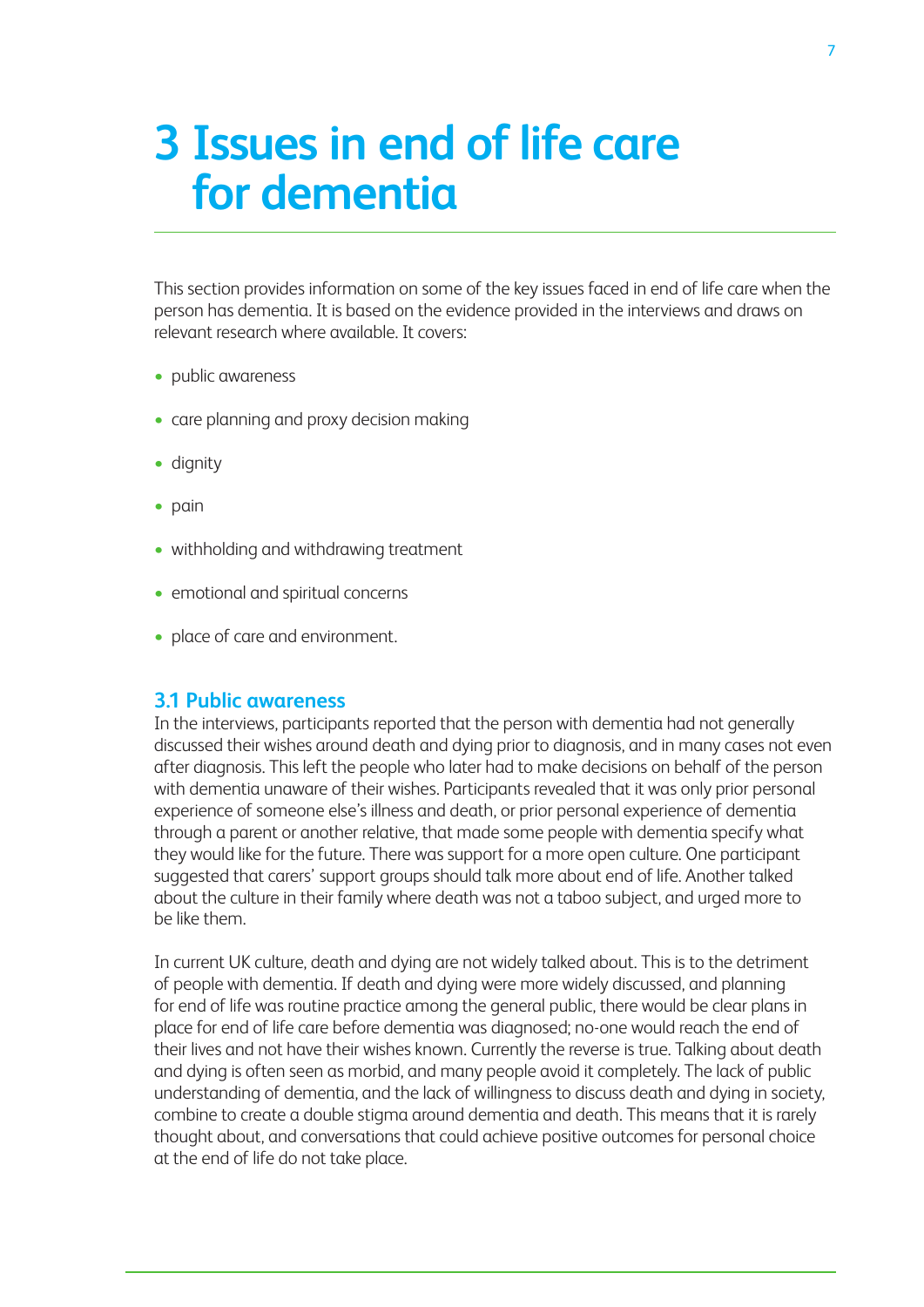**'I do try to talk about death with my own family too. I mean I say to my husband, "you should do this and you don't do this". But so many people don't have those conversations. And it was talked about in a light-hearted way; it wasn't always doom and gloom, even though it was about death. When we talked about it, it wasn't everyone sitting there crying, it was just something else that we talked about, not a big deal you know. And my mother wasn't particularly religious, so it wasn't a religious conversation, and we would just sort of joke about it almost. I am so glad it was that way rather than us not knowing what she would have liked at the end. Because you have got so much to think about all the way through it.'** 

## **Daughter of a person with dementia**

There is also a broad lack of engagement with dementia as a terminal condition. While it is possible to live, and in some cases live well, for many years with dementia, it is a progressive disease and one of the leading causes of death for both men and women. This is coupled with a reluctance to diagnose at all. Approximately 57% of people with dementia never get a formal diagnosis (Alzheimer's Society, 2012), which means that they may not be aware of the need to plan for the future. Due to the age group of people most commonly affected by dementia, it is also likely that a high proportion of the undiagnosed are older people who may have concurrent conditions.

These factors make it important for Alzheimer's Society to engage with and promote conversations about death and dying widely, using dementia as an example of why it is important. In addition, it is essential that the recent drive towards dementia friendly communities, announced in the Prime Minister's Challenge on dementia, has a place for planning for the end of life. A dementia friendly community must be a compassionate community, and one that is set up to address the full course of the disease, from planning for the future to the final days of life.

## **Demonstrating good practice**

#### **Dying Matters Coalition**

Alzheimer's Society is a member of the Dying Matters Coalition. Set up as part of the national End of life care strategy and headed by the National Council for Palliative Care, the Coalition aims to change public knowledge, attitudes and behaviours towards death, dying and bereavement.

They run an annual Dying Matters awareness week and have extensive materials aimed at many different audiences to encourage conversations about death and dying. These include a brief leaflet called Time to talk, about starting end of life care conversations with people affected by dementia. More information is available at **www.dyingmatters.org**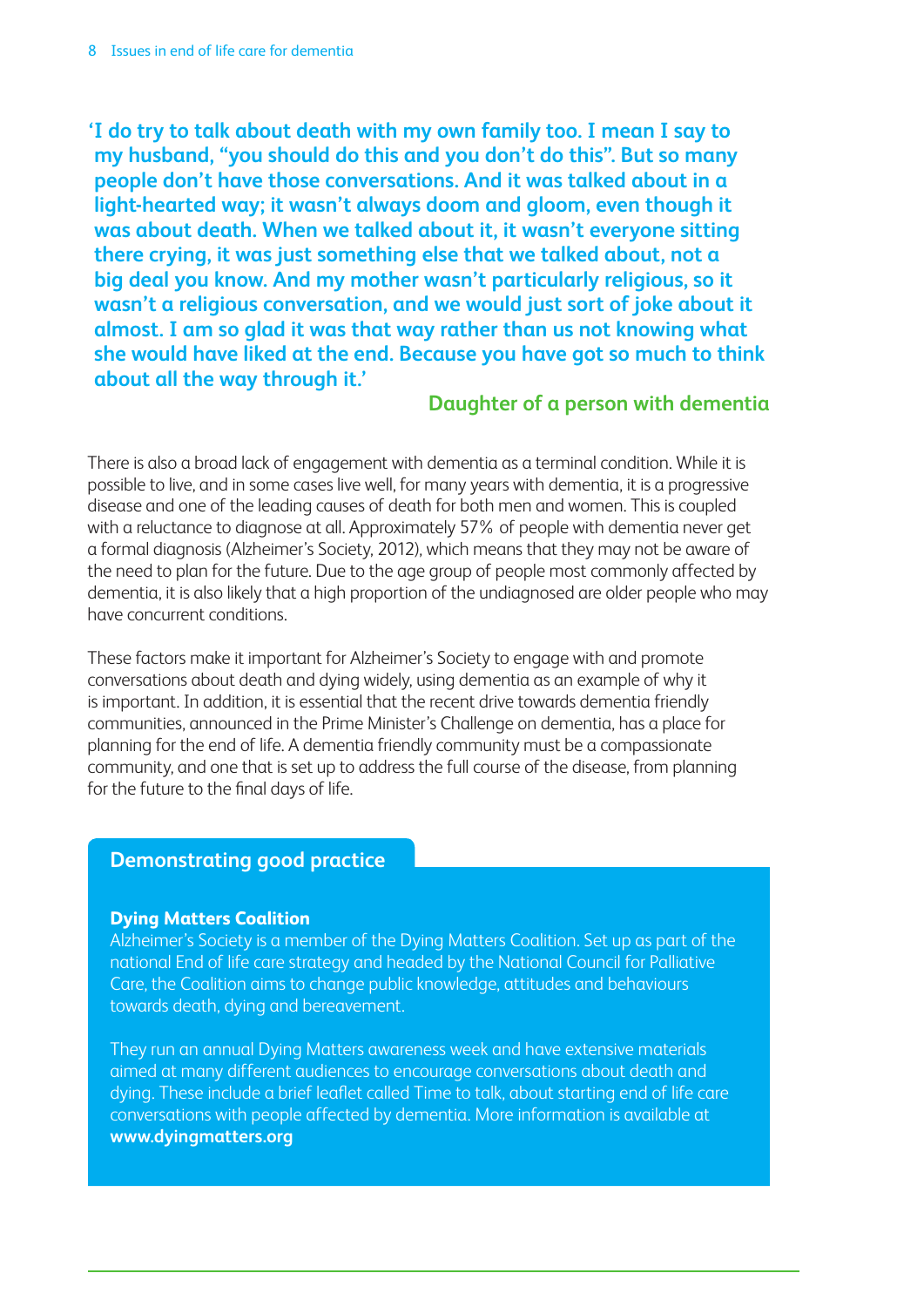**Recommendation:** There needs to be greater public awareness of the importance of talking about death and dying and planning end of life care in advance.

**Recommendation:** Dementia should be used as a key example of why planning throughout life is important.

**Recommendation:** There should be greater recognition of dementia as a terminal illness, and of the fact that end of life care in dementia would improve with increased formal and informal advance care planning.

**Recommendation:** The 'dementia friendly communities' strand of the Prime Minister's Challenge on dementia should consider how communities could be better prepared to deal with the full course of dementia, right up to the final days of life.

### **3.2 Care planning and proxy decision making**

**'It was not a subject which was ever discussed as a family, so I still don't know what his wishes would be. We looked for a living will, but there was nothing. The hardest thing is knowing what to do to make the decision on his behalf. We still, the three siblings, cannot all agree. So we can't really put anything in place. The decisions will have to be made when the time comes.'**

## **Daughter of a person with dementia**

When interviewed, very few people with dementia or carers remembered the subject of end of life being discussed with the person with dementia by health professionals. A common experience was that care planning was not discussed at all. Many reported that it was only discussed because the conversation was initiated by the person with dementia or by the carer. Not having care plans in place or a clear idea of what the person with dementia would want can lead to extensive problems as capacity diminishes and decisions have to be made on their behalf.

However, it was clear that planning care, even if it is an unstructured conversation about the person's wishes and does not involve a formal tool or Lasting Power of Attorney, makes decision making easier at the end of life. Participants commented on this extensively, talking about problems they encountered when advance plans had not been made. One participant talked about the difficulties she experienced because she and her siblings did not agree on their father's care. The literature also reflects this, with those making decisions finding it easier if they know what the person would have wanted (Wendler and Rid, 2011). Understanding the person's wider wishes, such as their idea of a good death and spiritual, cultural, emotional and family factors that they would want taken into account, is particularly important when making decisions on their behalf.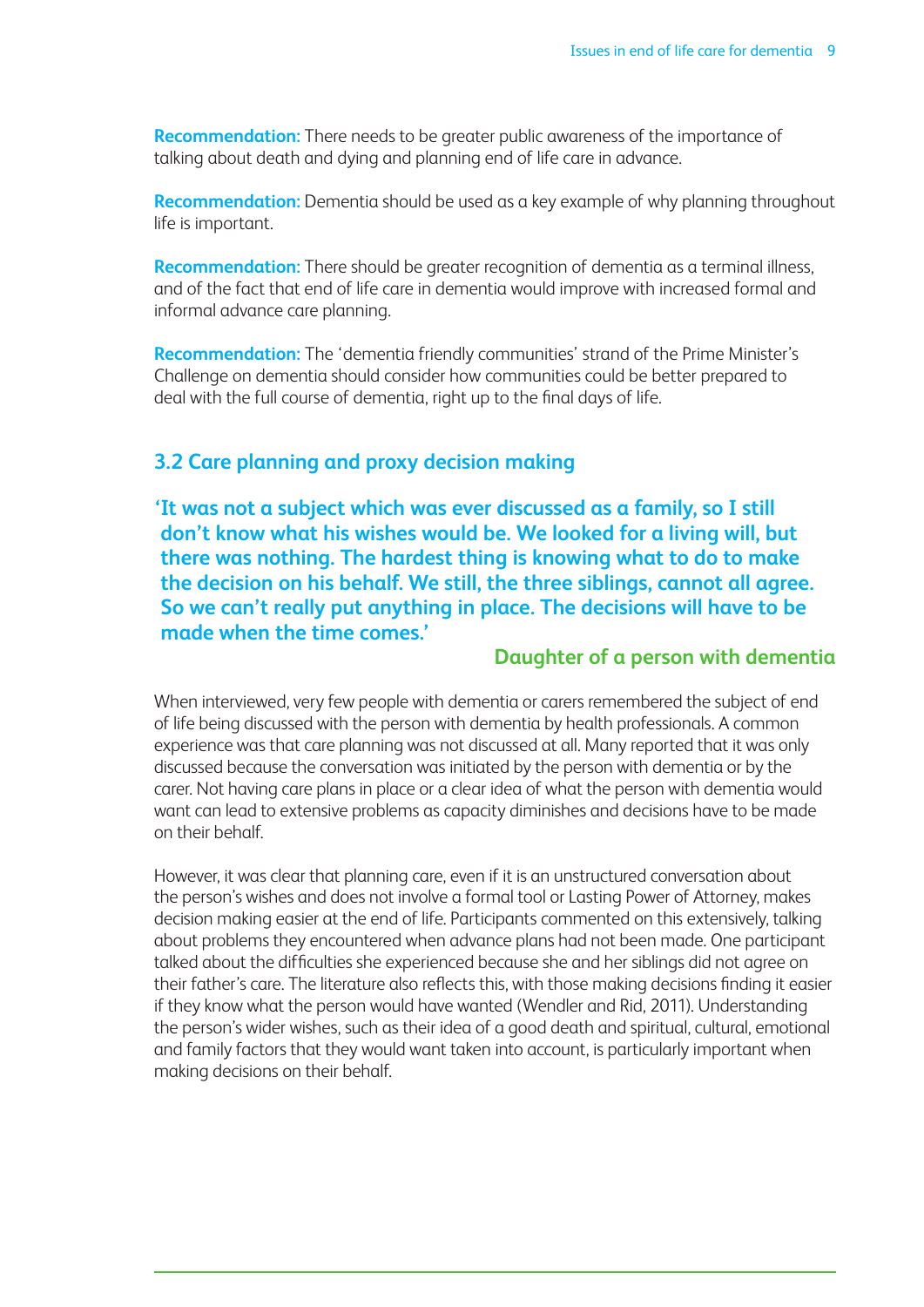As dementia progresses, the person is said to lose 'mental capacity'. This means that the person will be less able to process information and will therefore be increasingly less able to make decisions, including those about their care. This becomes a particular problem in end of life care, as once it is clear that the person does not have much time left, the imperative shifts from treating the condition to making the person comfortable. In cases where a person still has capacity, they would be involved in the decision to shift from treatment to palliative care, along with decisions such as where they would like to die and what treatments they wish to receive. However, where capacity to make these decisions is lost, this is no longer possible and decisions will have to be made on their behalf. This diminishing capacity makes dementia unlike other conditions.

### **3.2.1 The Mental Capacity Act**

The Mental Capacity Act 2005 (MCA) provides a legal framework in England and Wales for decision making on behalf of someone who lacks capacity. This is based on five principles:

- Every adult has the right to make his or her own decisions and it must be assumed that they can unless it is proved otherwise.
- A person must be given all reasonable help to make and communicate their own decisions before it is assumed that they are unable to make their own decisions.
- Just because someone makes what might be seen as a poor or unwise decision, it should not be assumed that they are unable to make decisions.
- Any decision made for a person who is unable to so for themselves must be done in their best interests.
- Any decisions made for someone else should be as unrestrictive as possible on a person's rights and freedoms.

The MCA states that capacity is decision- and time-specific, so there is no blanket declaration that someone does or does not have capacity; instead each decision should be considered individually. The MCA also allows someone to appoint a Lasting Power of Attorney (LPA) over their health and welfare, specifying a particular person who is able to make decisions about their care, should they lose capacity to make that decision in the future. If the person loses capacity to make a particular decision, the attorney becomes the proxy decision-maker and must make the decision in the person's best interests that is also the least restrictive on the person's rights and freedoms.

However, uptake of health and welfare LPAs is low. In response to a freedom of information request, the Office of the Public Guardian provided Alzheimer's Society with the number and type of LPAs registered from 1 October 2007 (when it was first possible to register) until 30 June 2012, as outlined in the table opposite.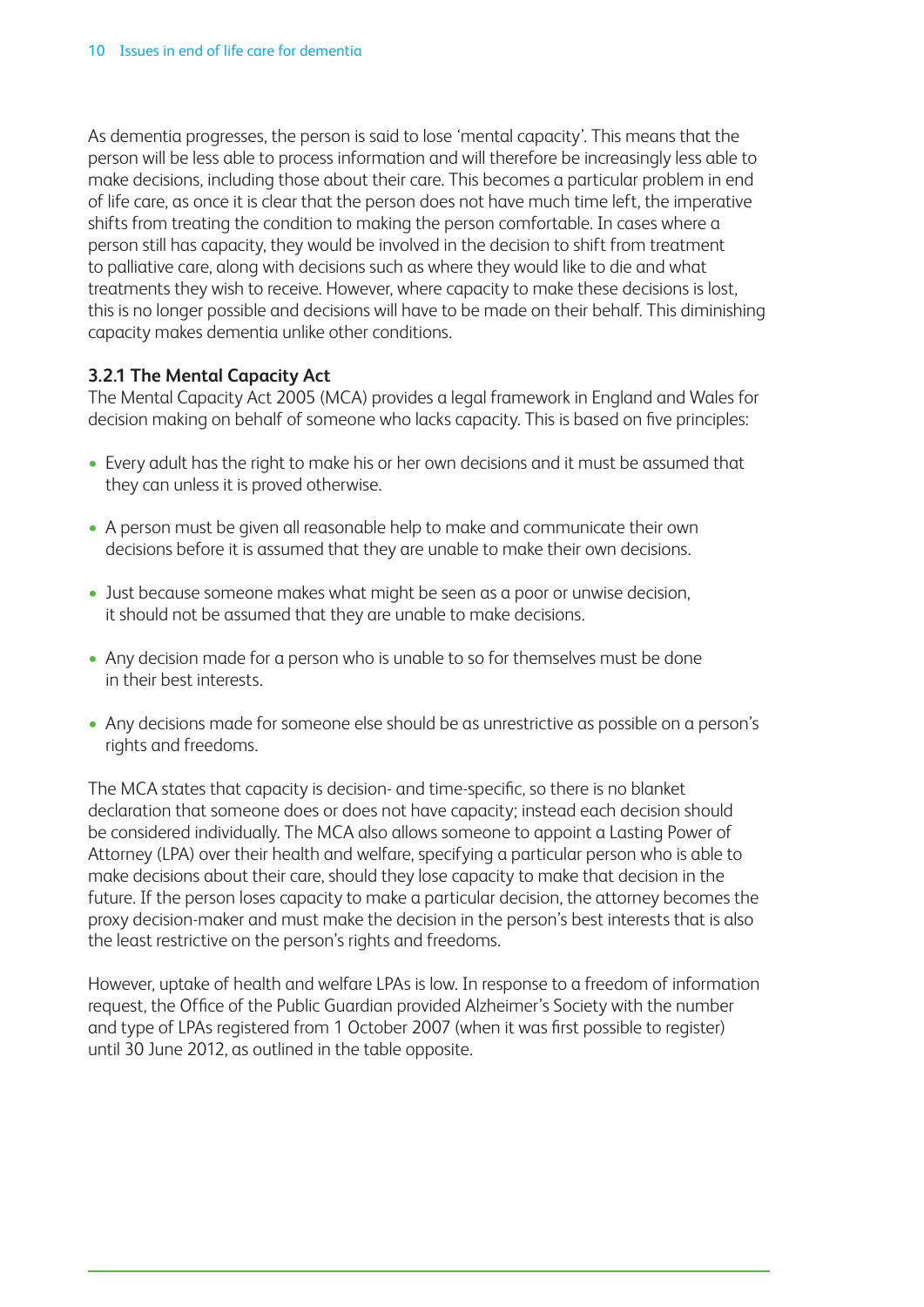|                                     | <b>Number</b> | <b>Percentage of total LPAs</b> |
|-------------------------------------|---------------|---------------------------------|
| <b>LPA – financial and property</b> | 414,811       | 80%                             |
| <b>LPA - health and welfare</b>     | 106,299       | <b>20%</b>                      |
| <b>Total registrations</b>          | 521,110       | 100%                            |

#### **Table 1: Uptake of Lasting Powers of Attorney in England and Wales**

These figures are for all LPAs registered, not just those made by people with dementia. This level of uptake suggests that there is poor understanding of what health and welfare LPAs can offer. This is particularly concerning for people with dementia as it indicates that the available channels for a person's wishes to be legally represented are not being used.

The MCA covers England and Wales, but there is still no mental capacity legislation in Northern Ireland. While there is an imperative in common law to make decisions in the person's best interest, legislation on capacity would be beneficial. The General Medical Council (GMC) guidance states that the input of carers and legal proxies should be sought when making decisions about the care of someone who lacks capacity (GMC, 2010).

The MCA also provides a framework for someone to express wishes on which treatments they would not want. This includes refusing treatments such as cardiopulmonary resuscitation (CPR) or artificial nutrition and hydration. The MCA calls these advance treatment refusals an 'advance decision'. Advance decisions that meet the requirements of the MCA must be followed by medical professionals.

Advance care planning, which may include an advance decision to refuse treatment, is important. It allows a person with dementia to have input into their future care, particularly if they have strong views on a certain subject.

Again, unlike in England and Wales, there is no legal framework governing advance decisions in Northern Ireland. In Northern Ireland these are referred to as advance directives or living wills. It has been highlighted under the GMC guidance that it is likely that an advance directive to refuse medical treatment would be followed in Northern Ireland; legislation on this would be beneficial to make the law clearer.

Making a decision on someone else's behalf can be very difficult for the person who is in the position of proxy, whether they have legal backing behind them or they are contributing to a decision informally. Recent research by Alzheimer Scotland found that people nominated as proxies often lacked information and didn't feel supported to use the principles of the legislation under which they were acting (Alzheimer Scotland, 2012). Advance care planning is therefore important, not only for the person with dementia, but for those who may be making decisions on their behalf in the future. Having more information helps to make more informed, and therefore better, decisions. Planning also avoids leaving unresolved problems for others to grapple with, and can provide a clear direction, which is helpful if there are complex family relationships.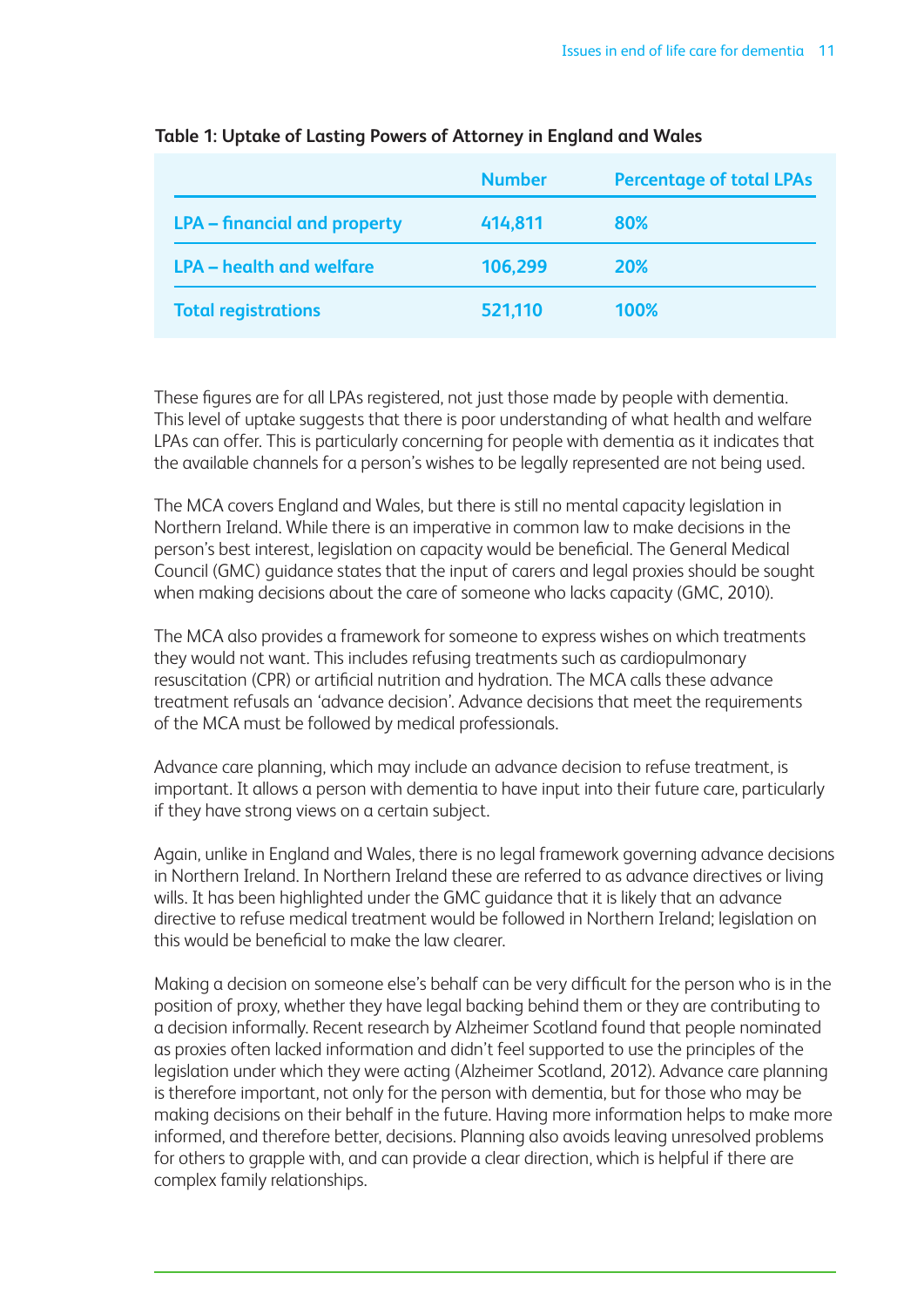#### **Planning for your future care: A guide**

The National end of life care programme, University of Nottingham and Dying Matters Coalition have produced a guide for members of the public. It explains advance care planning and outlines the different options available to people when planning for their end of life care. The guide was not designed specifically for people with dementia, but is a useful tool for anyone thinking about the future.

For more information see **www.endoflifecareforadults.nhs.uk/publications/ planningforyourfuturecare**

The clinical value of advance planning for end of life care is also clear. A recent study (Baker et al, 2012) found that advance care plans drawn up in primary care could help reduce unplanned hospital admissions by 52%, as more was understood about the person's wishes, which means that when they expressed a wish not to be hospitalised it was possible for this to be followed.

It is therefore important to find out as much as possible about the person's wishes through formal and informal advance care planning.

**Recommendation:** There should be greater support for people with dementia to plan for their future care, both using legal provisions and more informally, including contributing to decisions about where they would like to be cared for and treatments they would and would not want to receive.

**Recommendation:** A bill creating mental capacity legislation in Northern Ireland, similar to that already enacted in England and Wales, should be brought forward and acted on.

#### **3.2.2 Unwillingness of professionals to discuss care planning**

As discussed above, participants reported that professionals were unwilling to engage with end of life issues at the diagnosis stage. Some participants reported that no future planning at all was discussed with them. Many reported that professionals only suggested that they get financial matters in order, and did not raise the issue of future care. Reports of where conversations did take place suggested that they were often badly handled, usually where the professional was not a specialist in either end of life or dementia care. Research in this area shows that staff training and confidence can make a difference to whether care planning takes place (Social Care Institute for Excellence, 2012).

There is a clear role for diagnostic services and primary care to encourage greater discussion of advance care planning with people with dementia early on. Being able to plan for the future is seen as a key benefit of detecting and diagnosing dementia early. However, currently only 43% of people with dementia have a diagnosis (Alzheimer's Society, 2012). There are policies in place to improve this, but it is also essential that professionals are adequately skilled in starting conversations on planning. A survey by Dying Matters found that 35% of GPs have never initiated an end of life care conversation with one of their patients (ComRes, 2012). It is essential that greater support is provided to GPs and other primary care professionals to develop their skills in engaging with end of life planning.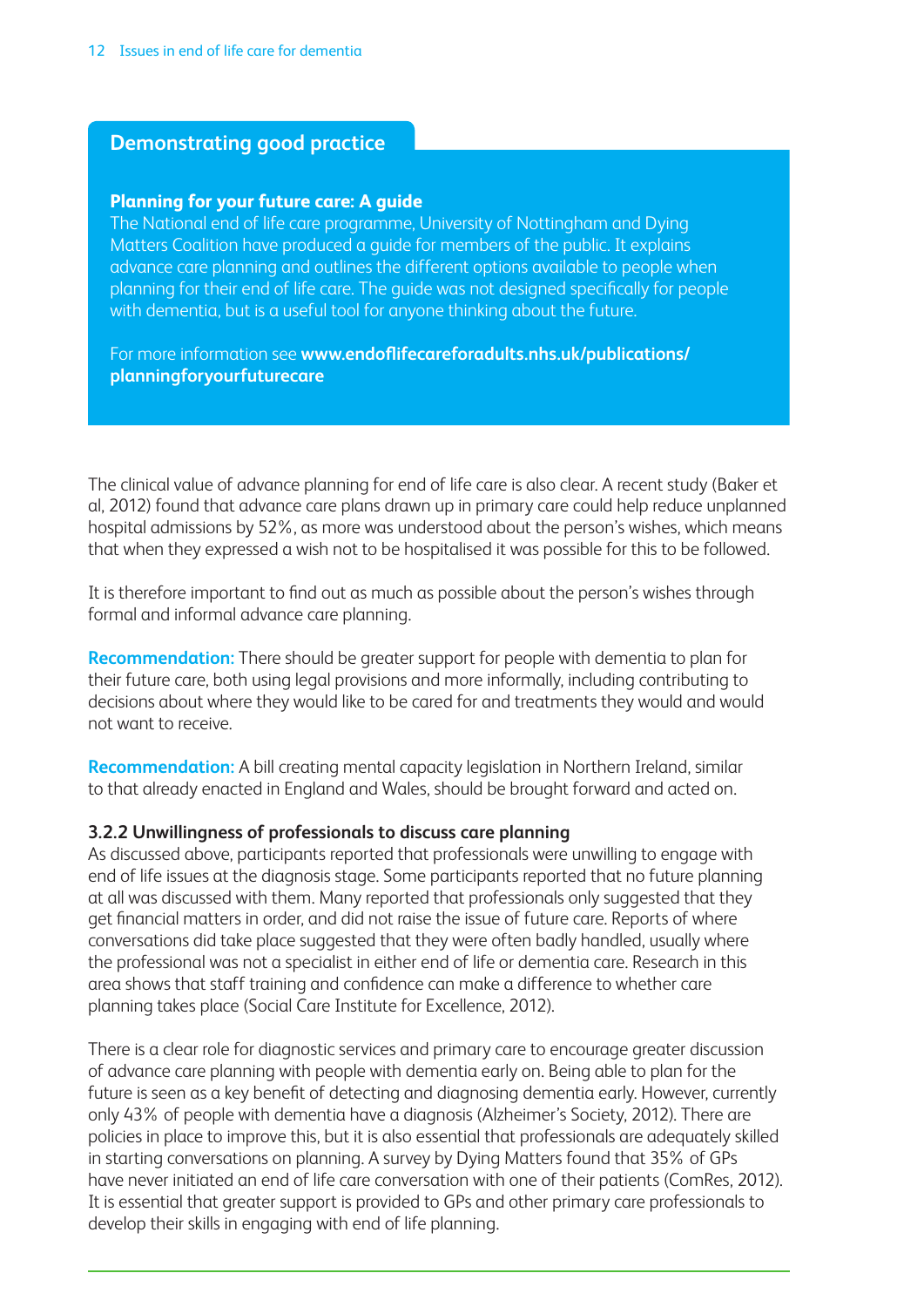#### **Difficult conversations – National Council for Palliative Care**

Developed in consultation with people with dementia and carers, this booklet is a useful starting point for health professionals when having difficult conversations about death and dying. It goes through the benefits of talking about dying in advance, what the conversation should cover, when a good time for the conversation might be, who to speak with, and other advice for professionals and informal carers.

For more information see **www.ncpc.org.uk** 

**Recommendation:** GPs and other health and social care professionals supporting people with dementia at an early stage of their illness should be supported to encourage people with dementia to plan their future care.

#### **3.2.3 End of life planning in care homes**

**'No-one discussed end of life until he was in the first care home and we had a meeting with the manager about various issues I had, and it was raised out of the blue at the end of the meeting. With five minutes to go in the meeting and it was raised as an "oh, by the way". I was sat there thinking "Excuse me? What is this all about?" It was very, very badly handled, sort of thrown in as an afterthought and it took me by surprise. It was something which hadn't really crossed my mind until they threw it in at the end of the meeting and I thought "my goodness, this is not the way to handle relatives".'**

## **Daughter of a person with dementia**

The majority of interview participants reported that when the person they cared for moved into a care home, the person was asked about end of life wishes – in line with the national quality markers for care homes on recording end of life wishes (Department of Health, 2009). It was frequently reported that this was the first conversation that the person with dementia or the carer had been engaged in about their wishes, and there was great variability in how it was handled. One participant volunteered to participate in the research which informed this report because, at the suggestion of the care home, she had been allowed to take away a form and have a conversation with her mother regarding what she would like, which had been a very positive experience. However, far more commonly it was reported that the initial conversation at the care home was handled badly, with inadequate time being allowed, and staff lacking skills to handle it well.

It is common for people with dementia to enter care homes when their capacity has already diminished, so it may be too late for many to make complicated decisions about their care.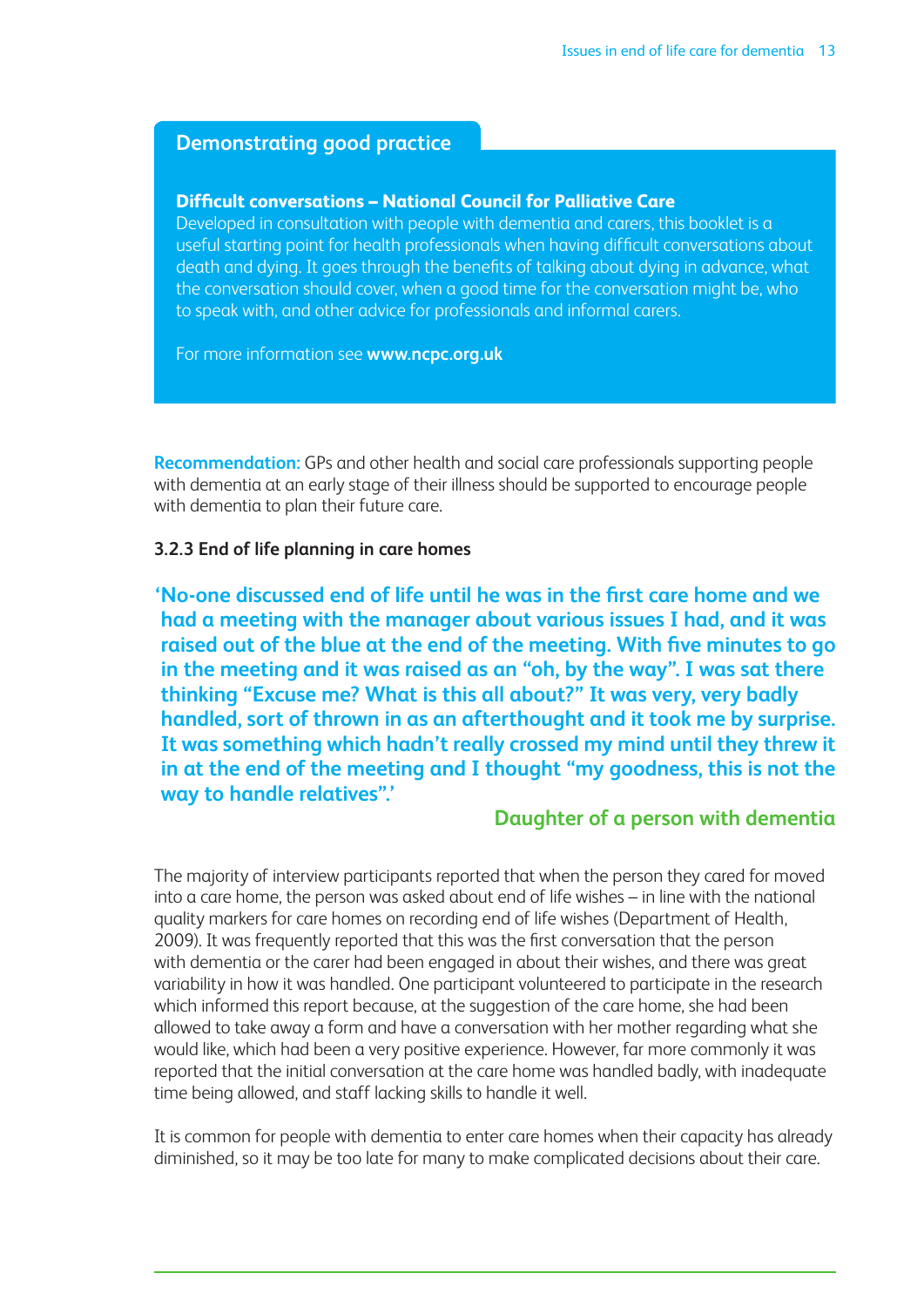#### **Decision making in advanced dementia: Planning ahead and getting it right. Alzheimer's Society, NHS Cornwall and the Isles of Scilly, and Cornwall Council**

Following an audit of more than 200 admissions, and recognition of inappropriate hospital admissions as a problem for people with dementia, NHS Cornwall and the Isles of Scilly worked with Alzheimer's Society and Cornwall Council to create a pilot programme for care homes, which saw hospital admissions from the care homes involved fall by more than half.

Building on existing Society resources and expertise, and talking to recently bereaved families, they produced a new booklet for families and carers. Staff from care homes with some of the highest hospital admission rates were given bespoke training on how to use the booklet and address end of life issues. Families and carers are now invited to informal meetings to discuss their options with the care staff and others, including Alzheimer's Society where possible. They are given information and the new guidance. The aim is to encourage families and carers to think about what kind of care their friend or relative would like. These wishes are then recorded and signed off by the person's GP, before being used to shape the end of life care they will receive.

Since the pilot began, there have been no inappropriate hospital admissions for patients involved in the process, and carers have reported feeling far happier with their understanding of the issues involved and the decisions that have been made. Six community liaison nurses will now roll out the programme county-wide.

For more information see **www.cornwallandislesofscilly.nhs.uk** 

While it is a positive indication that care homes are initiating conversations to formulate care plans, it seems that there is a need for greater training in how to handle the subject of end of life, particularly when dealing with someone who has dementia and may not be able to make decisions for themselves.

**Recommendation:** There should be greater training for care home staff in initiating and conducting conversations about end of life care planning.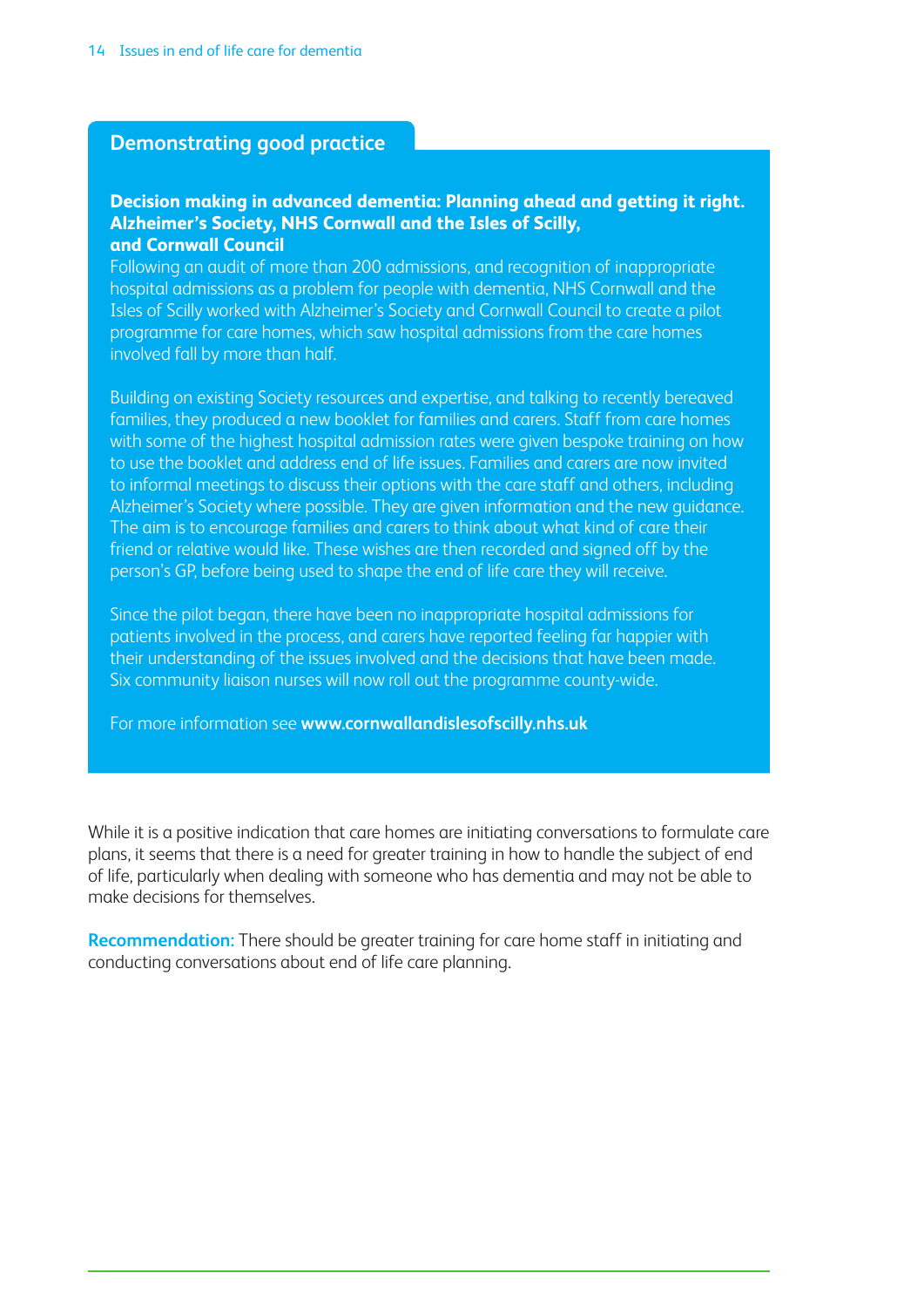## **3.3 Dignity**

A key concern for many of the former carers who contacted us was the lack of dignity in the treatment of the person they cared for in their final days. There were frequent and distressing reports of very poor, undignified treatment, particularly in hospital.

**'She was in hospital for five weeks, and she was very, very confused… She couldn't find the buzzer to call them because of her sight loss, but they kept moving the buzzer. I actually put a sign above her bed about her sight loss, but they took it down. She told me "The way they spoke to me, you would not talk to an animal like that". She kept telling me "I'm not lying, I'm telling you the truth"… Christmas day, and she still had a nebuliser, and they were very short staffed, and one of the catering staff came around with a tray of sherry, and just poured the sherry down my Mum's throat… It wasn't handled very well and my mother didn't deserve that.'**

## **Daughter of a person with dementia**

Research participants also reported particular problems with the basic needs of the person with dementia going unmet. Numerous participants reported that the person with dementia had not been helped to change, so they had to sit in their own faeces or urine for some time. One participant reported that her mother was left on a commode for several hours while the participant was absent. There were also reports of inappropriate food and drink being given. A participant commented that when she visited her father there was a cup of tea that had been put too far away for him to reach. There were comments that some staff were rude or uncaring, and that there was not due attention paid to the person's privacy, for example not making the necessary arrangements to make sure the person was covered while they were being helped to undress.

Dignity in treatment involves meeting the basic standards of care which a person should expect to receive. The VIPS programme suggests four major elements of care: valuing people (V), individualised care (I), personal perspectives (P) and social environment (S) (Brooker, 2007). However, it is clear not only from the participants' comments but also from the findings of the Ombudsman (Health Service Ombudsman, 2011), the Commission on Improving Dignity in Care (Commission on Dignity in Care for Older People, 2012) and the Royal College of Psychiatrists hospital audit (Royal College of Psychiatrists, 2011) that poor and degrading treatment is still a common experience. There is a lack of existing information to give an accurate national picture of the level of dignity people experience during the care they are offered at this stage in their lives. The Department of Health commissioned the VOICES survey, which asked bereaved relatives about the care that was received in the last three months of the life of the person they cared for (Department of Health, 2012).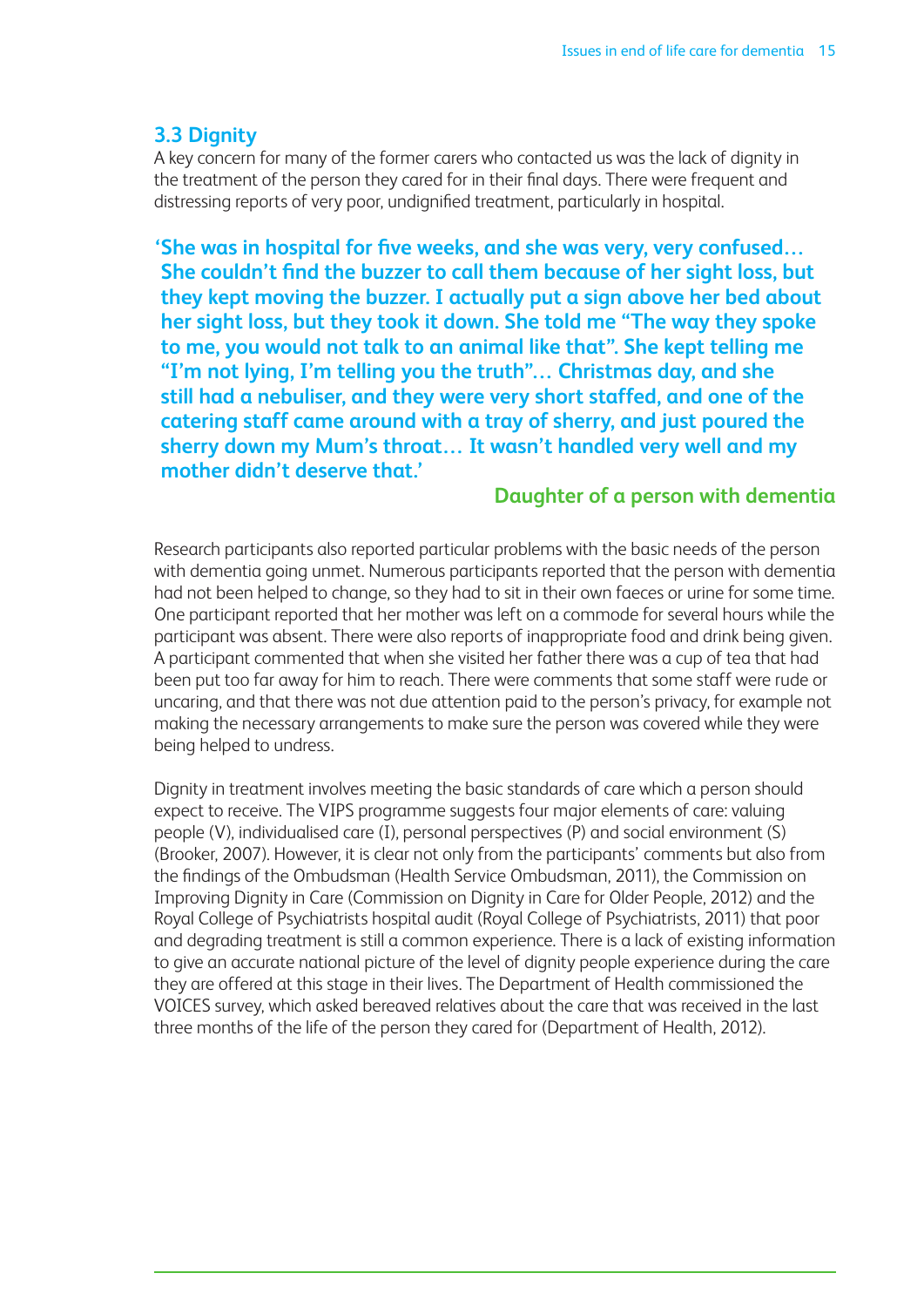Nearly 4% of relatives of people with dementia said that the person was never treated with dignity by hospital nurses, and a further 25% said that the person was only treated with dignity by hospital nurses some of the time. A higher proportion of relatives said that this was the case when the person had dementia on their death certificate than when dementia was not recorded, suggesting that people with dementia are treated with less dignity than people who die of other conditions.

Alzheimer's Society believes that the undignified treatment that many people with dementia receive is shocking and inexcusable. More should be done to prevent the significant harm and breaches of human rights which some people with dementia experience at the end of their lives. More should also be done to raise the basic standards of care that people with dementia receive.

**Recommendation:** All people with dementia should be able to come to the end of their lives with dignity, with staff training and other systems geared to support this, even when communication has diminished.

#### **3.3.1 Communication**

A key factor of the later stages of the dementia is a declining ability to communicate. The person with dementia may gradually lose the ability to communicate using language, and in the final stages can withdraw into themselves so it is very difficult to communicate through any means. As the person with dementia becomes more withdrawn, this hinders identification of basic needs such as hunger and thirst, and the person with dementia is unable to communicate these needs. When staff are busy, or don't understand the needs of the person they are caring for, problems with maintaining the dignity of the person with dementia can easily occur.

In hospitals, particular problems can arise if the dementia is undetected. People with dementia may be treated for the physical concern for which they were admitted, but not necessarily for the additional needs arising from their dementia. As a result, people with dementia end up staying in hospital longer than people without dementia who are being treated for the same condition. In addition, nursing staff are often struggling to do difficult and stressful work with inadequate training on dementia. The majority of nurses working on a general ward have little or no pre-registration training in dementia; 76% of nurse managers said that the fact that their nursing staff did not have this training was a key challenge in providing good dementia care. In addition, 89% of nursing staff identified working with people with dementia as very or quite challenging (Alzheimer's Society, 2009).

The National Clinical Director for Dementia has announced an aspiration for 100% of NHS staff to be dementia aware, 50% to be dementia trained, and 10% to be dementia experts (The Guardian, 2012). Alzheimer's Society supports this aspiration and believes that understanding difficulties in communication should be a key part of training.

**Recommendation:** There should be increased resources to make aspirations for receiving dementia training a reality for all staff in all locations. This training must include understanding problems with communication.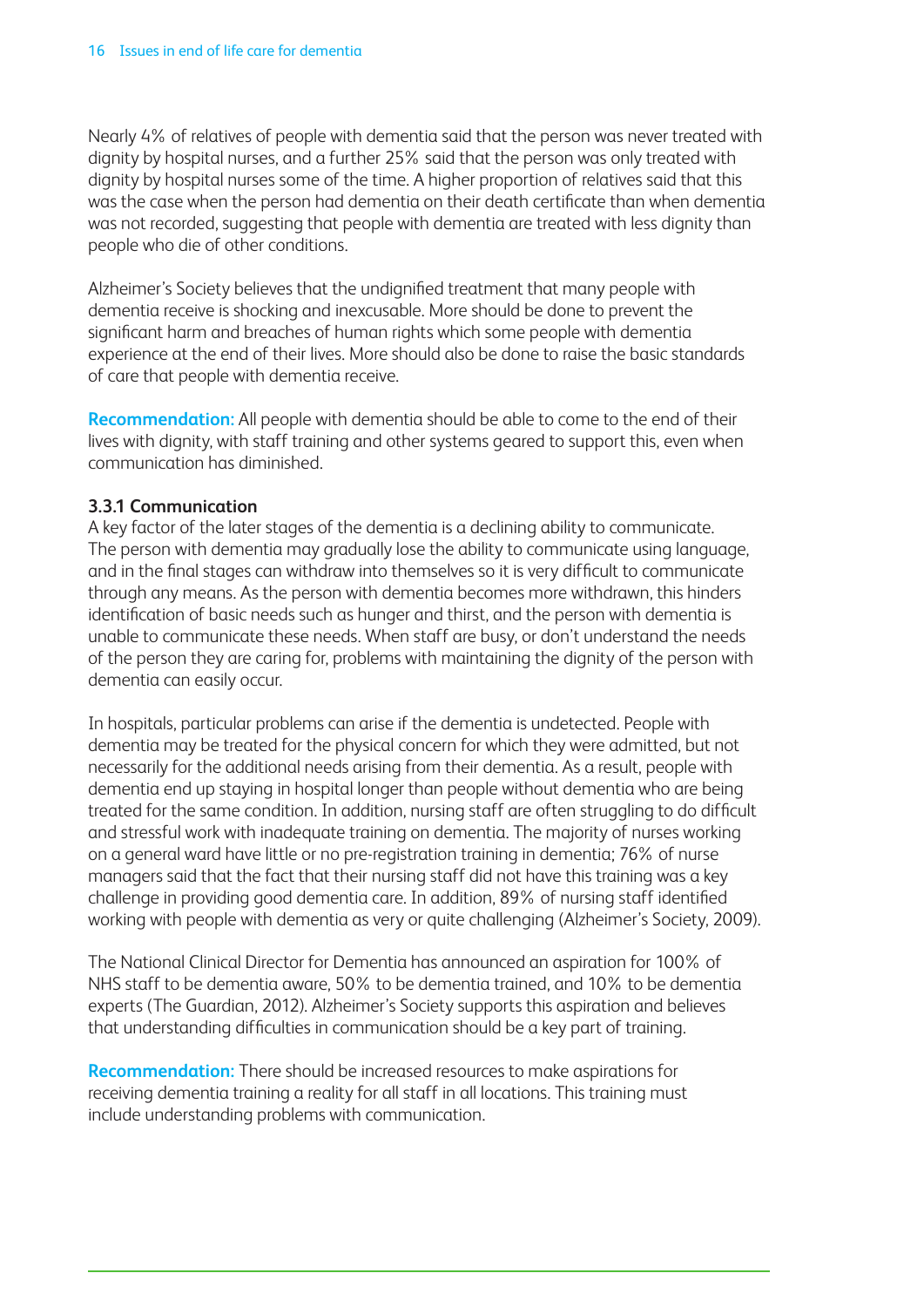#### **3.3.2 Relationship- and person-centred care**

#### **Demonstrating good practice**

#### **This is me**

This is me is a simple and practical tool that someone going into hospital can give to staff to help them support the person with dementia. It provides a snapshot of the person, giving information about them as an individual, such as likes, dislikes, needs, preferences and interests. This helps staff to treat each person as an individual, thereby reducing distress for them and their carers and helping to prevent issues such as malnutrition and dehydration. To download a copy, visit the Alzheimer's Society website at **alzheimers.org.uk/thisisme** 

This is me was first developed by the Northumberland Acute Care and Dementia Group and is supported by the Royal College of Nursing.

Greater recognition of the value of health professionals treating the person with dementia as an individual, often referred to as relationship-centred and person-centred care, would improve the level of dignity experienced by people with dementia. There are numerous programmes designed to enable people with dementia to be cared for with dignity in every setting. This includes dementia-specific training for non-specialists, and initiatives such as This is me.

There should be greater understanding of the role that family and carers can play in providing care at the end of life. This extends beyond decision making and sensitive communication, to professionals enabling family members to be involved where they wish to be. Family members should not be prevented from helping to feed and care for their relatives, and should be supported to do so when it is appropriate.

Alzheimer's Society supports initiatives that increase awareness of person-centred care and promote dignified treatment. They should become embedded in everyday practice in all settings where people with dementia are cared for. Increased dementia training for staff in these settings would also increase understanding of the condition and reduce undignified treatment.

**Recommendation:** Initiatives to promote dignity and to see each person as an individual, such as Alzheimer's Society's This is me leaflet, should become embedded in everyday practice in all settings where people with dementia are cared for.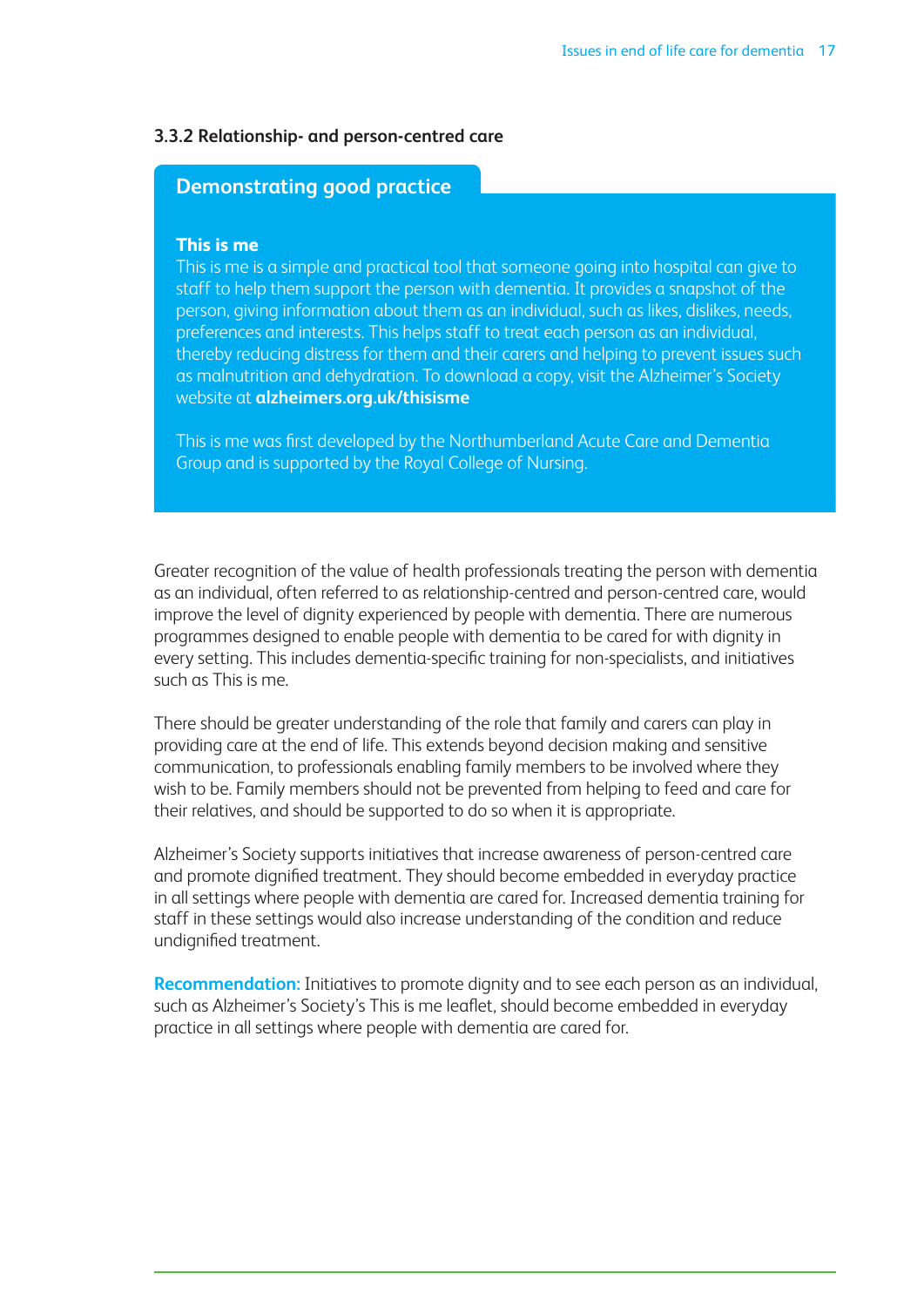## **3.4 Pain**

Some of the respondents reported concerns that the person with dementia was experiencing pain during their final days, which was untreated. Owing to problems with communication, it can often be difficult for clinicians to assess pain in someone with dementia. This can be compounded in care homes or in someone's own home, where 24-hour care from people who are pain specialists is not available.

**'My mother and I are clear in our minds that my father registered awareness of people and, most importantly, pain during those 11 days. We explained to every person involved with his care that his left shoulder was causing him a great deal of pain but it was not investigated. It was only in the last 24 hours of his life when my sister, who is a physiotherapist, arrived, that we realised that my father had a dislocated shoulder. We have been told that the diamorphine he received as part of a drug cocktail would not have relieved the muscular pain he was enduring. One can only imagine the agony he was in.'**

## **Daughter of a person with dementia**

In the past it may have been incorrectly assumed that people with dementia do not feel pain in the same way that people without dementia do. There is academic evidence to suggest that people with dementia in hospital receive fewer interventions to alleviate pain than people without dementia (Sampson et al, 2006). Pain from pre-existing conditions, (such as arthritis), or discomfort which cannot be communicated (such as constipation) can often go untreated (Scott et al, 2011). This is compounded by problems with communication, and by the pain itself causing the person with dementia to withdraw or to react to it with behaviour that is challenging for care staff. Staff may assume that this behaviour is a symptom of the dementia, rather than a reaction to pain.

There have been academic studies to explore the detection of pain in people with dementia (Husebo et al, 2009; Hølen et al, 2007). Recent evidence also suggests that better pain management reduces the prescription of antipsychotic medication in people with moderate dementia (Husebo et al, 2011). Several pain scales have been developed for use with people with dementia who have diminishing capacity and communication, and there is ongoing academic work to explore if consensus can be reached on which tools should be used, for example the cross-European COST project.<sup>2</sup>

Making assessment of pain routine practice, and encouraging medical professionals to use all communication from the person with dementia (including facial expressions and other non-verbal communication) in order to assess whether the person with dementia is in pain, are the first steps to ensuring that people with dementia do not end their lives in pain. This includes using all information that is known about the person with dementia, including how they have reacted to pain in the past, and by assessing their behaviour and facial expressions. Routine use of pain assessment tools can be helpful in prompting this to be done and ensuring that it is done in a consistent manner. However, additional work needs to be done to ensure that clinical and care staff think about the possibility of pain and take action to manage pain.

**<sup>2</sup>** www.cost-td1005.net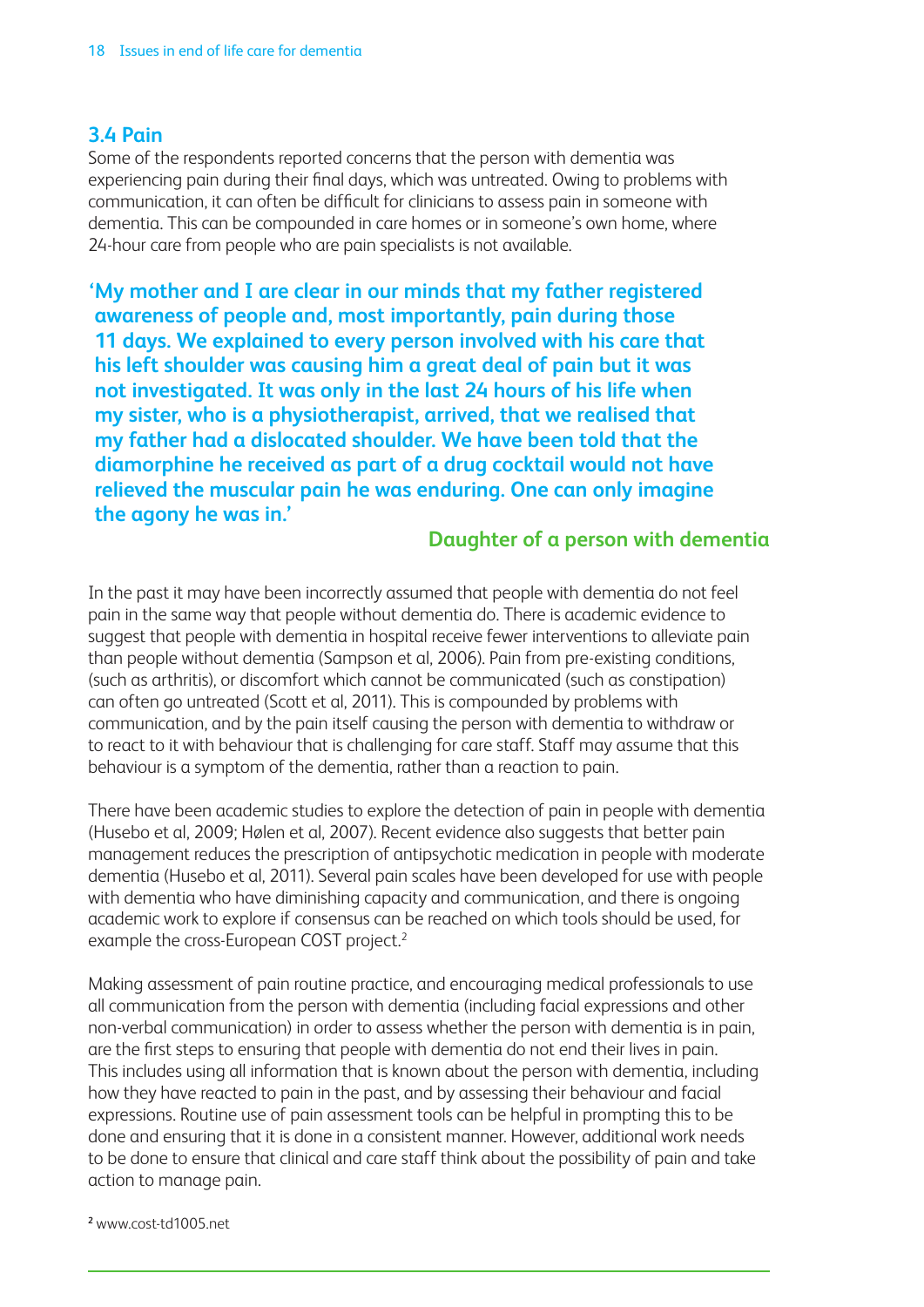#### **Lambeth and Southwark training on Doloplus-2 pain scale**

More than 50 staff in nursing homes the London boroughs of Lambeth and Southwark received training to detect pain in people with advanced dementia using the Doloplus-2 pain scale. Evaluation showed that staff confidence in the pain scale rose to 98% after the training. One participant commented 'Before, if they are in a bad mood, we thought "They are in a bad mood". Now we think "Maybe they are in pain".'

**Recommendation:** All people with dementia should be free from pain at the end of their lives, with training and systems designed to detect and manage pain even when communication is diminished.

**Recommendation:** More research should be undertaken to understand the detection of pain in people with advanced dementia.

**Recommendation:** There should be more training for all staff on detecting and treating the symptoms of pain in people with dementia.

#### **3.5 Withholding and withdrawing treatment**

Two participants specifically volunteered to participate in the research to inform this report because of their experience of having treatment, including nutrition and hydration, withdrawn from the person who they cared for. They both reported that it was predicted that the person with dementia had very little time left, and it was suggested that food and water be withheld or withdrawn, which they agreed with. In both cases, this prediction was incorrect, and in both cases the person with dementia lived for longer than 10 days, in one case without adequate pain relief. Both participants talked about the enormous emotional strain that this put on them and their family.

## **'I just wanted someone to talk to who could tell me what to expect – when it was likely to happen or how long it may take. Probably nobody told me what was going to happen because they just don't know.' Wife of a person with dementia**

Withholding or withdrawing treatment is one of the most ethically complex and emotionally challenging aspects of end of life care. It is made particularly challenging in dementia as the person is likely to lack the ability to communicate their basic needs when this is being considered. It is also likely that the person's capacity to make decisions may have been diminishing for a long time.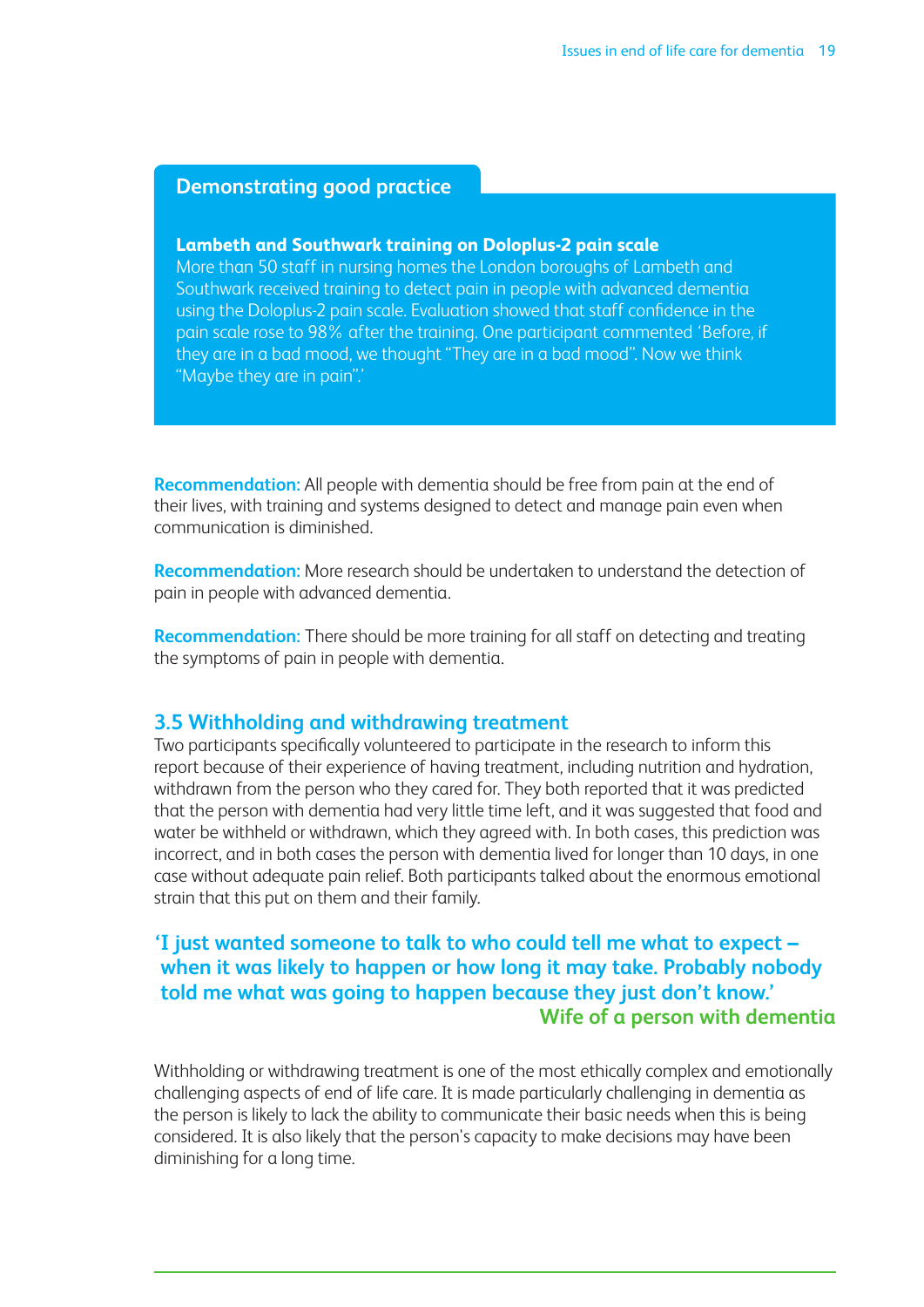Dementia presents particular difficulties to clinicians with regard to predicting the course of the illness and providing an estimate of the length of time the person has left to live. People live on average eight years after they receive a diagnosis, but this varies widely, with some people dying very quickly and others living for many more years (Van der Steen et al, 2002).

This can cause particular problems as many palliative care services are designed for short interventions. Someone with dementia could spend many months, and even years, at a stage where they need end of life care that does not fit a model which has been designed to address the needs of people dying from cancer, who might die within weeks. This is also true of models designed to be used in the final days, such as the Liverpool Care Pathway (Marie Curie Palliative Care Institute Liverpool, 2012).

The GMC guidance states that artificial nutrition and hydration are medical treatments, and that decisions about whether they should be used should be made in the same way as for other treatments, such as cardiopulmonary resuscitation (CPR). This includes whether the treatment is in the patient's overall best interest (GMC, 2010). The Guideline on dementia from NICE and the Social Care Institute for Excellence states that artificial feeding and hydration should not commence if disinclination to eat or inability to swallow are considered to be part of the progression of the disease, and will not change in future (NICE-SCIE, 2007). Alzheimer's Society believes that when someone with dementia is close to dying, the main issue of concern should be quality of life and quality of death, not length of life. Losing the ability to swallow can be part of the dying process in some cases and artificial nutrition and hydration in these cases may not be appropriate. However, it is important that there is honest and open discussion between medical professionals and the family, friends and carers of the person with dementia when a decision is being made to withhold or withdraw treatment. It is essential that the quality of life and comfort of the person with dementia are paramount. There should be specialist palliative care, including pain relief and other palliative treatments, available to the person at all times. It can also be helpful to provide comfort care, including human touch and moistening of the lips if nutrition and hydration are withdrawn. It is also essential that there is appropriate emotional support for families at this difficult time.

The problem of withholding and withdrawing treatment is magnified by dementia specialists not necessarily having the expertise that specialist palliative care services have. This includes an understanding of holistic treatment at the end of life. It also seems that the difficulty determining the length of time the person has left, as in the two cases mentioned above, can make the experience particularly harrowing for the families. More research observing the final days of people with end-stage dementia would be welcome, in order to provide a clearer understanding for medical staff and allow them to lay out expectations for the families.

**Recommendation:** There should be significant, co-ordinated and holistic support for the person with dementia and their carers wherever the decisions is take to withhold or withdraw treatment.

**Recommendation:** Regular monitoring and adequate access to palliative care services should always be available when treatments are withheld and withdrawn. This includes a comprehensive assessment of pain, specialist care that is available at any time of the day or night, and emotional support for family and carers.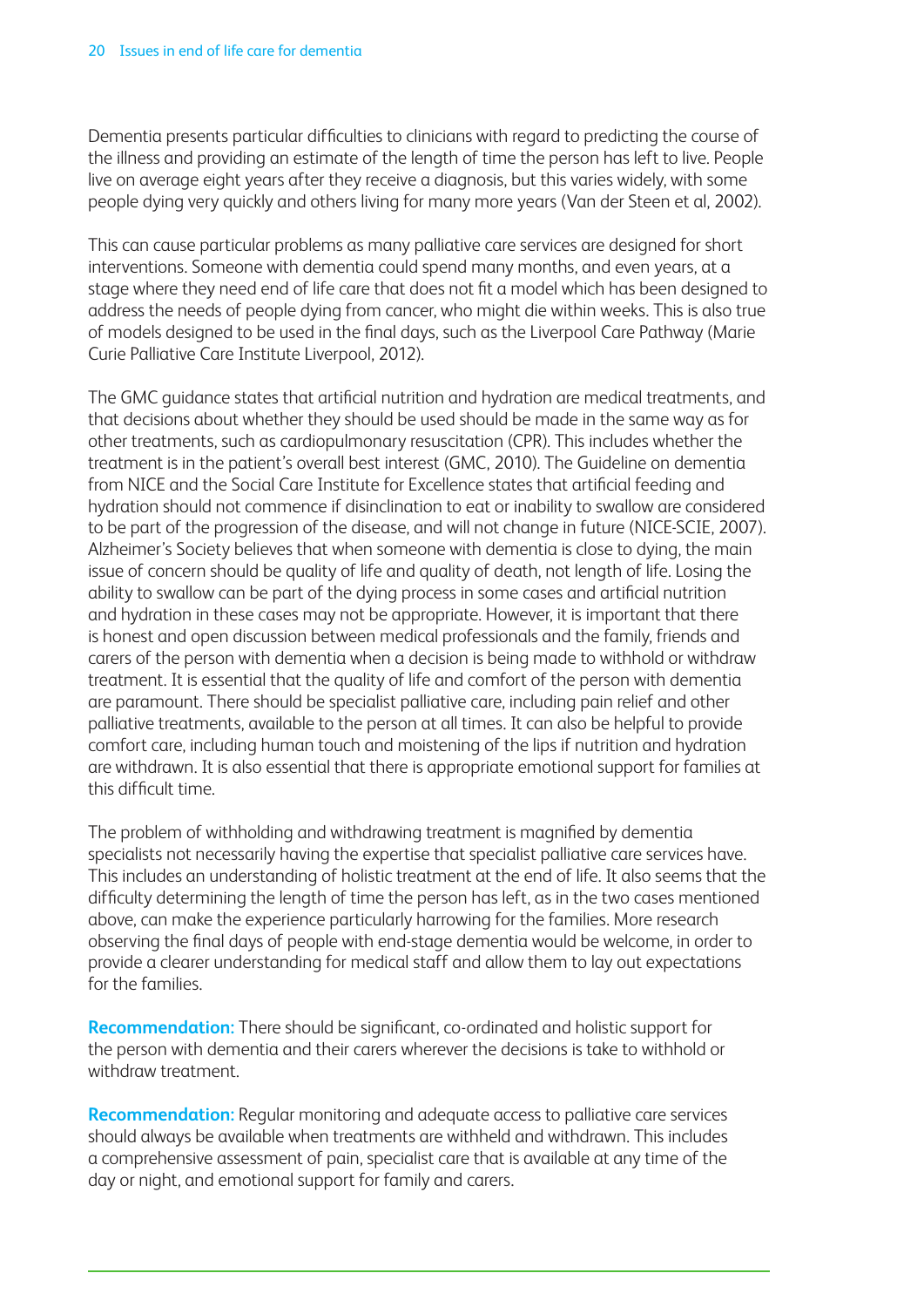**Recommendation:** More research should be undertaken observing the final days of people with dementia, to provide medical professionals with a clearer understanding of this time.

**Recommendation:** There should be pre- and post-registration training and continuing professional development for staff working and communicating with families at this emotionally difficult time.

#### **3.6 Emotional and spiritual concerns**

**'He didn't know me when I went to see him. I would do and say all the little things that he would expect me to say and there was no response. I took up food that he particularly liked, for example he was very fond of crab sandwiches, so I would take in crab sandwiches and I would put it in his mouth and he would spit it out. That went on for three months until he died. The whole thing was dreadful really. I mean he was well looked after in the nursing home; they were very kind to me and my sons, but he just deteriorated so quickly. It was just a very harrowing, terrible time. Nobody told me that it could be like that… Him not knowing I was there, it just reduced me to tears. I used to spend most of my time weeping, but I thought "that is doing no good to him, me weeping like this". Then I realised one day he doesn't even know I'm crying, because if he did know he would have wanted to put his arms around me and want to know what is the matter.'**

#### **Wife of a person with dementia**

Several participants in the study discussed the particular emotional difficulties that caring for someone with dementia at the end of their life presented them with. There were natural expressions of sadness and loss at the death, particularly as this was usually a close family member. Participants also commented that they found the loss of capacity itself emotionally distressing, as they saw character changes in the person they loved, or found the person withdrawing. This was particularly difficult if the person had previously been a source of emotional support in the relationship.

In addition, any incidents of poor or undignified care became even more distressing for the carer. One carer discussed how the poor care that her mother had received and the poor communication about her condition meant that following her death she was unwilling to return to the ward, even though she would have liked to see her mother's body. While all services should aspire to be of an excellent standard, this is particularly important for services dealing with people at the end of their lives, as this is when the person and their relatives are most vulnerable.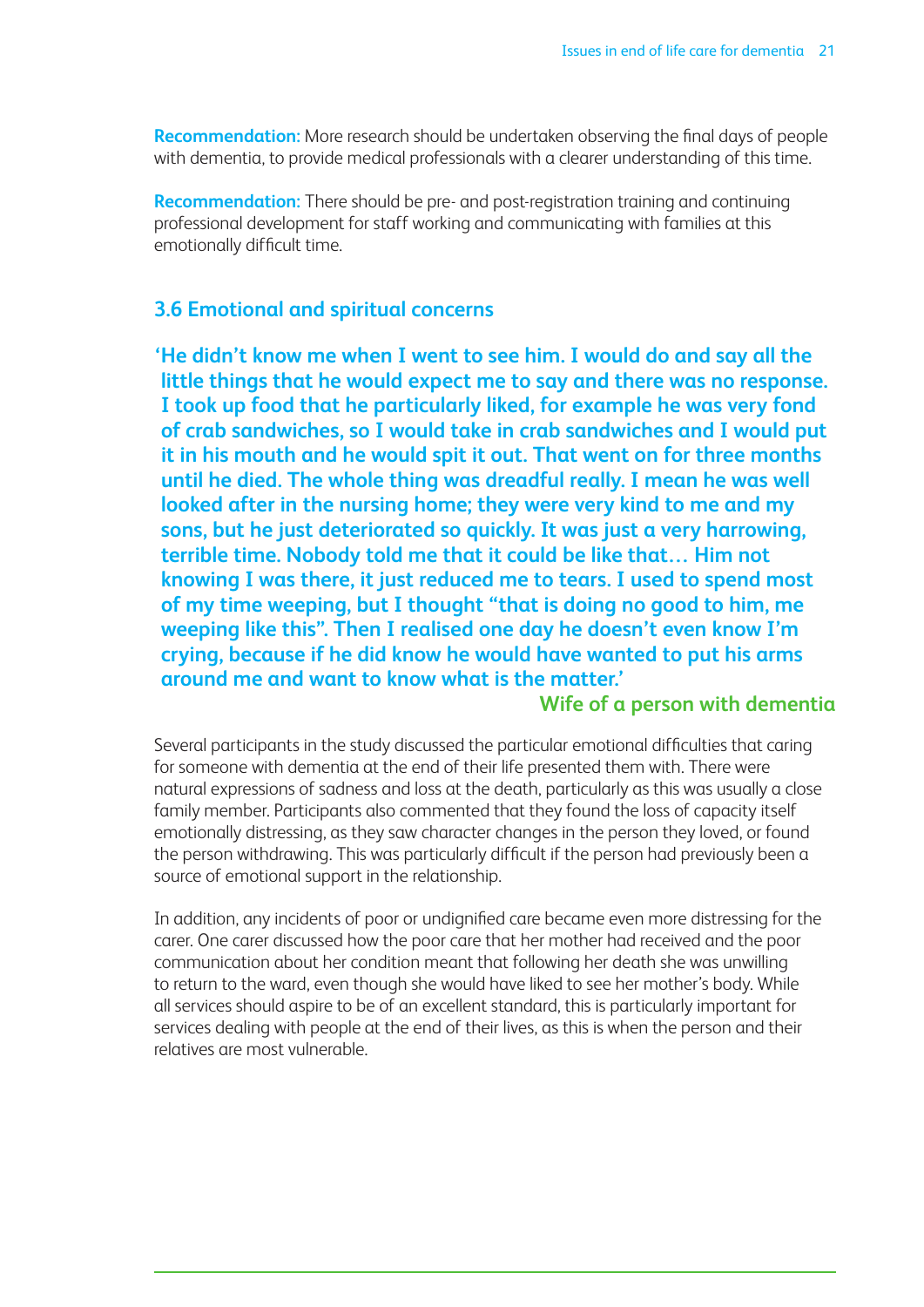Bereavement is one of the most emotionally challenging times, and any difficulties with services, such as poor communication or difficulties with decision making, become even more emotionally charged. This can be compounded by other losses that the carers and family may feel as a person's personality has changed or their capacity has diminished. Having cared for the person for many years, family members may not be prepared to make difficult end of life decisions (Caron et al, 2005), and effective and sensitive communication from professionals to carers is needed at this time more than at any other.

Research has suggested that the emotional and spiritual needs of people with dementia are disproportionately neglected (Sampson et al, 2006). While cognition declines and the person with dementia may become withdrawn, it is still possible for them to be distressed or upset. Depression can be difficult to recognise in advanced dementia. Making sure the person is comfortable and minimising distress is an important part of care. It is also important to consider whether the person would like spiritual support. One of the people with dementia who contributed to this study talked strongly about her Christian faith as a key part of her considerations in end of life planning. Other participants discussed the importance of a calm environment at the end of life. The importance of family being present was also raised. A holistic approach to care demands that there is an awareness of each person's wishes and needs as an individual. It is important that these needs are understood and met where appropriate.

#### **Demonstrating good practice**

#### **St Christopher's Hospice Namaste project**

The St Christopher's Hospice Namaste research project, with six local nursing homes, is the first of its kind in the UK. It explores ways in which quality of life for people with end-stage dementia can be significantly improved. Namaste – a Indian term which means 'to honour the spirit within' – is a programme pioneered in the USA and designed to create a peaceful end to life by reducing anxiety and agitation through calming yet meaningful activity, comfort and pleasure. It uses simple techniques that can be delivered in nursing care homes both by staff and family members.

When people with advanced dementia enter the programme, a 'family conference' is held to discuss disease progression and peaceful end of life care, as well as how the programme can help their relative. The technique involves creating a Namaste room where the five senses are gently stimulated through things like soft music or birdsong, colour from paintings or voile curtains, pleasurable aromas, interesting tastes, and touch through hand or head massages. Residents spend all day (in between meals and care routines) in comfortable chairs in the Namaste room, where they are helped to interact with their surroundings. Staff build a 'biography' of the sensory things that are most meaningful for each resident.

For more information see **www.stchristophers.org.uk/namaste**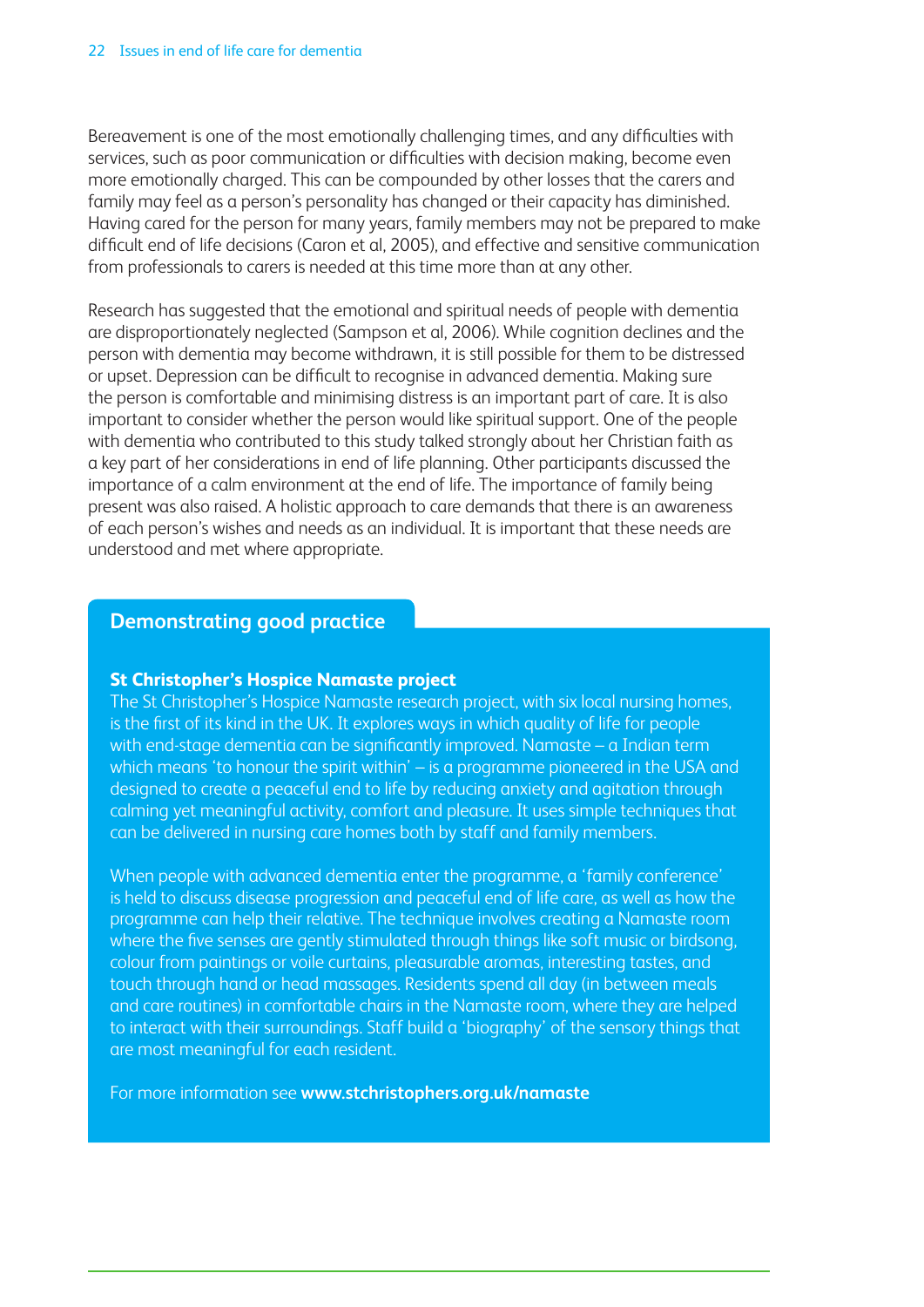Emotional support during the final days of the person's life and bereavement support for carers are not widely available outside the hospice sector, but would be beneficial to many family members and carers of people with dementia.

**Recommendation:** Greater attention should be paid to the emotional and spiritual needs of people with dementia in order to provide truly holistic care.

**Recommendation:** Professionals working with people with dementia at the end of their lives should take care to understand the emotional and spiritual needs of each person, and take action to meet these needs.

**Recommendation:** There should be emotional and spiritual support available for the carers and family members during the final days of the person with dementia, as well as bereavement support that recognises the unique experience of caring for a person with dementia.

## **3.7 Place of death**

There is a drive within end of life policy to support people to be able to die in the place that they would choose (Department of Health, 2008). Often this is their own home, or the care home in which they live. Within the general population, 63% of people say that they would like to die in their own home (Gomes et al, 2011). Only 20.8% of people do so (Office for National Statistics, 2011). Throughout the interviews for this report, participants identified and explained the key challenges presented by different settings. Research has not yet been undertaken to explore whether or not there is a difference between where people with dementia would wish to die compared with the general population. However, there is a large body of evidence that suggests that moving someone with dementia to an unfamiliar environment, such as hospital, in the later course of the illness, can be difficult and distressing for the person (Alzheimer's Society, 2009).

The Office for National Statistics provided Alzheimer's Society with data on the place of death of people who had dementia recorded as an underlying cause of death on their death certificate in 2010 in England and Wales (see Appendix 2). However, many people with dementia do not have a diagnosis and may not have dementia recorded on their death certificates. This data should therefore be treated with caution, but it remains the best data available.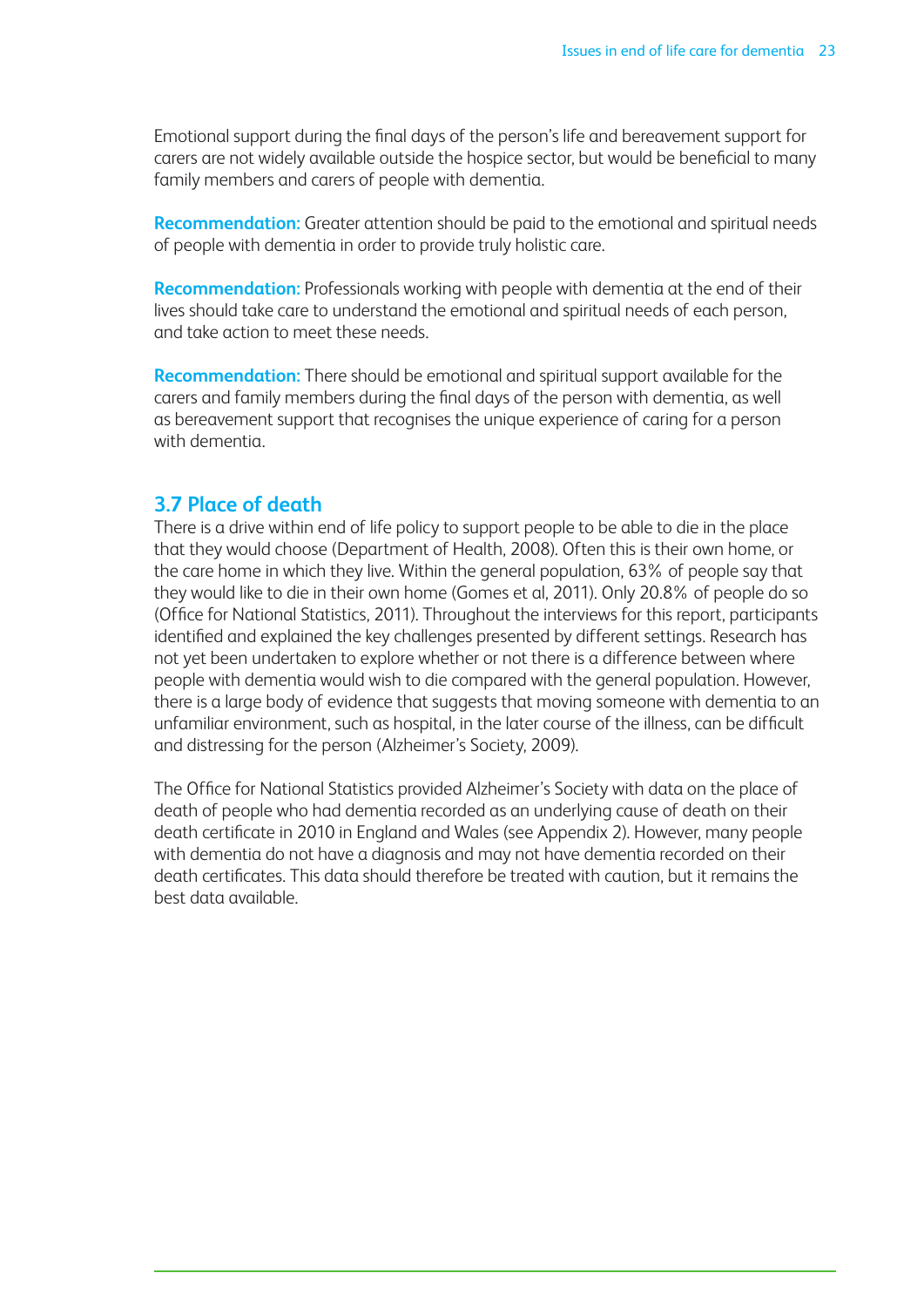| <b>Location</b>                                                  | <b>Number of deaths</b><br>recorded in this setting<br>where dementia is<br>underlying cause | <b>Percentage of total</b> |
|------------------------------------------------------------------|----------------------------------------------------------------------------------------------|----------------------------|
| <b>Care home</b><br>(local authority and<br>non-local authority) | 15,756                                                                                       | 63%                        |
| <b>Hospital</b>                                                  | 7,522                                                                                        | 30%                        |
| <b>Hospices</b><br>(NHS and non-NHS)                             | 44                                                                                           | $>1\%$                     |
| <b>Other communal</b><br>establishment                           | 288                                                                                          | 1%                         |
| <b>Own home</b>                                                  | 1,439                                                                                        | 6%                         |
| <b>Elsewhere</b>                                                 | 57                                                                                           | $>1\%$                     |

**Table 2: Figures for deaths where dementia was the underlying cause recorded in different settings** 

As the figures show, many people with dementia recorded on their death certificate die in a care or nursing home. Many also die in hospital. It is possible that the true figure for deaths in hospital is even higher as many elderly people with less advanced forms of dementia may be admitted to hospital for a different condition and have that condition recorded on their death certificate. This means that any additional complications caused by the dementia are not reflected in the statistics. In some cases it is appropriate for someone to be admitted to hospital, but many people with dementia only die in hospital because there is inadequate support which would allow them to die in the place they usually live.

The figures also show a comparatively low number of people who die in their own home. There are particular challenges to someone with dementia remaining in their own home, particularly around providing adequate support to allow this to happen. The number who died in hospices is very low, reflecting the fact that most hospices do not accept dementia alone as a reason for admission to a hospice.

Some of the issues presented in each of these locations are outlined in the following pages.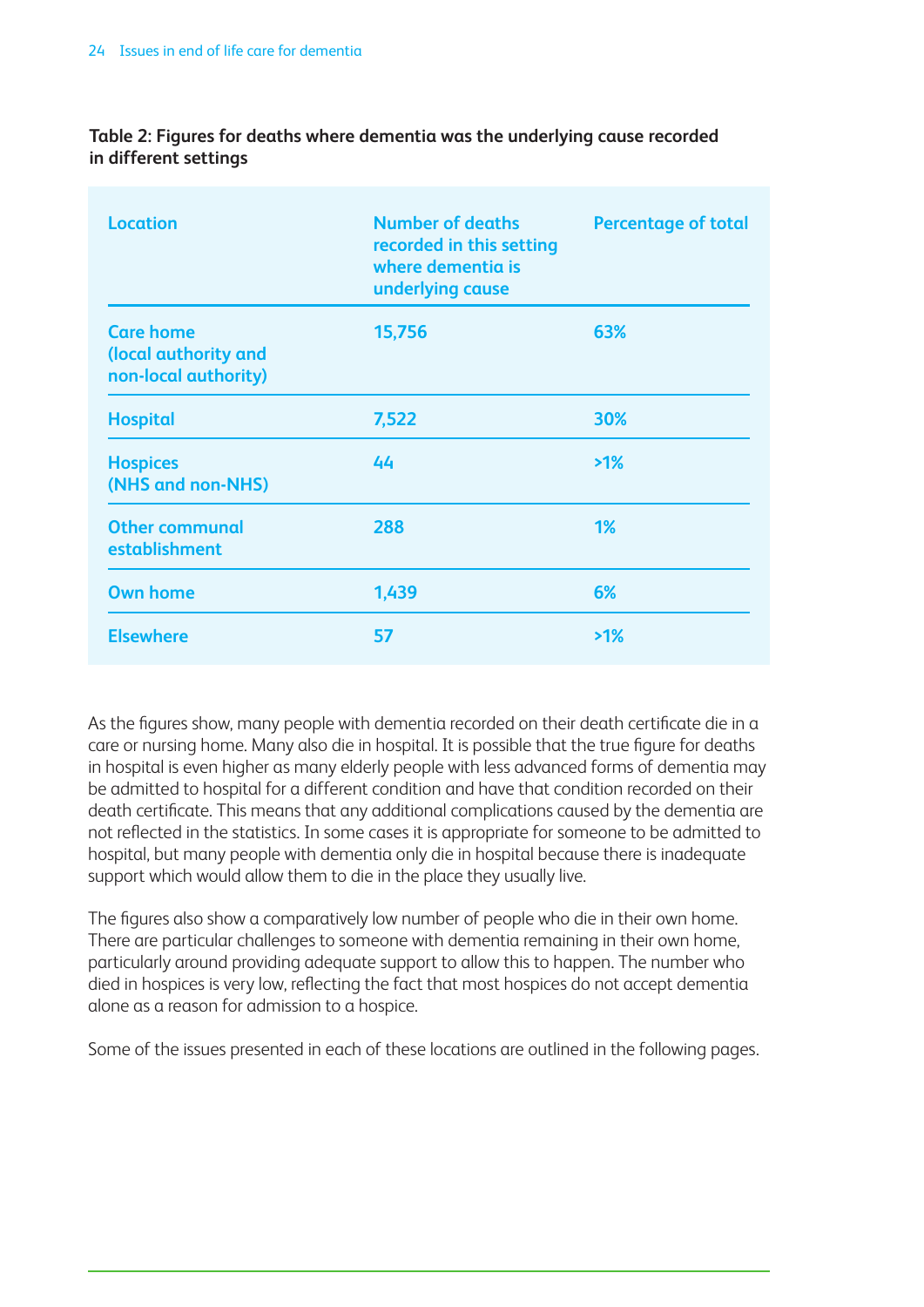#### **3.7.1 A co-ordinated care environment**

Many of the problems identified by the participants stem from a lack of co-ordination in care. Carers frequently reported having to state details of care plans to each of the different professionals involved in care and, as discussed earlier, there were reports of undesired admissions to hospital.

**'When he went into the nursing home I knew quite quickly that I needed to raise the issue of whether he would ever have a tube inserted for feeding. The nursing home was full of people with tubes going out into their stomach, tubes going out of the other end, and actually no brain function, and that was horrific I thought. So knowing his views, with his daughters, we decided we needed something on record at the home. So we had a chat with the GP, and documents were placed on file, and actually the GP thought it was a sensible thing to do, but we were cautioned that if he ever did go into hospital we would probably have to have the debate again, which I think is a shame really, because if you have been through it once, it is distressing.'** 

#### **Wife of a person with dementia**

By contrast, some of the best experiences had occurred when care had been well co-ordinated, no matter the location. Much seems to have been done in recent years to encourage co-ordinated care for end of life. The end of life care stream of the DH's Quality, Innovation, Productivity and Prevention (QIPP) programme has incentivised commissioners to look at end of life care as an area where cost savings can be made while improving outcomes for patients (Department of Health, 2011b). The fact that funding for end of life care stems from the NHS, rather than from social care, also makes it easier to demonstrate the savings back into the same budgets.

**'I had said she shouldn't go back to hospital. She couldn't see. She knew the voices of the carers in the home who were looking after her. When she had been in hospital another time she had fallen and it was just so traumatic for her, she just used to get so distressed, so I just said I wanted her to go peacefully in the place that she knew and people knew her. They agreed with that.'** 

**Daughter of a person with dementia**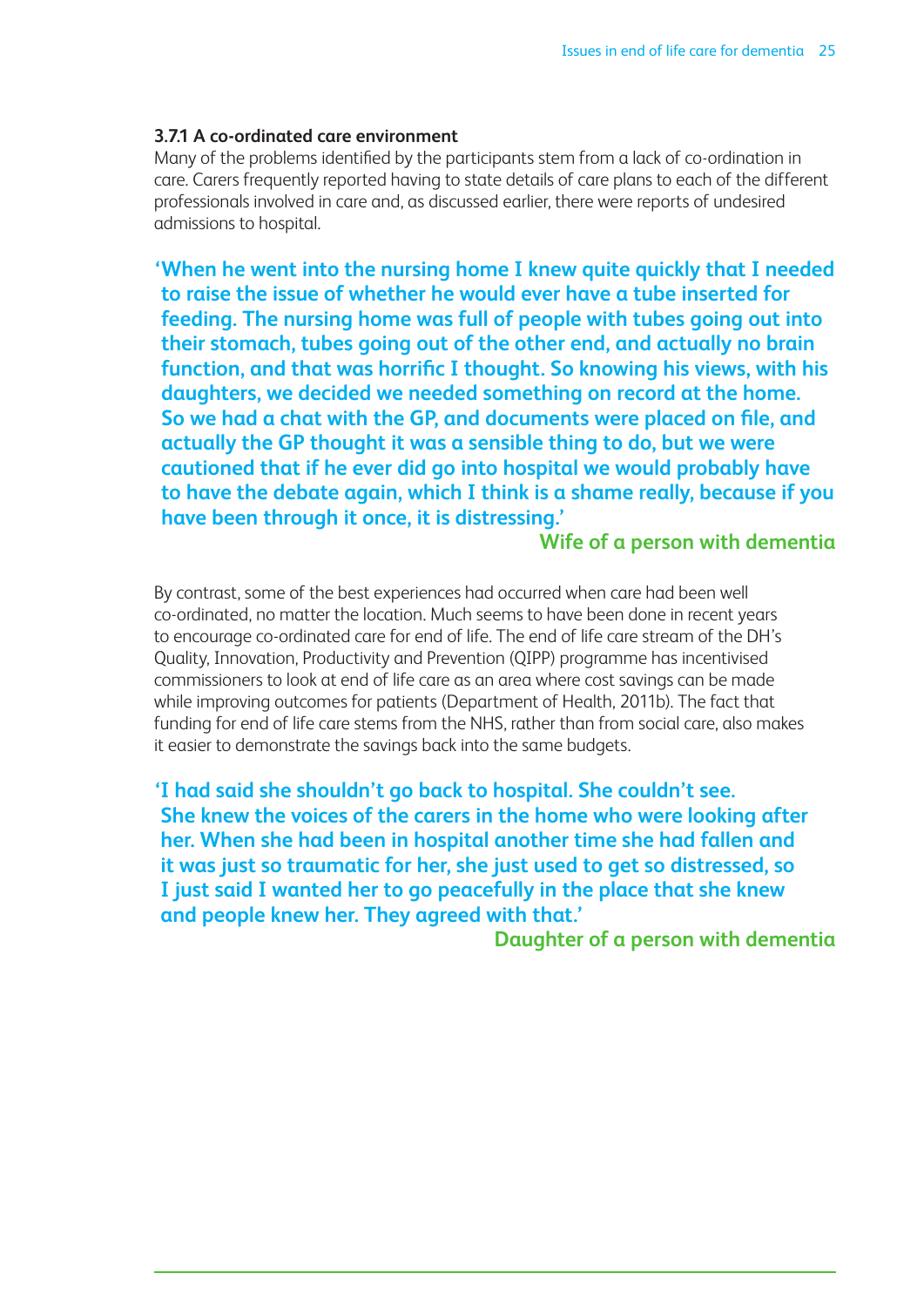#### **Priorities for dementia care within the end of life care strategy's quality markers and measures for commissioners**

Developed by the National Council for Palliative Care's (NCPC) Dementia working group, Priorities for dementia care within the end of life care strategy's quality markers and measures for commissioners (NCPC et al, 2010) takes the seven headings for quality markers for end of life care aimed at commissioners, and maps these against areas of priority from a dementia perspective. It clearly brings together the end of life and dementia strategies, providing a single reference point for commissioners. It also includes sources of further information or support to help bring together many relevant documents.

#### To access it, visit

**www.ncpc.org.uk/publication/priorities-dementia-care-within-end-life-carestrategy%E2%80%99s-quality-markers-and-measures-co**

Despite some steps forward, there could be significantly more development in this area. If implemented, the Palliative Care Funding Review (Hughes-Hallett et al, 2011) will create a tariff for palliative care needs: an amount of money that could be accessed by commissioners for patients' palliative needs in addition to the funding to meet the needs for their condition. This should provide adequate resources to allow the palliative care needs of people with dementia to be met, regardless of the setting of their care. The Palliative Care Funding Review also suggests that social care should be free in the last year of life. Alzheimer's Society has long campaigned for a fairer deal on social care funding for people with dementia, and believes that the distinction between health and social care is often unhelpful in providing co-ordinated care.

It is clear that general practice has a role in co-ordinating care in community environments. GPs have a duty of care over their patients and are the main point of medical care for residents in care homes and those living in their own homes. More resources and training should be available to equip GPs to support people with dementia in their end of life care, particularly in care home settings. This could include guides for GPs on the services available to people with dementia in their area, particularly alternatives to hospital, along with additional training on the management of later-stage dementia and how dementia may complicate the later stages of other conditions.

The Palliative Care Funding Review suggests that people at the end of their lives and their carers should receive a holistic needs assessment and be supported by a care co-ordinator. An implementation of this proposal would greatly benefit people with dementia, creating a single contact for their care and enabling more people to be supported to get the appropriate care for their needs, in the setting which is most suited to them.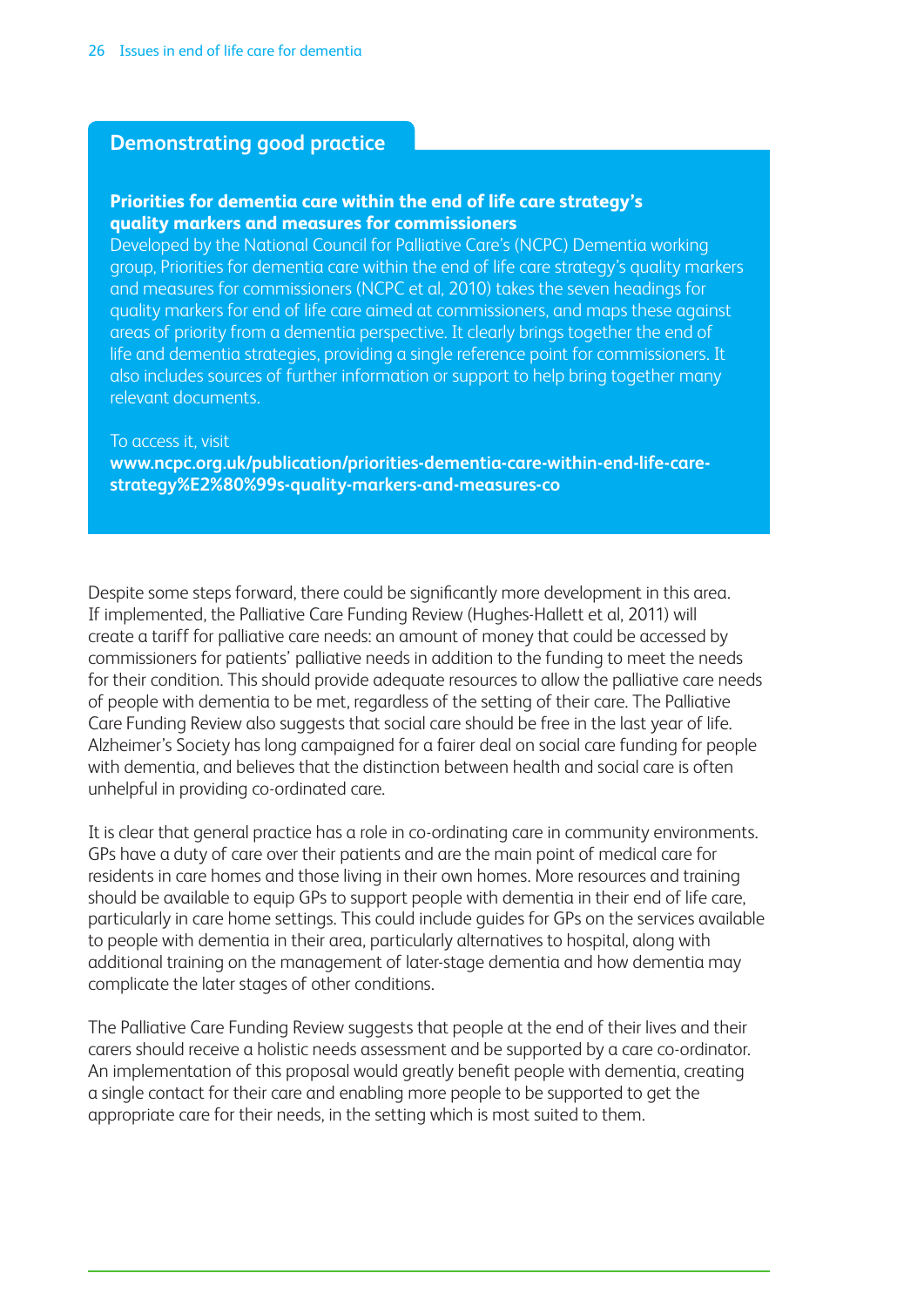**Recommendation:** The government should pay special heed to the needs of people with dementia while piloting the Palliative Care Funding Review, and should implement findings of the pilot to allow a system that will support people with dementia. While piloting, particular attention should be paid to the integration of services and the impact on people with dementia of the proposal that there should be free social care in the last year of life. The government should also implement the recommendation that people at the end of life, and their carers, should receive a holistic needs assessment and be supported by a care co-ordinator.

**Recommendation:** Commissioners should commission services that enable people with dementia to be cared for where they want to be at the end of their lives. This includes commissioning for community and care home settings, and considering different models of care that meet the needs of people with dementia throughout the course of their illness.

**Recommendation:** There should be more resources to support GPs in managing the end of life care of people with dementia.

#### **3.7.2 Hospital**

For the people who participated in the research for this report, the usual place of death for the person with dementia was hospital. A common narrative was that the person with dementia was hospitalised for a different condition – usually a fall or an infection – and then remained in hospital until the end of their life. Occasionally the person with dementia was admitted to hospital against their express wishes, as stated by the carers. Frequently, participants also reported poor or undignified treatment for the person with dementia while they were in hospital. However, some reported that once it was acknowledged that the person was at the end of their life and their care was transferred to the palliative care team, there was a marked difference.

**'The hospital staff were rubbish at communicating with my mum – she didn't know why [dad] was still there, the home didn't know why he was still there. For them, I think they were completely oblivious. My dad was really frail, really thin, not likely to get moving again. As a nurse, I know how this ends – he is going to get pneumonia and this is basically the end of his life. But there was no sense of any urgency from them about his quality of life and how being on an acute ward was affecting that. All I wanted them to do was get him out of there, just get him back to the nursing home.'** 

#### **Daughter of a person with dementia**

Unfortunately, these experiences are mirrored in what is known of the national picture. Care of patients in hospital is still largely crisis driven, which means that end of life care can often be poor (National Confidential Enquiry into Patient Outcome and Death, 2012). The VOICES survey found that relatives of people who had dementia recorded on their death certificate were less likely to rate the care they received from hospital nurses as excellent, and more likely to rate it as fair or poor than relatives of people who did not have dementia mentioned on their death certificate (Department of Health, 2012). Similar ratings were given for hospital doctors.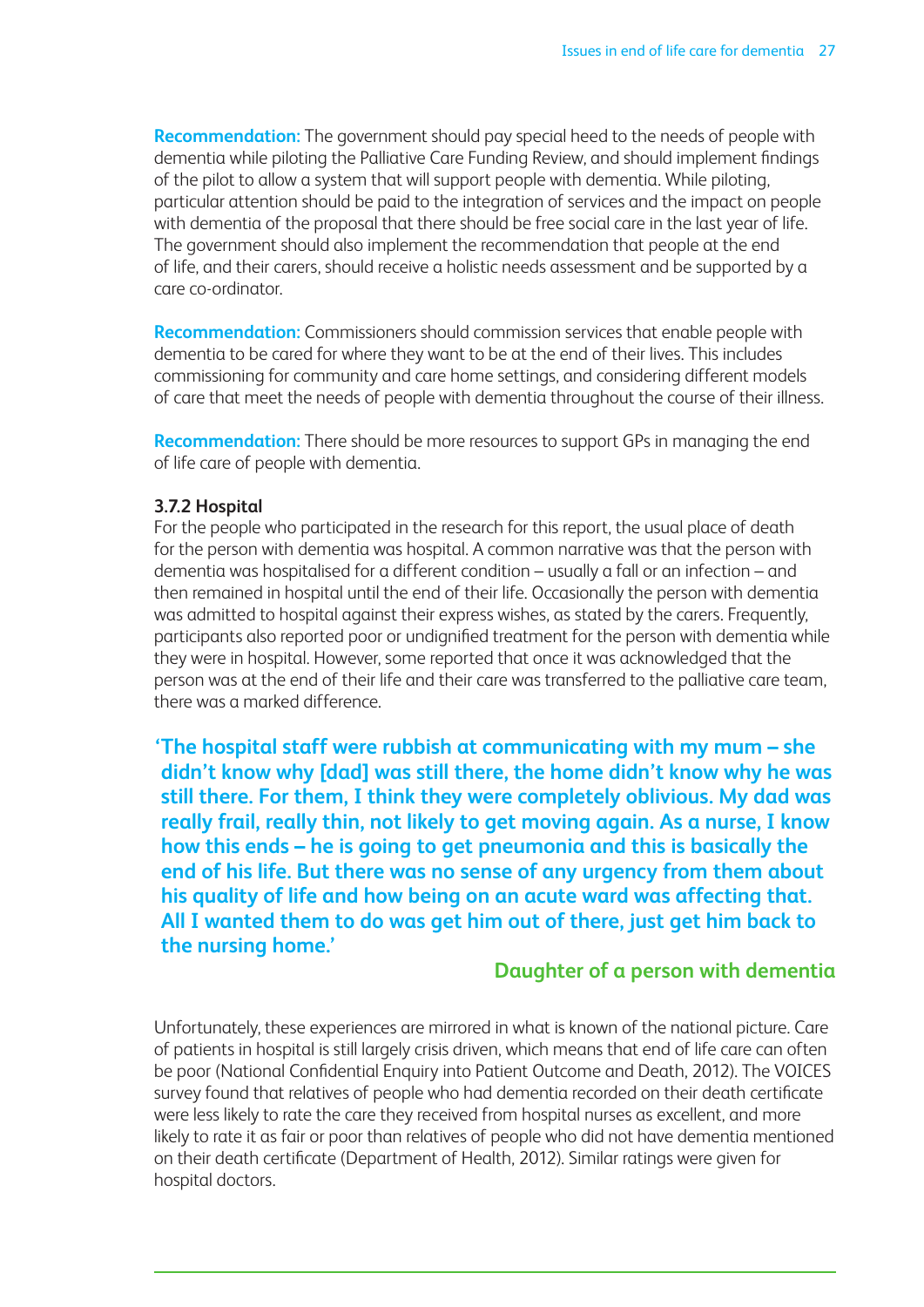Each hospital death in the UK is estimated to cost £3,000 a year (Hughes-Hallett et al, 2011). The estimated cost of a day of community care at the end of life is £145, compared with an estimated cost of £425 for a specialist palliative care bed day in hospital. The indication is that changing the setting of care for a patient at the end of life has the potential to reduce the daily cost by £280 (Marie Curie Cancer Care, 2012). Research has shown that people with dementia are staying in hospital for longer than other people of similar age who go in for the same procedures. This suggests that care of people with dementia on a hospital ward is more costly than the average cost for people who are admitted to hospital for a similar medical condition. It has also been found that the longer people with dementia are in hospital, the more likely they are to be discharged into a care home, even if they had been living in their own home before going into hospital (Alzheimer's Society, 2009).

There needs to be a concerted effort to ensure that hospital admissions for people with dementia in the later stages of life happen only when appropriate. There also needs to be a drive to recognise when people with dementia in hospital are at the end of their lives, and to treat them appropriately. Difficulties with prognosis, capacity and communication mean that this can be more difficult, and end of life care tools, such as the Liverpool Care Pathway, are underused or sometimes misused for people with dementia. The first National audit of dementia in hospitals in England and Wales (Royal College of Psychiatrists, 2011) shows that only 35% (36/104) of hospitals said that their dementia care pathway (either in place or in development) interfaced with their end of life or palliative care pathways. The authors conclude that 'it is important that the care pathway for dementia is developed to be fully integrated and compatible with care pathways in the hospital in order to ensure that care and treatment needs are addressed holistically.'

**Recommendation:** There should be greater training for ward staff on signs that people with dementia are reaching the end of their lives. This would enable a shift towards palliative care, incorporating support for families and carers.

**Recommendation:** There should be improved communication with families and carers to explain and explore options for care in the final stages.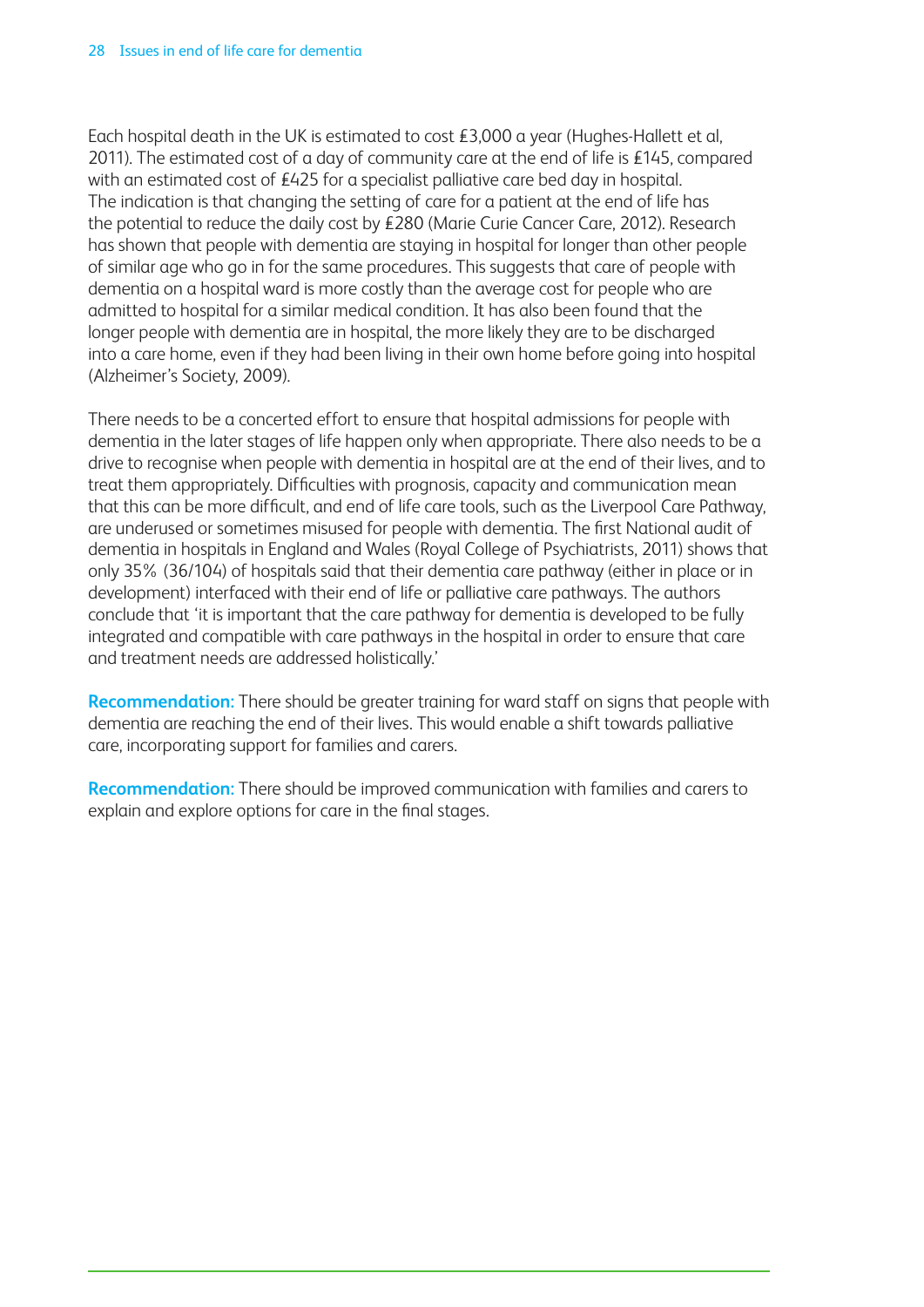#### **3.7.3 Care home or nursing home**

A slightly smaller number of participants reported that the person they cared for died in a care home or nursing home, compared with the number who reported that the person died in hospital. Participants' experiences were mixed.

**'Mum was incredibly peaceful all the way through, absolutely no distress. I sat in the room with her at 7 o'clock one morning, and the day shift were just coming on. We could smell toast, we could hear people coming down for breakfast, so that – at some level – would have been very familiar. I could do things too, so because of Mum's Christian faith I would sometimes put some hymns on in the background, and then we had some times where I was just sitting and chatting and bobbing around… I could do things like brush her hair and stroke her face and tell her that I was popping out and that I loved her. There were photos of her dad that she could see, and there were fresh flowers around. It was actually better than going into a hospice because the staff had grown very fond of Mum and they did take the best care of her and she didn't have the disruption of having to go out of somewhere that she was familiar with, so she was surrounded by familiar sights and sounds and smells. We hadn't planned it that way, but if the doctor and the care home and I had planned it we couldn't have planned it more perfectly. Very lucky really.'** 

**Daughter of a person with dementia**

It was positive to hear that some of the reports of the very best care were in a care home setting. Some participants reported well co-ordinated care, with medical staff working well with the care home to allow the person to remain in a familiar environment.

Where participants reported poor experiences, this generally stemmed from staff's lack of experience in end of life specialities. It was sometimes difficult to get appropriately trained medical staff when they were needed, for instance to administer appropriate pain medication. There were no direct reports of hospice or specialist palliative care outreach services being available in a care home setting, so frequently care home staff had to work with GPs who were not necessarily skilled in end of life care.

In addition, several participants reported that the person was unnecessarily hospitalised right at the end of their life, owing to care home staff becoming panicked at the person's deteriorating condition. Several reported that they had negotiated with the care home and put in place clear instructions that, before the care home rang a paramedic, they should ring the carer and make the decision in consultation with them.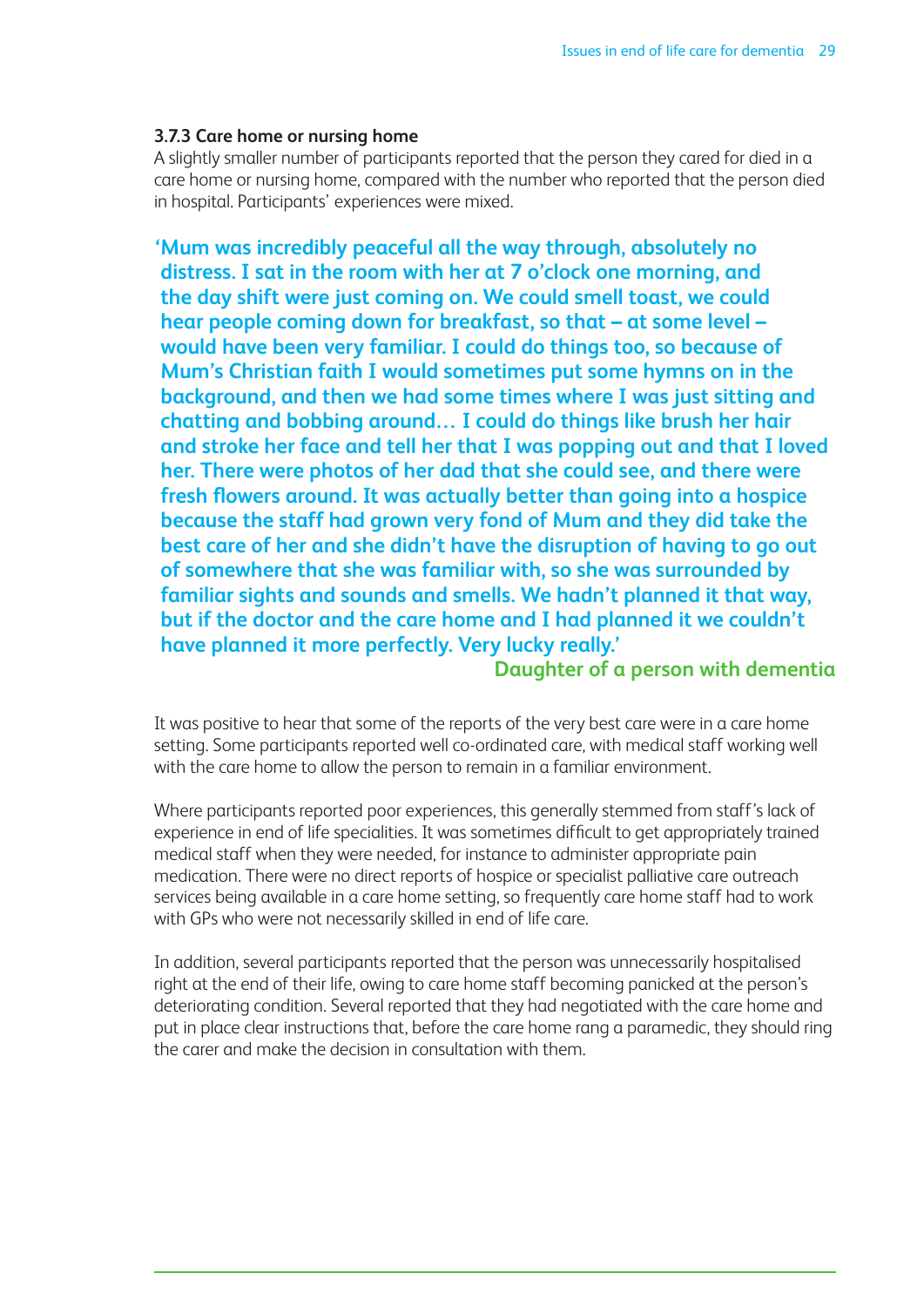**'My wife knew what was happening to her and she said to me early on in the stage of development of dementia, "I just want to die!" Imagine my fury when she was dying with pneumonia in a nursing home; having failed to respond to two courses of oral antibiotic she was rushed to hospital by some locum doctor on a bank holiday weekend. Our local hospital were determined to inject her with massive doses of intravenous antibiotics although my daughter and I begged that they just let her pass away as comfortably as possible. They did not even have the guts to ask my wife, she knew what they were doing to her; she kept saying "you stupid people, you stupid people". It was so very sad.'** 

## **Husband of a person with dementia**

The experiences of the participants reflect other recent research into the subject. The national picture of end of life care in care homes for people with dementia is relatively good. The VOICES survey found that relatives of people with dementia recorded on their death certificate were more likely to rate the care in the care home in the last three months of life as good or excellent, and less likely to rate it as fair or poor, than the relatives of people who did not have dementia recorded (Department of Health, 2012).

Care in the final stages of dementia in a care home is where a large amount of the costs associated with dementia is found. Prices for a year of dementia nursing in nursing homes and residential homes in 2010 have been estimated at £73,900 (Treloar et al, 2009). The Elderly Care Market Survey of 2009 gives the total number of people in the UK with dementia living in residential and nursing care homes as 142,000, and the cost of their care in total was £4.7 billion (Laing and Buisson, 2010–11). The scale of these costs creates a national imperative to get the care delivered in these settings right, including end of life care.

The academic research also reflects difficulties in implementing advance plans. One report found that care home staff require education and support on discussing and implementing plans for care at the end of life in dementia (Livingston et al, 2012). This would enable the staff to implement advance care plans, including decisions not to hospitalise the person with dementia at a crisis point, knowing that they will be supported. It recommended that education should encompass communicating the complicated, unpredictable path of dementia near the time of death explicitly but sensitively, including recognising that people often do not hear difficult messages.

**Recommendation:** There should be more training for care home staff on dealing with end of life for people with dementia. This includes: acting on plans for emergency care, advance care plans and advance decisions which have been put in place, and working with medical professionals to co-ordinate a good end of life experience.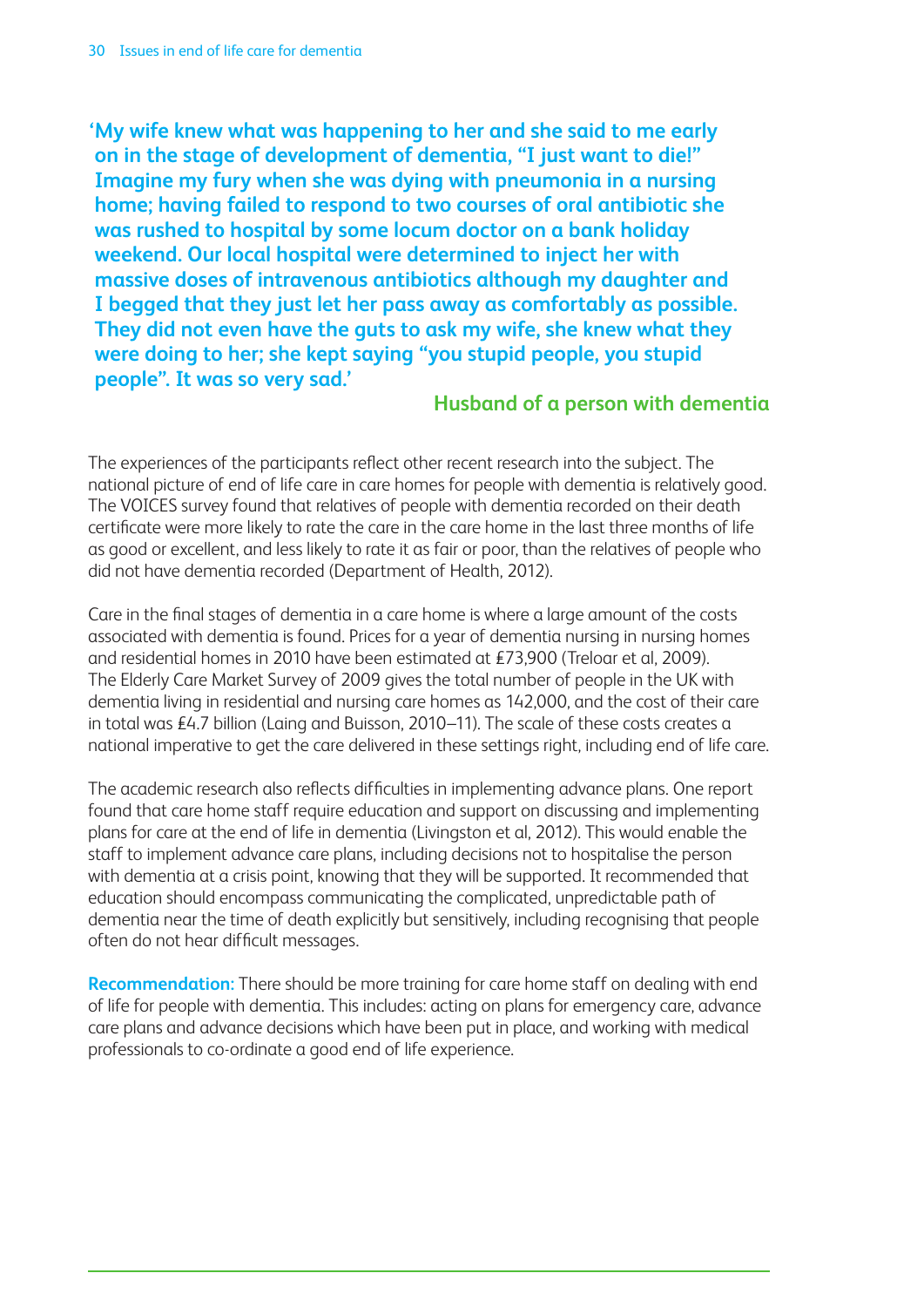#### **3.7.4 Own home**

In the cases discussed in interviews for this report, a substantial minority of people with dementia did end their lives in their own home. Three of the people interviewed supported the person they cared for to die at home. Again, there were mixed experiences of this. One carer reported that, although the care was good and she would not have had it any other way, the number of visits from numerous people which the care at home necessitated could be intrusive.

**'It is intrusive, and I was always pleased when the people were gone, but I appreciated the additional help, and at end of life you certainly need it. But I was always pleased when I closed the door and I was sat with him and I could think, "Oh good, it is just us again". But you can't help that because they have to be there, and what they did was brilliant and meant that he was lovely and fresh and clean – and at home. I suppose you would put up with lots of things to keep someone at home.' Wife of a person with dementia**

There has been increased policy attention towards people being able to die at home, and there is good practice developing in this area. While this reflects an understanding that many people would choose their own home as their preferred place of death, it should be ensured that there is adequate care available in the person's home, and that they are not moved to a care home or into hospital by default. Alzheimer's Society has encountered various incidents where people with dementia who are receiving funded care, either through the NHS or through social services, have been forced to move to a care home when this is not their choice, because those providing their care are not able to provide services to meet their needs.

Care for someone with dementia at home at the end of their life can be expensive, but evidence is developing to show that home-based end of life care can lead to cost savings compared with the alternatives (Marie Curie Cancer Care, 2012). The costs of providing care in someone's own home can vary, but overall research suggests that costs of dying at home with dementia are lower than in care homes and residential homes (Laing and Buisson, 2009). The average spend on care at home in England in the last year of life in 2010/11 was £25,675 (National End of Life Care Intelligence Network, 2012). In the London Borough of Haringey, the cost of end of life care for people with dementia living at home averaged around £40,000 for the last year (Sampson et al, 2012).

In particular, care costs for people with dementia in care homes and residential homes in their last year of life were higher than for those living at home. For example, in Haringey in 2012, costs for people with dementia who died while living at home were an average of £20,000 in their last six months, whereas the costs for those dying in care homes or residential homes were an average of £37,000 for their last six months (Sampson et al, 2012).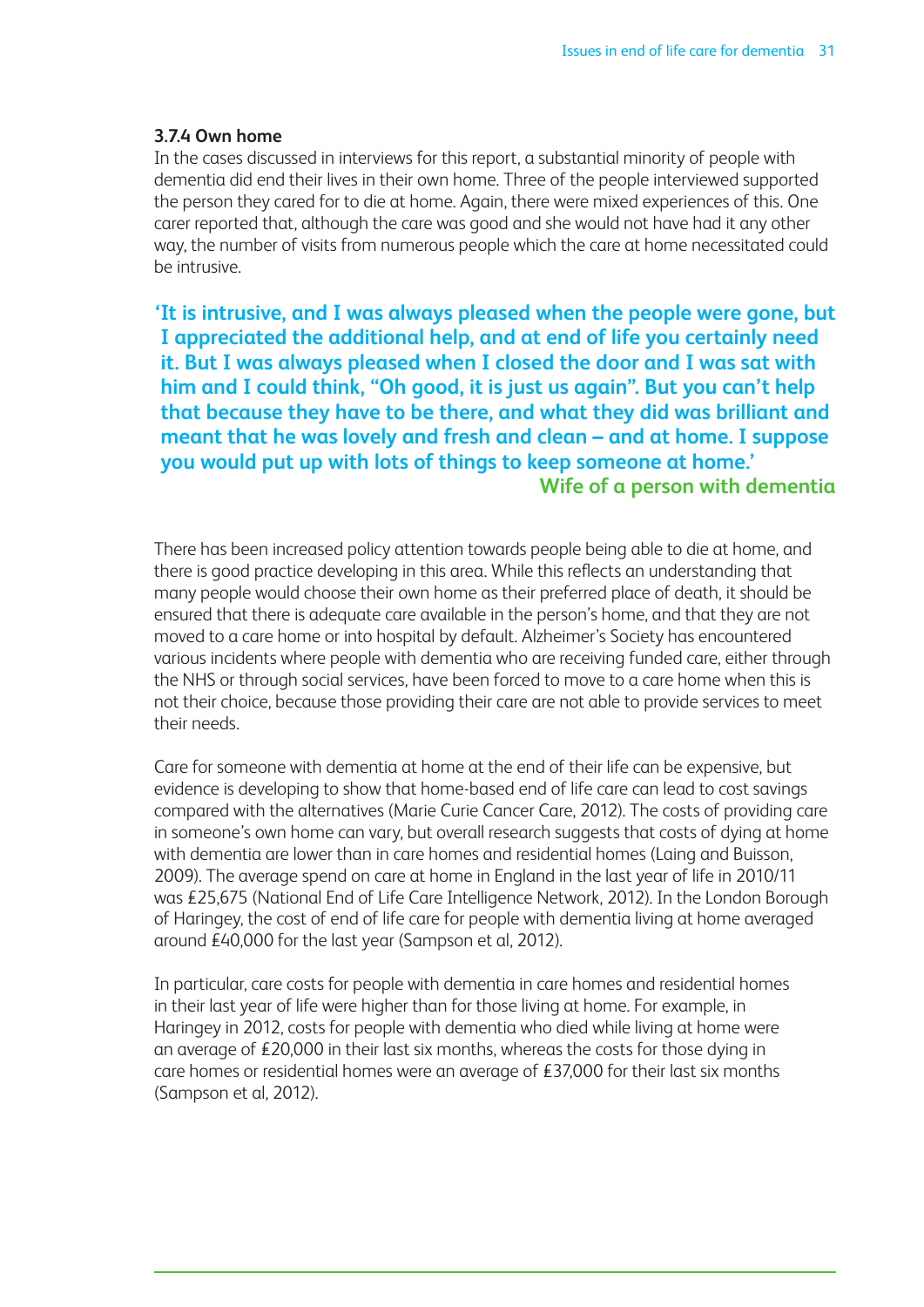Part of the reason for the lower cost is likely to be that if people with dementia are supported to remain at home, less time is spent in hospital (Addicot and Dewar, 2008) and greater use is made of informal care (Hughes-Hallett et al, 2011) and community care. For example, if people with dementia admitted to hospital in their last year are supported to leave hospital one week sooner, the saving to the NHS could be as much as £80 million (Alzheimer's Society, 2009). Other research found that as much as 20% of the total average costs of care for people with dementia dying at home were for hospitalisations (Sampson et al, 2012).

People with dementia may have very high needs for a long period of time before they die, and keeping them at home requires large amounts of support and care. However, where someone with dementia dies should be led by their needs, what is known of their wishes, and the needs of the people caring for them. Supporting people with dementia to die at home is also a potentially cost-effective option.

**Recommendation:** Attention should be paid to the specific needs of people with dementia when commissioning specialist care to reach out to people at the end of life in their own homes. Commissioners should use the NICE quality standard to identify services that support people to stay at home. Good practice in this area should be widely shared.

## **3.7.5 Hospice**

One participant reported that the person they cared for died in a hospice. This is unusual, as typically very few people with dementia die in hospices. The Office for National Statistics figures showed that only 44 people with dementia as an underlying cause on their death certificate died in a hospice in 2010 (ONS, 2012). In the case offered for this report, a formal referral was not made. The participant explored the hospice option for themselves, having previously been told by the hospital that the person with dementia would not be eligible for hospice care. However, the hospice was willing to take the person due to their concurrent heart condition.

The carer remarked on the notable difference between the hospital setting where the person had been previously, which was noisy and unsettling for the person with dementia, and the calm and individual treatment that was received in the hospice.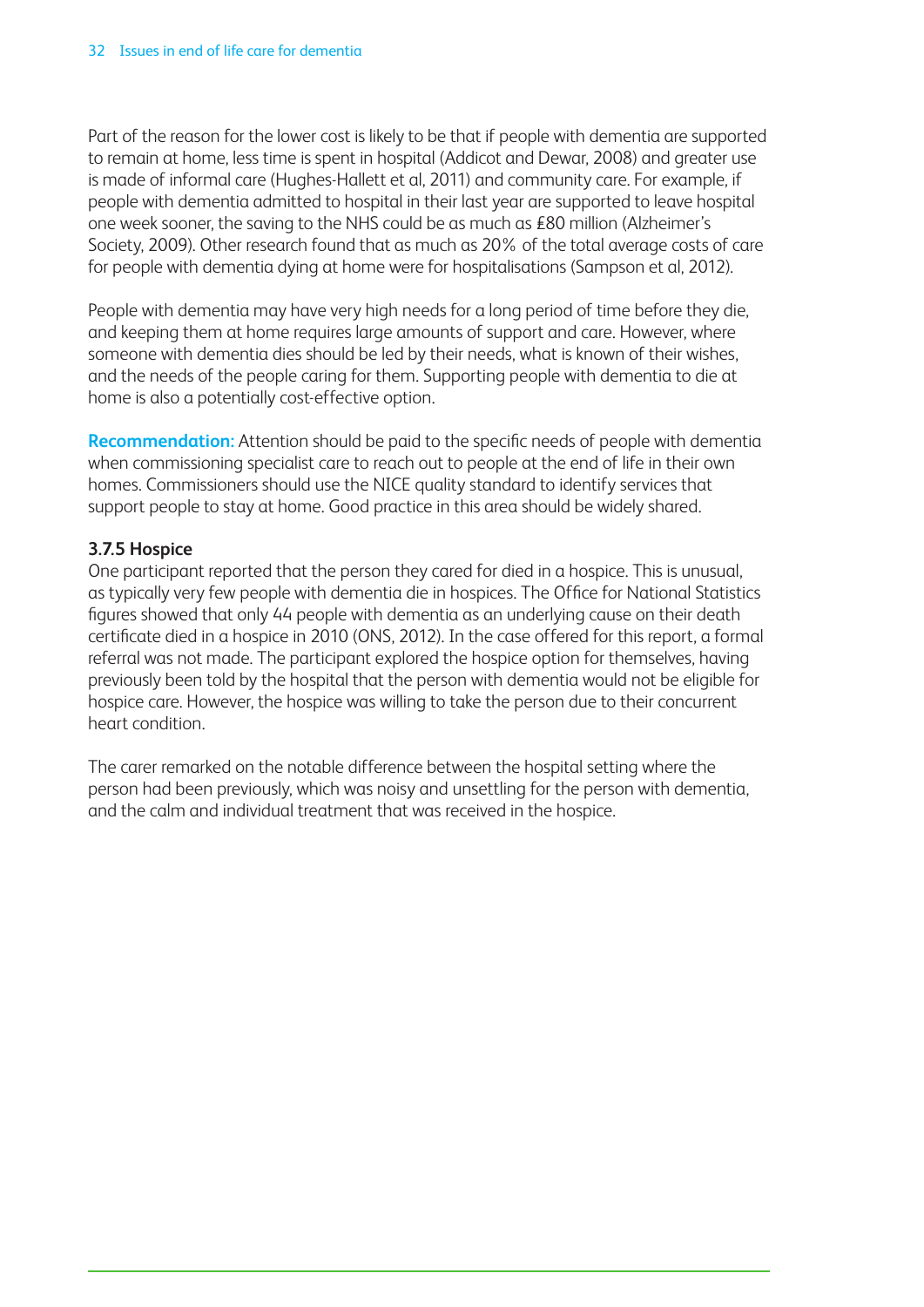**'The only reason she got in there was because she was dying of her heart complaint. Her dementia was sort of on top of all that… She was in a room by herself in the hospice. They haven't got this thing about cleanliness in the same way, so the floors are carpeted for a start. This kept the noise levels down too – the noise levels in the hospital were ridiculous. In the hospice they had buzzers which were related to a device that the nurse had in her pocket which vibrated. In the hospital the buzzers just buzzed. The nurses in the hospice all wore soft shoes. The nurses as well… They have a team system there, so she was allocated two nurses in particular. They had a little record player, so they could put soft classical music on. They put plants in the room and little things like that. Just much more caring. If I wanted to stay there was a room next door or there was a bed in her room. The night staff were wonderful. I was just sitting with her the last 24 hours. I couldn't ask for anything better.'**

### **Husband of a person with dementia**

In general, hospices do not tend to take people specifically for dementia, as they are often set up to care for people with cancer or other conditions. This is also likely to be a result of the strict prioritisation that must occur for hospice beds, due to the high costs associated with them. Alzheimer's Society still hears of cases where hospice care is withdrawn from people with terminal illnesses as they develop dementia. As continuity of care is essential, particularly for people with dementia at the end of life, this practice is unacceptable. It is probable that dementia will become a growing area for hospice care as the population ages and more people are likely to have dementia alongside another life-limiting condition, particularly where hospices are providing services in the community.

**Recommendation:** More should be done to extend dementia training in the hospice environment, recognising dementia as a specialist care need.

**Recommendation:** Hospices and specialist palliative care services should review their policies and practices to enable joint working to meet the needs of people with dementia in their communities.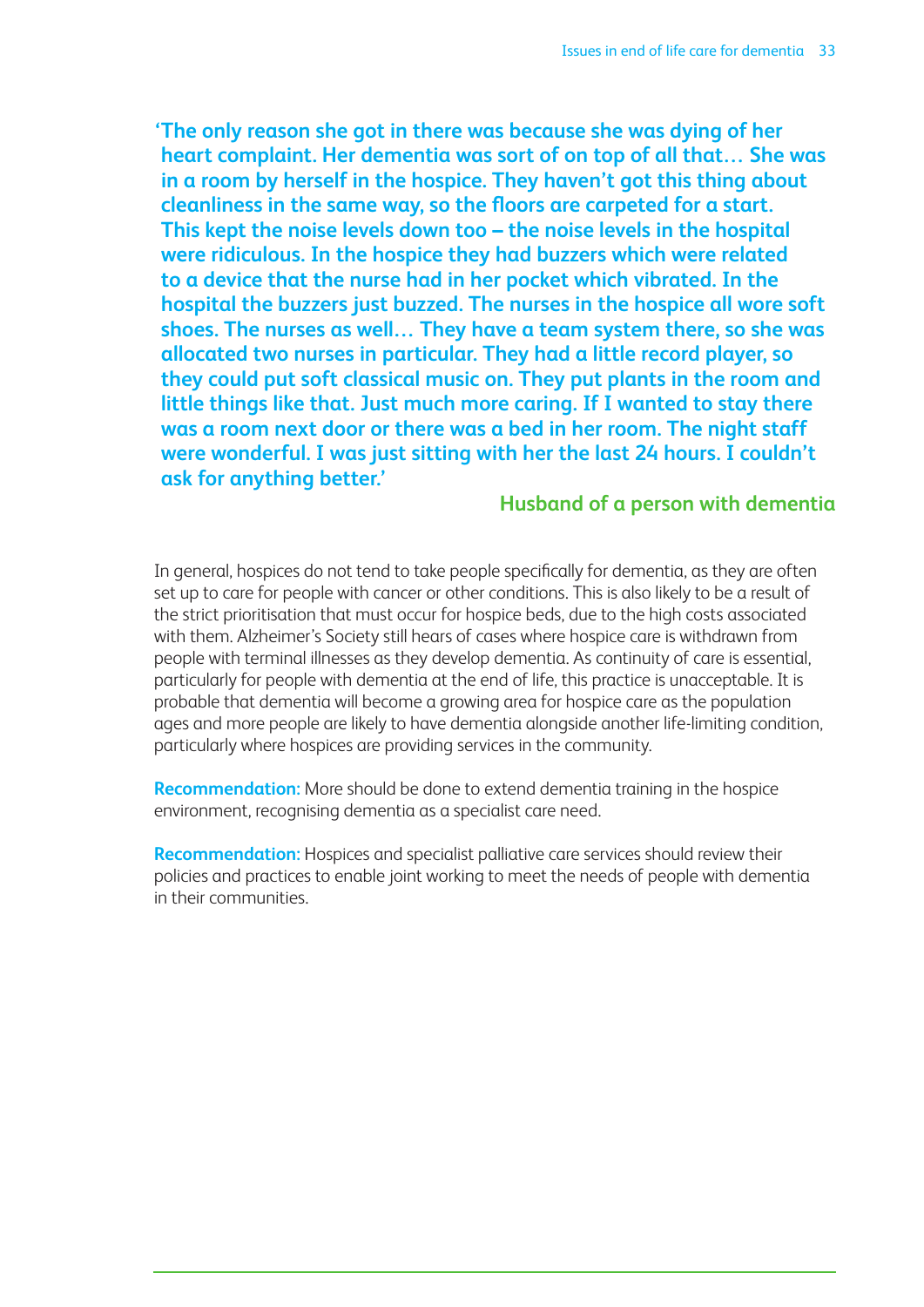# **4 References**

Addicot, R and Dewar, S (2008). Improving choice at end of life. The King's Fund, London.

Addington-Hall, J, Hunt, K, Shlomo, N and Richardson, A (2011). VOICES redesign and testing to inform a national end of life care survey: Final report for the Department of Health. [online] Available at: www.dh.gov.uk/en/Publicationsandstatistics/Publications/ PublicationsPolicyAndGuidance/DH\_128787 [Accessed 3 September 2012].

Alzheimer Scotland (2012). Dementia: making decisions: A practical guide for family members, partners and friends with powers of attorney, guardianship or deputyship. Alzheimer Scotland, Edinburgh.

Alzheimer's Society (2009). Counting the cost. Alzheimer's Society, London.

Alzheimer's Society (2012). Update to figures from Alzheimer's Society (2007) Dementia UK: a report to Alzheimer's Society on the prevalence and economic cost of dementia in the UK produced by King's College London and London School of Economics. Alzheimer's Society, London. [online] Available at www.alzheimers.org.uk/site/scripts/documents\_info. php?documentID=412 [Accessed 3 September 2012].

Baker et al (2012). Anticipatory care planning and integration: A primary care pilot study aimed at reducing unplanned hospitalisation. British Journal of General Practice, 62(595):e113–20.

Brayne, C, Gao, L, Dewey, M and Matthews, FE (2006). Dementia before death in ageing societies: The promise of prevention and the reality. PLoS Med 3(10): e397.

Brooker, D (2007). Person centered dementia care. Jessica Kingsley Publishers, London.

Caron, C, Griffith, J and Arcand, M (2005). Decision making at the end of life in dementia: How family caregivers perceive their interactions with health care providers in long-term-care settings. Journal of Applied Gerontology, 24: 231–247.

Commission on Dignity in Care for Older People (2012). Delivering dignity: Securing dignity in care for older people in hospitals and care homes. A report for consultation. Commission on Dignity in Care for Older People, London.

Commission on Funding Care and Support (2011). Fairer care funding: The report of the Commission on Funding of Care and Support. Commission on Funding of Care and Support, London.

ComRes (2012). Dying Matters Coalition survey of GPs and the public. [online] Available at: www.comres.co.uk/poll/669/dying-matters-coalition-survey-of-gps-and-the-public.htm

Cox, S and Cook, A (2002). Caring for people with dementia at the end of life, in Hockley, J and Clark, D (eds). Palliative care for older people in care homes. Open University Press, Buckingham: 86–103.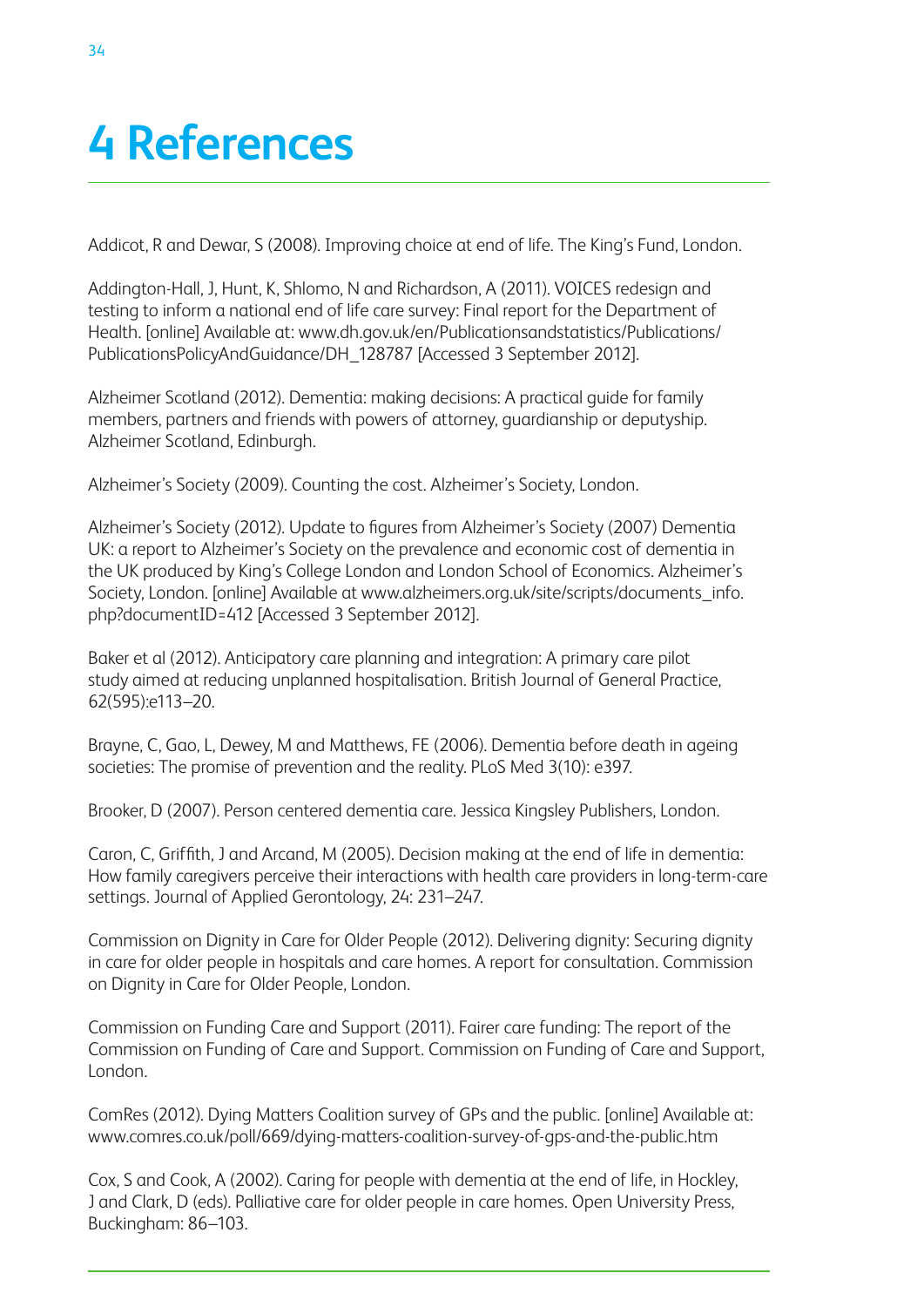Department of Health (2008). End of life care strategy. [online] Available at: www.dh.gov. uk/en/Publicationsandstatistics/Publications/PublicationsPolicyAndGuidance/DH\_086277 [Accessed 3 September 2012].

Department of Health (2009). Living well with dementia: A national dementia strategy. Department of Health, London.

Department of Health (2011a). NHS outcomes framework 2012–13. [online] Available at: www.dh.gov.uk/en/Publicationsandstatistics/Publications/PublicationsPolicyAndGuidance/ DH\_131700 [Accessed 3 September 2012].

Department of Health (2011b). End of life care. [online] Available at: http://webarchive. nationalarchives.gov.uk/+/www.dh.gov.uk/en/Healthcare/Qualityandproductivity/ QIPPworkstreams/DH\_115469 [Accessed 3 September 2012].

Department of Health (2011c). VOICES redesign and testing. [online] Available at: www.dh.gov.uk/en/Publicationsandstatistics/Publications/PublicationsPolicyAndGuidance/ DH\_128787 [Accessed 3 September 2012].

Department of Health (2012). First national VOICES survey of bereaved people: key findings report. Department of Health, London.

Department of Health, Social Services and Public Safety Northern Ireland (2010). Living matters dying matters. [online] Available at: www.dhsspsni.gov.uk/8555\_palliative\_final.pdf [Accessed 3 September 2012].

Department of Health, Social Services and Public Safety (2011). Improving dementia services in Northern Ireland: A regional strategy. DHSSPS, Belfast.

General Medical Council (2010). Treatment and care towards the end of life: Good practice in decision making. General Medical Council, London.

Gomes, B, Calanzani, N and Higginson, IJ (2011). Local preferences and place of death in regions within England 2010. Cicely Saunders Institute, London.

The Guardian (2012). Dementia must be a national priority. [online] Available at: www.guardian.co.uk/healthcare-network/2012/mar/27/dementia-national-priority-alistairburns [Accessed 3 September 2012]

Health Service Ombudsman (2011). Care and compassion? Report of the Health Service Ombudsman on ten investigations into NHS care of older people. The Stationery Office, London.

Hølen et al (2007). Doloplus-2, a valid tool for behavioural pain assessment? BMC Geriatrics 7:29.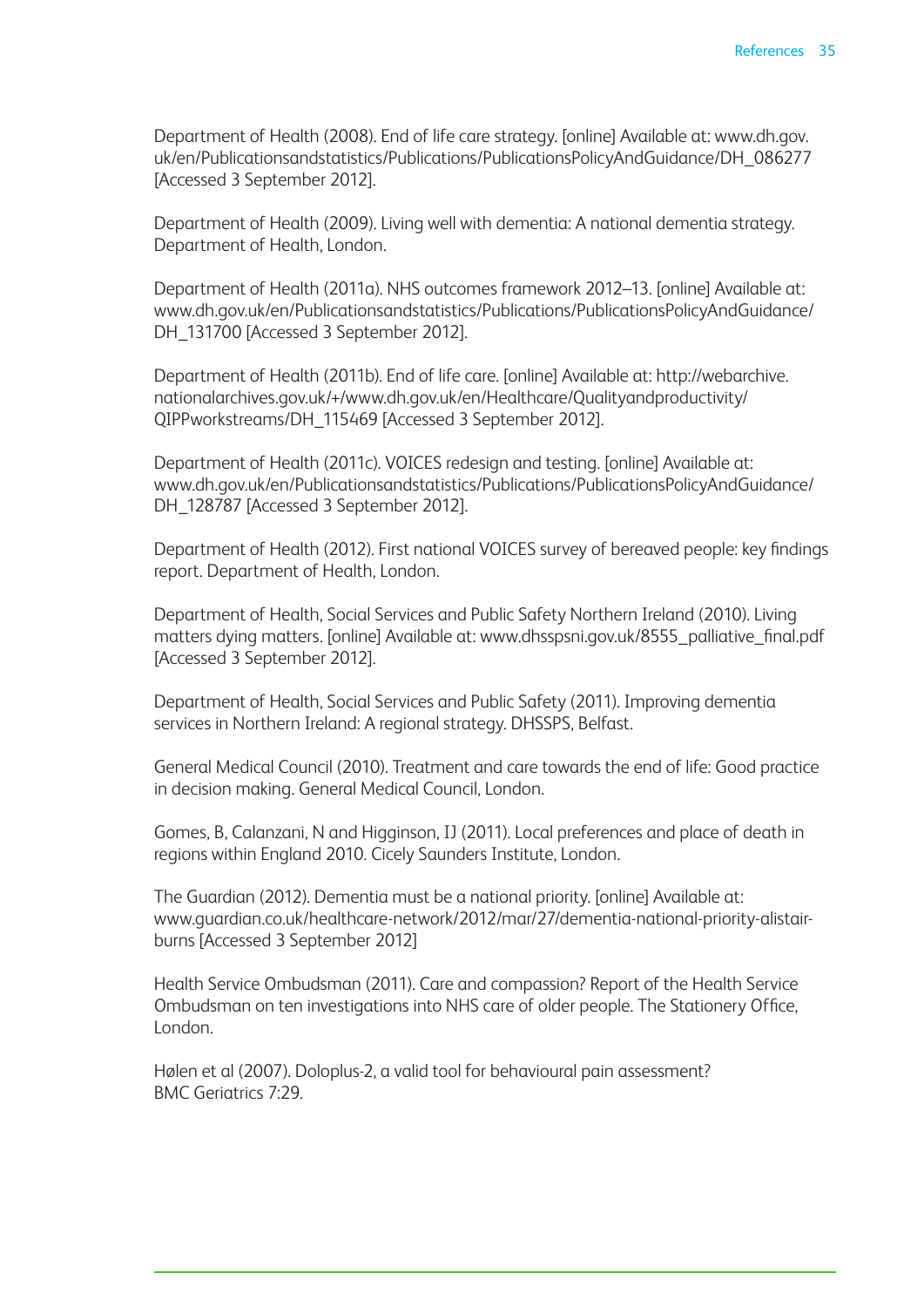Hughes-Hallett, T, Craft, A, and Davies, C (2011). Funding the right care and support for everyone: Creating a fair and transparent funding system: The final report of the Palliative Care Funding review. [online] Available at: http://palliativecarefunding.org.uk/wp-content/ uploads/2011/06/PCFRFinal%20Report.pdf [Accessed 3 September 2012].

Husebo et al (2009). Pain in older persons with severe dementia. Psychometric properties of the Mobilization–observation–behaviour–intensity–dementia (MOBID-2) pain scale in a clinical setting. Scandinavian Journal of Caring Sciences 24(2):380–391.

Husebo et al (2011). Efficacy of treating pain to reduce behavioural disturbances in residents of nursing homes with dementia: Cluster randomised clinical trial. BMJ 343: d4065.

Laing and Buisson (2009). Dementia care services UK market briefing 2009. Laing and Buisson, London.

Laing and Buisson (2011). Care of elderly people market survey, UK market briefing 2010–11. Laing and Buisson, London.

Livingston et al (2012). Care at the end of life for people with dementia living in a care home: a qualitative study of staff experience and attitudes. International Journal of Geriatric Psychiatry 27(6): 643–650.

Marie Curie Cancer Care (2012). We know about end of life care. Marie Curie Cancer Care, London.

Marie Curie Palliative Care Institute Liverpool (2012). Liverpool Care Pathway for the dying patient (LCP). [online] Available at: www.liv.ac.uk/mcpcil/liverpool-care-pathway [Accessed 4 October 2012].

Mitchell et al (2009). The clinical course of advanced dementia. New England Journal of Medicine, 361(16):1529–1588.

National Confidential Enquiry into Patient Outcome and Death (2012). Time to intervene? A review of patients who underwent cardiopulmonary resuscitation as a result of an inhospital cardiorespiratory arrest. [online] Available at: www.ncepod.org.uk/2012cap.htm [Accessed 3 September 2012].

National Council for Palliative Care, Anchor, Alzheimer's Society, Dementia UK, National Care Forum, St Christopher's Hospice (2010). Priorities for dementia care within the end of life care strategy's quality markers and measures for commissioners [online] Available at: www.leedspalliativecare.co.uk/resourcefiles/EndofLifeQualityMarkersForDementia-1.pdf [Accessed 3 September 2012].

National End of Life Care Intelligence Network (2012). End of life care local authority (upper-tier) profiles, 2012. [online] Available at: www.endoflifecare-intelligence.org.uk/ profiles/la\_2012/atlas.html [Accessed 10 August 2012].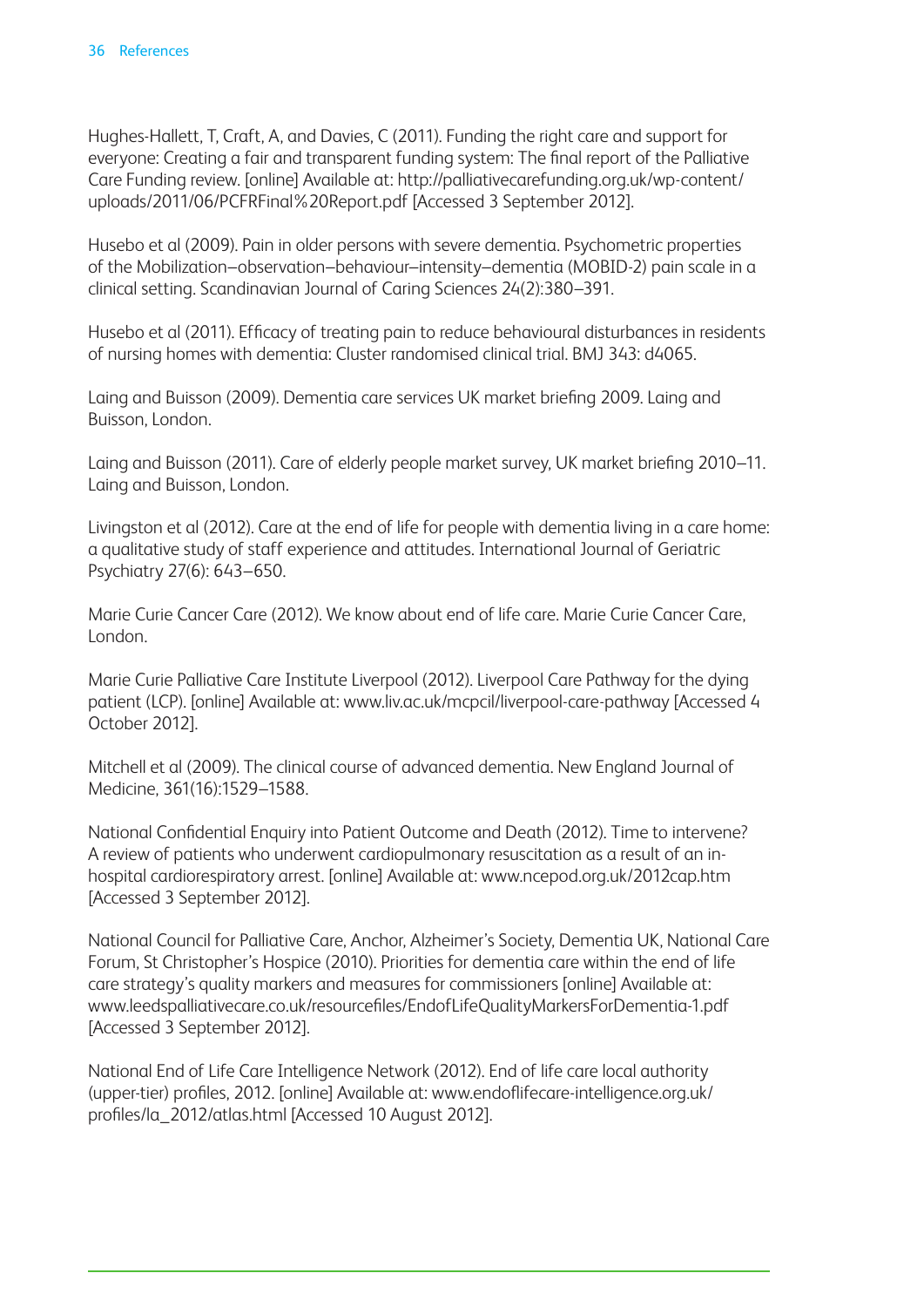National Institute for Health and Clinical Excellence (2004). Improving supportive and palliative care for adults with cancer. [online] Available at: www.nice.org.uk/csgsp [Accessed 3 September 2012].

National Institute for Health and Clinical Excellence (2010a). Dementia quality standard. [online] Available at: http://guidance.nice.org.uk/QS1 [Accessed 3 September 2012].

National Institute for Health and Clinical Excellence (2010b). End of life care for people with dementia: Commissioning guide. [online] Available at: www.nice.org.uk/usingguidance/ commissioningguides/eolcforpeoplewithdementia/eolcforpeoplewithdementia.jsp [Accessed 3 September 2012].

National Institute for Health and Clinical Excellence, Social Care Institute for Excellence (2007), Dementia clinical guideline: supporting people with dementia and their carers in health and social care.

Office for National Statistics (ONS) (2011). Deaths registered in England and Wales in 2010, by cause. [online] Available at: www.ons.gov.uk/ons/rel/vsob1/mortality-statistics--deathsregistered-in-england-and-wales--series-dr-/2010/stb-deaths-by-cause-2010.html [Accessed 3 September 2012].

Palliative Care Cymru Implementation Board (2011). Dying well matters: One Wales 3 years on (2008–2011) [online] Available at: www.wales.nhs.uk/documents/Board-report-Palliativecare-2008-2011.pdf [Accessed 3 September 2012].

Palliative Care Planning Group Wales (2008). Report to the Minister for Health and Social Services [online] Available at: www.wales.nhs.uk/sites3/docmetadata. cfm?orgid=831&id=120151 [Accessed 3 September 2012].

Royal College of Psychiatrists (2011). National audit of dementia. [online] Available at: www.rcpsych.ac.uk/quality/nationalclinicalaudits/dementia/nationalauditofdementia.aspx [Accessed 3 September 2012].

Sampson, E, Gould, V, Lee, D, and Blanchard, M (2006). Differences in care received by patients with and without dementia who died during acute hospital admission: a retrospective case note study. Age and Ageing, 35(2):187–189.

Sampson et al (2012). Improving end of life care for people with dementia: a rapid participatory appraisal. BMJ Supportive & Palliative Care, 2:108–114.

Scott, S, Jones, L, Blanchard, M and Sampson, E (2011). Study protocol: The behaviour and pain in dementia study (BePAID). BMC Geriatrics, 11:61.

Social Care Institute for Excellence (2012). Research briefing 40: End of life care for people with dementia living in care homes. [online] Available at: www.scie.org.uk/publications/ briefings/briefing40/ [Accessed 3 September 2012].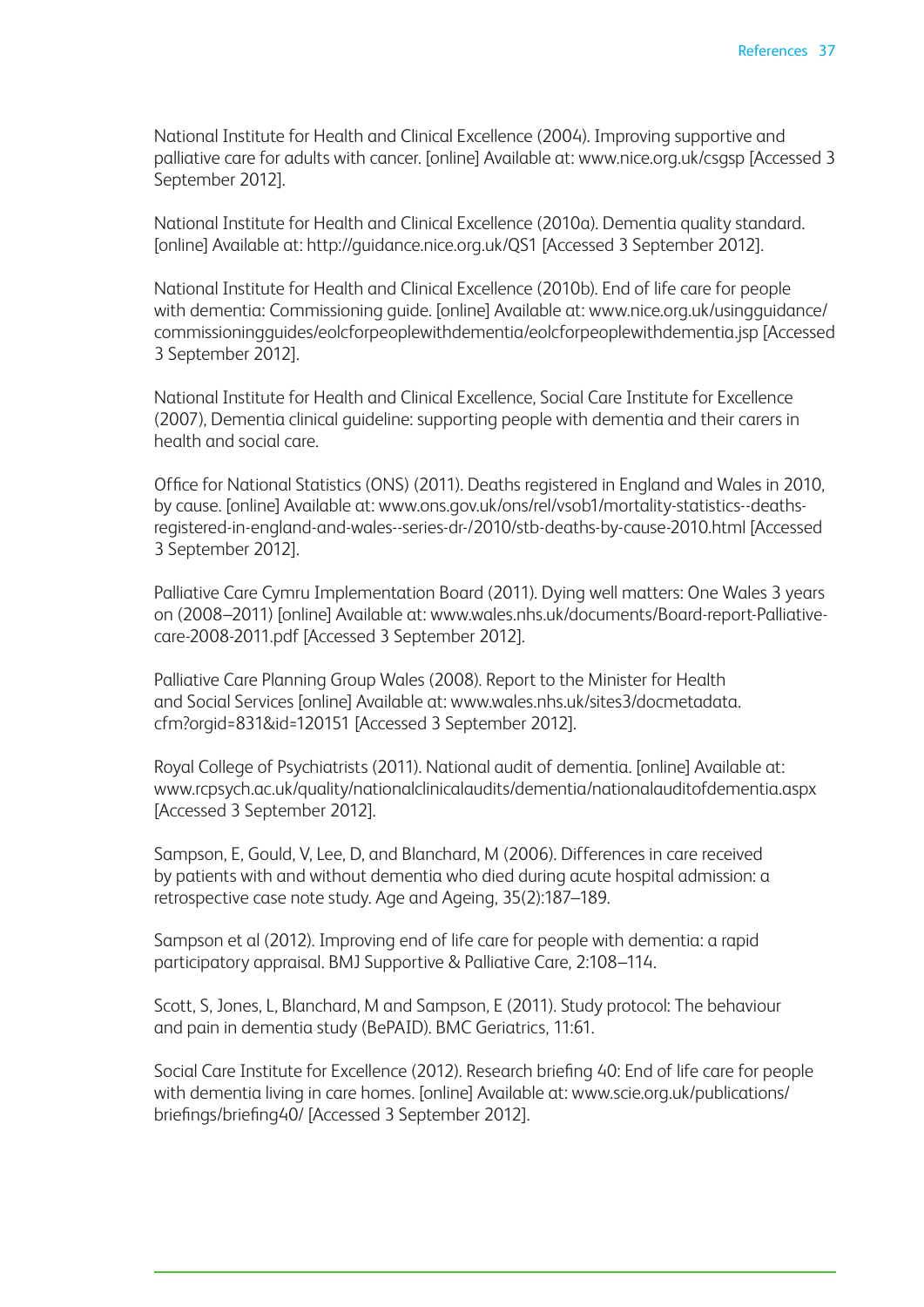Treloar, A, Crugel, M and Adamis, D (2009). Palliative and end of life care of dementia at home is feasible and rewarding: Results from the Hope for home study. Dementia 8: 335.

Van der Steen, J, Ooms, M, Van der Wal, G, Ribbe, M (2002). Pneumonia: the demented patient's best friend? Discomfort after starting or withholding antibiotic treatment. Journal of the American Geriatric Society, 50(10):1681–1688.

Welsh Assembly Government (2011). National dementia vision for Wales: Dementia supportive communities. [online] Available at: http://wales.gov.uk/topics/health/publications/ health/guidance/dementia/?lang=en [Accessed 3 September 2012].

Welsh Government (2012) Together for health: Delivering end of life care. [online] Available at http://wales.gov.uk/consultations/healthsocialcare/endcare/?lang=en [Accessed 3 September 2012].

Wendler, D and Rid, A (2011). Systematic review: The effect on surrogates of making treatment decisions for others. Annals of Internal Medicine, 154(5): 336–346.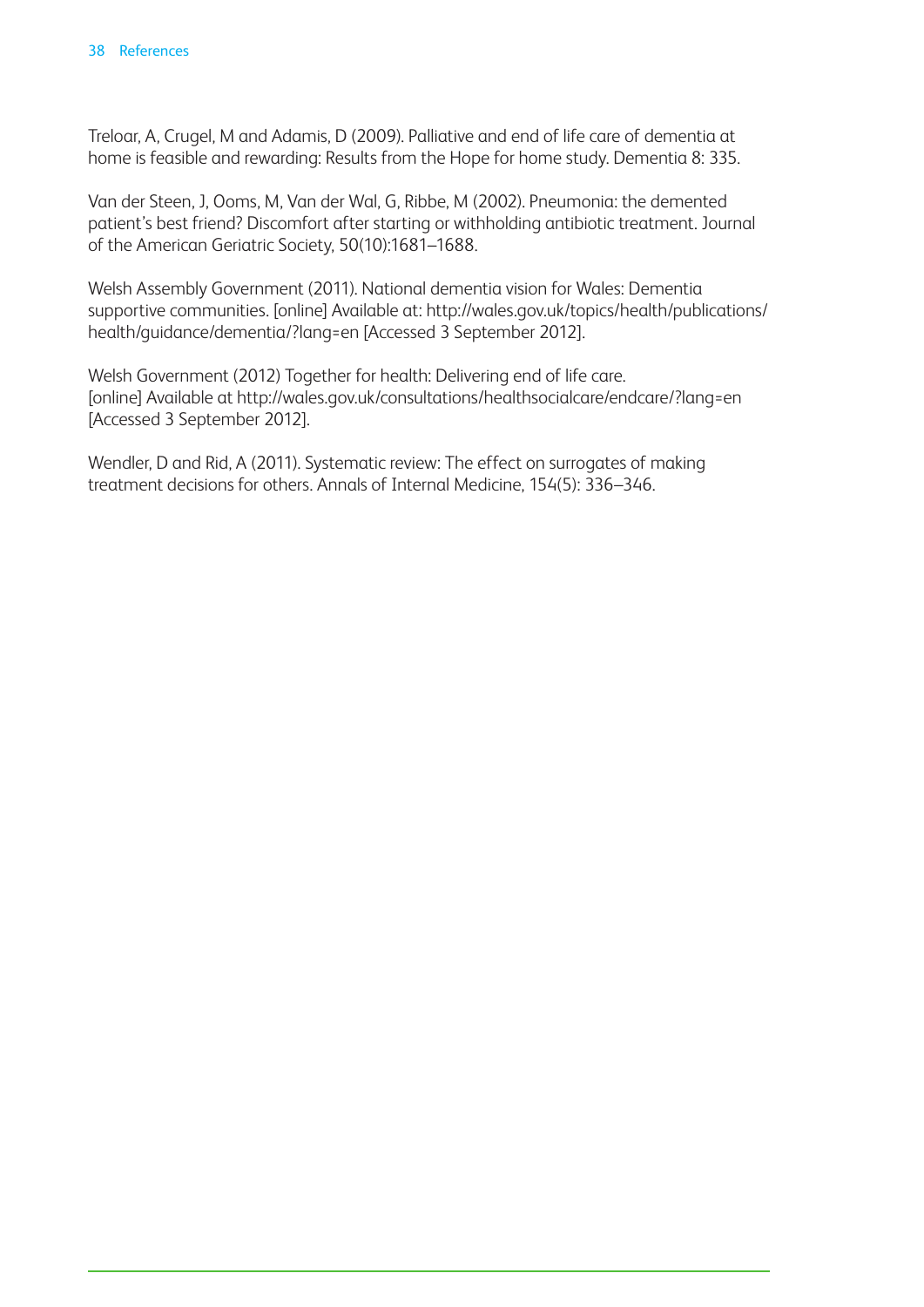# **5 Useful resources**

Below is a selection of resources. This is not an exhaustive list, but many of the resources listed pull together useful information which may help to improve end of life care for people with dementia.

### **Summary and statistical resources**

National End of Life Care Programme. Care towards the end of life for people with dementia: an online resource guide. [online] Available at: www.endoflifecareforadults.nhs.uk/ publications/care-towards-the-end-of-life-for-people-with-dementia [Accessed 5 September 2012].

National End of Life Care Intelligence Network. Local preferences and place of death in regions within England 2010. [online] Available at: www.endoflifecare-intelligence.org.uk/ resources/publications/lp\_and\_place\_of\_death.aspx [Accessed 5 September 2012].

#### **Commissioning**

National Institute for Health and Clinical Excellence. End of life care for people with dementia: Commissioning guide implementing NICE guidance. [online] Available at: www.nice.org.uk/usingguidance/commissioningguides/eolcforpeoplewithdementia/ eolcforpeoplewithdementia.jsp?domedia=1&mid=8E6BF1B4-19B9-E0B5- D4D218861172B805 [Accessed 5 September 2012].

National Council for Palliative Care Dementia Group. Priorities for dementia care within the end of life care strategy's quality markers and measures for commissioners. [online] Available at: www.leedspalliativecare.co.uk/resourcefiles/EndofLifeQualityMarkersForDementia-1.pdf [Accessed 5 September 2012].

#### **Care planning and decision making**

National End of Life Care Programme. Thinking and planning ahead: Learning from each other a volunteer training programme about advance care planning. [online] Available at: www.endoflifecareforadults.nhs.uk/education-and-training/acp-for-volunteers [Accessed 5 September 2012].

General Medical Council. Treatment and care towards the end of life: Good practice in decision making. [online] Available at: www.gmc-uk.org/guidance/ethical\_guidance/end\_of life\_care.asp [Accessed 5 September 2012].

#### **For people with dementia and carers**

Alzheimer's Society. Advance decision. [online] Available at: www.alzheimers.org.uk/ factsheet/463 [Accessed 5 September 2012].

Dying Matters. Putting your house in order: Five things you can plan for end of life. [online] Available at: www.dyingmatters.org/sites/default/files/user/images/Resources/Promo%20 materials/Leaflet\_9\_Web.pdf [Accessed 5 September 2012].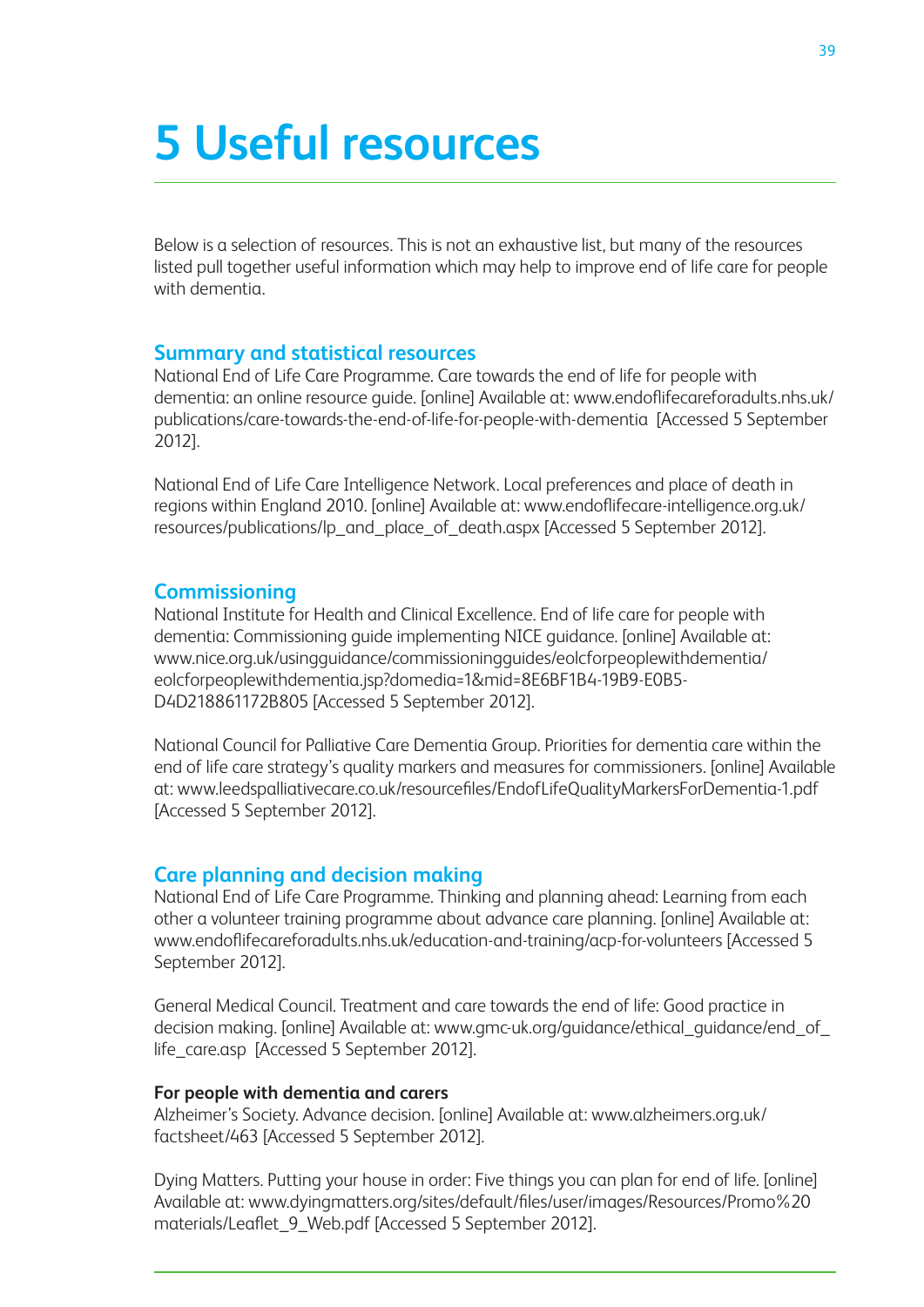#### **For GPs**

Dying Matters. Time to talk: Starting end of life care conversations with people affected by dementia [online] Available at: www.dyingmatters.org/page/dying-matters-launchesdementia-leaflet [Accessed 5 September 2012].

#### **For care home staff**

National End of Life Care Programme. Capacity, care planning and advance care planning in life limiting illness: A guide for health and social care staff. [online] Available at: www. endoflifecareforadults.nhs.uk/publications/pubacpguide [Accessed 5 September 2012].

### **Emotional concerns**

Alzheimer's Society. Grief and bereavement. [online] Available at: www.alzheimers.org.uk/ factsheet/507 [Accessed 5 September 2012].

Alzheimer's Society. Talking Point forum. [online] Available at: http://forum.alzheimers.org.uk/ forum.php [Accessed 5 September 2012].

## **Care in different settings**

#### **Hospital**

Alzheimer's Society. This is me. [online] Available at: www.alzheimers.org.uk/thisisme [Accessed 5 September 2012].

Royal College of Nursing and Department of Health. Commitment for the care of people with dementia in general hospitals resources. [online] Available at: www.rcn.org.uk/development/practice/dementia/commitment\_to\_the\_care\_of\_people with\_dementia\_in\_general\_hospitals/dementia\_resources [Accessed 5 September 2012].

#### **Care homes**

Social Care Institute for Excellence. SCIE research briefing 40: End of life care for people with dementia living in care homes. [online] Available at: www.scie.org.uk/publications/briefings/ briefing40/ [Accessed 5 September 2012].

Social Care Institute for Excellence. Dementia gateway: End of life care. [online] Available at: www.scie.org.uk/publications/dementia/endoflife/introduction.asp [Accessed 5 September 2012].

#### **Own home**

Social Care Institute for Excellence. Dementia gateway: End of life care. [online] Available at: www.scie.org.uk/publications/dementia/endoflife/introduction.asp [Accessed 5 September 2012].

Dementia UK. Admiral Nursing DIRECT. [online] Available at: www.dementiauk.org/what-wedo/admiral-nursing-direct/ [Accessed 5 September 2012].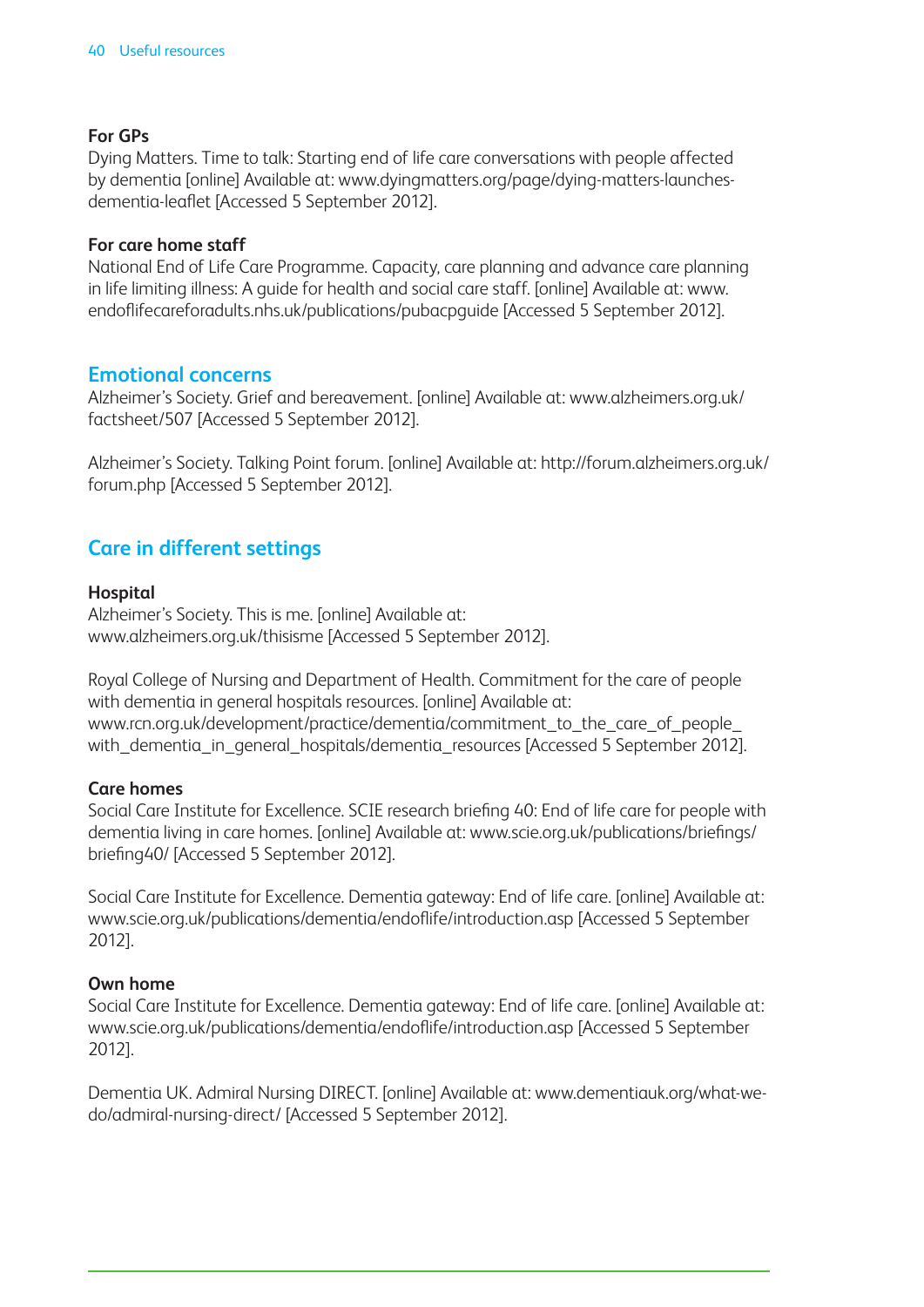# **Appendix 1: Policy framework in the UK nations**

## **England**

## **End of life policy**

The 2008 Department of Health End of life care strategy (Department of Health, 2008) paved the way for some important steps towards improving end of life care:

- The National end of life care programme, the NHS delivery arm of the End of life care strategy, was established.
- There have been numerous end of life research initiatives, including the VOICES survey (Department of Health, 2011c), which captures after death the experiences of end of life care as reported by the carer. This has been piloted in two locations and will be rolled out nationally and form a clear benchmark for whether or not end of life care is delivering the outcomes that people want to receive. It has been suggested that this will also be an indicator in the NHS outcomes framework (Department of Health, 2011a).
- Electronic palliative care registration systems (end of life registers) have been established in numerous areas.
- The Palliative Care Funding Review (Hughes-Hallett et al, 2011) was published in 2011 and examined the structure of payment for services within end of life care. It recommended that a tariff should be developed, which would then be allocated to anyone on end of life registers, specifically to pay for palliative care needs. It also recommended that social care should be free for people on end of life registers, a recommendation which was echoed in the Commission into the Funding of Care and Support, chaired by Andrew Dilnot (Commission on Funding Care and Support, 2011).
- The Dying Matters Coalition, of which Alzheimer's Society is a member, was set up through the National Council for Palliative Care with funding from the Department of Health.

Additionally, end of life is increasingly seen as an area where improvements in care in community settings can reduce the need for costly hospital admissions. One of the 12 national Quality Innovation Productivity and Prevention (QIPP) workstreams focuses on care at end of life.<sup>3</sup> The NICE quality standard for end of life care was published in November 2011 (NICE 2011).

**<sup>3</sup>** www.dh.gov.uk/en/Healthcare/Qualityandproductivity/QIPPworkstreams/DH\_115469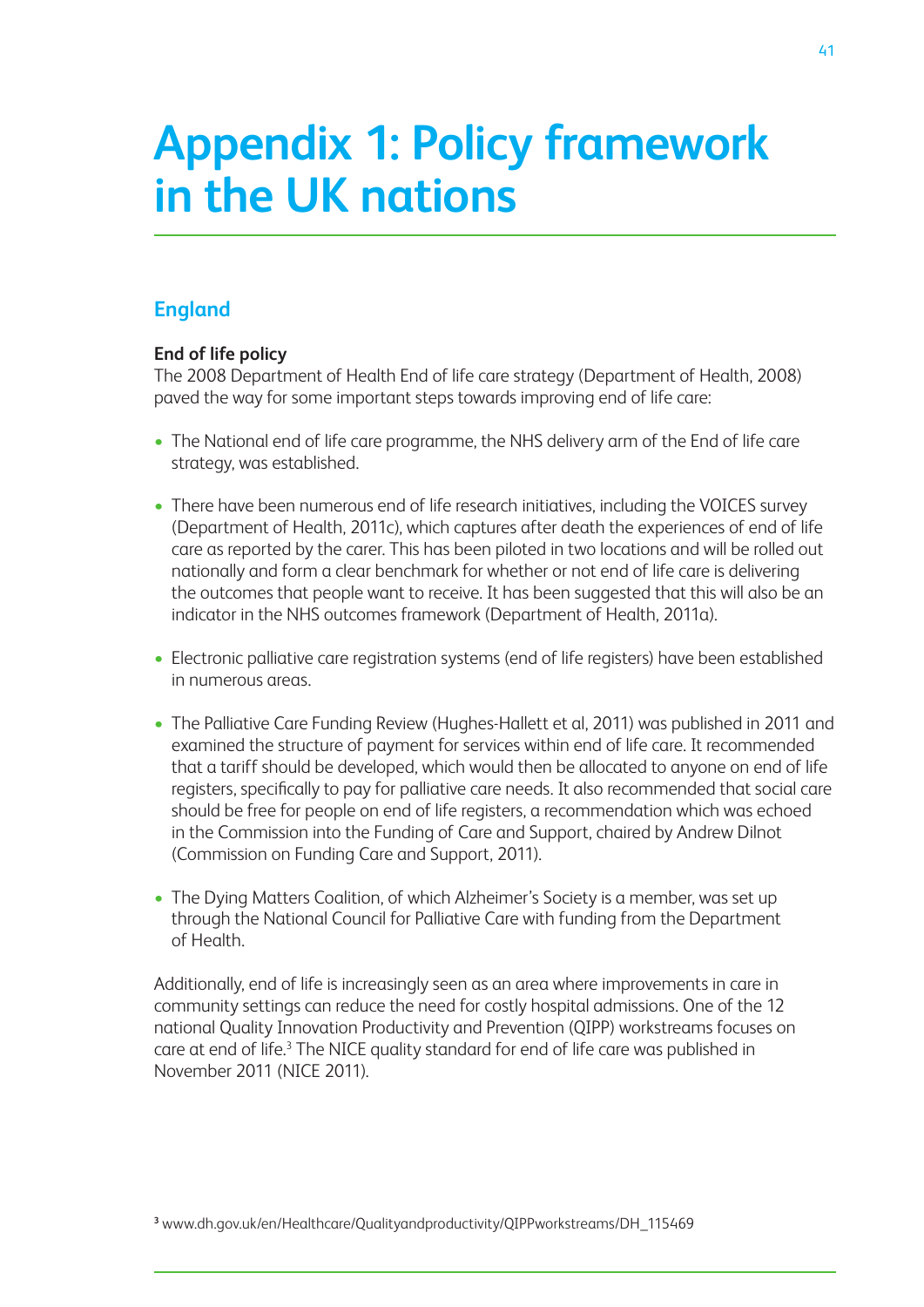#### **Dementia policy relating to end of life**

The 2009 Department of Health Dementia Strategy for England has an explicit objective for 'people with dementia and their carers to be involved in planning end of life care' (Department of Health, 2009). However, this is not one of the four areas in the strategy prioritised by the coalition government when they came to power in 2011.

The NICE quality standard for dementia was published in 2010 (NICE, 2010a). One of the 10 strands that this examines states that in the later stages primary care teams should assess people with dementia and plan their palliative care needs. At present, this will only apply to England. The NICE commissioning guide (NICE, 2010b) is designed to support commissioners in structuring services for people with dementia at end of life.

The Prime Minister's Challenge on dementia did not initially include end of life care as a specific focus of the Health and Care champion group, but the group are now working in this area.

## **Wales**

### **End of life policy**

The 2008 Sugar report on palliative care planning (Palliative Care Planning Group Wales, 2008) made recommendations to the Welsh Assembly Government. These were accepted and the Welsh Palliative Care Implementation Board was established to implement the recommendations. Their most recent report on progress (Palliative Care Cymru Implementation Board, 2011) suggested that they had achieved the objectives of the report, but had identified further areas that need attention, although these did not specifically include dementia. Ringfenced funding for palliative care was maintained in 2011–12.

At the time of writing, Together for health: Delivering on end of life care (Welsh Government 2012) was in a period of consultation. This suggested four outcomes expected by 2016 which would support dying well:

- Supporting living and dying well People in Wales have a healthy, realistic approach to dying. They are encouraged to adopt healthy lifestyles, yet are informed and supported to make arrangements in advance for the end of life.
- Detecting and identifying patients early People with palliative care needs are identified early to enable the best care to be planned in advance.
- Delivering fast, effective, person-centred care People receive fast, effective personcentred care in order to maintain quality of life for as long as possible. Patients and their families have their needs identified and met so they feel well supported and informed, able to manage their illness.
- Reducing distress in the terminal phase for the patient and their family Patients entering the terminal phase of their illness and their families feel well cared for and are pain- and symptom-free. Symptoms and problems that are likely to arise are addressed appropriately and promptly.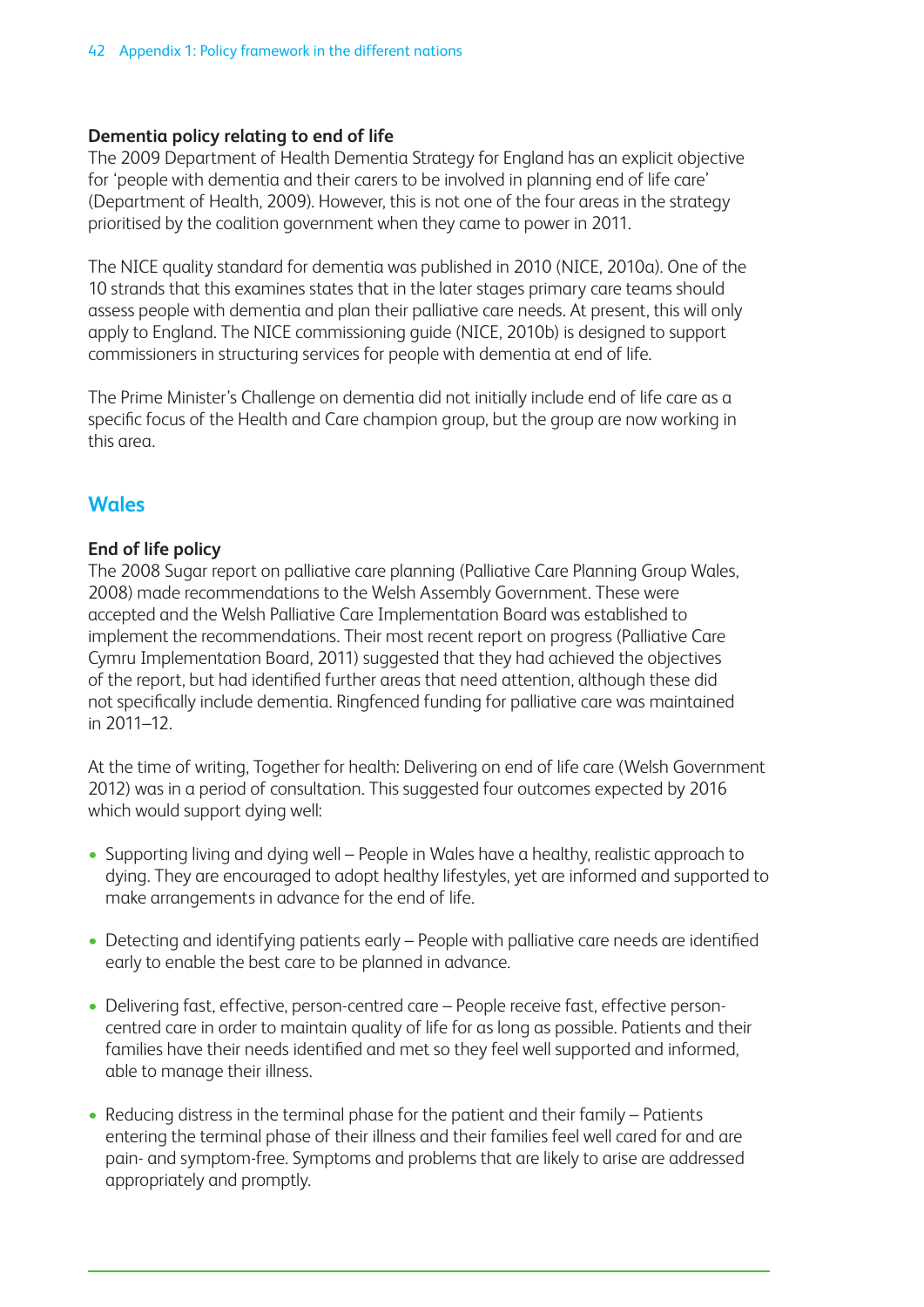#### **Dementia policy relating to end of life**

The Dementia vision for Wales (Welsh Assembly Government, 2011) does not specifically mention end of life care, but includes measures that may improve care of dementia in the final days, including increased detection, integrated service provision and increased training.

## **Northern Ireland**

#### **End of life policy**

In March 2010, Living matters dying matters (Department of Health, Social Services and Public Safety, 2010), a five-year strategy for service planning and delivery was published. This lays out 25 recommendations across palliative care, none of which are dementia-specific.

However, the Department of Health, Social Services and Public Safety are also developing service frameworks for each condition. Each of these includes standards for supportive and palliative care. Dementia has not been prioritised specifically as one of these standards, although 'mental health' has, and the draft includes provisions for the care of people with dementia.

#### **Dementia policy relating to end of life**

Improving dementia services in Northern Ireland: A regional strategy (Department of Health, Social Services and Public Safety, 2011) makes reference to the Northern Irish strategies on end of life care. It suggests that end of life care is an important part of dementia care and suggests that trusts develop palliative and end of life services for people with dementia within the framework of the palliative and end of life care strategy.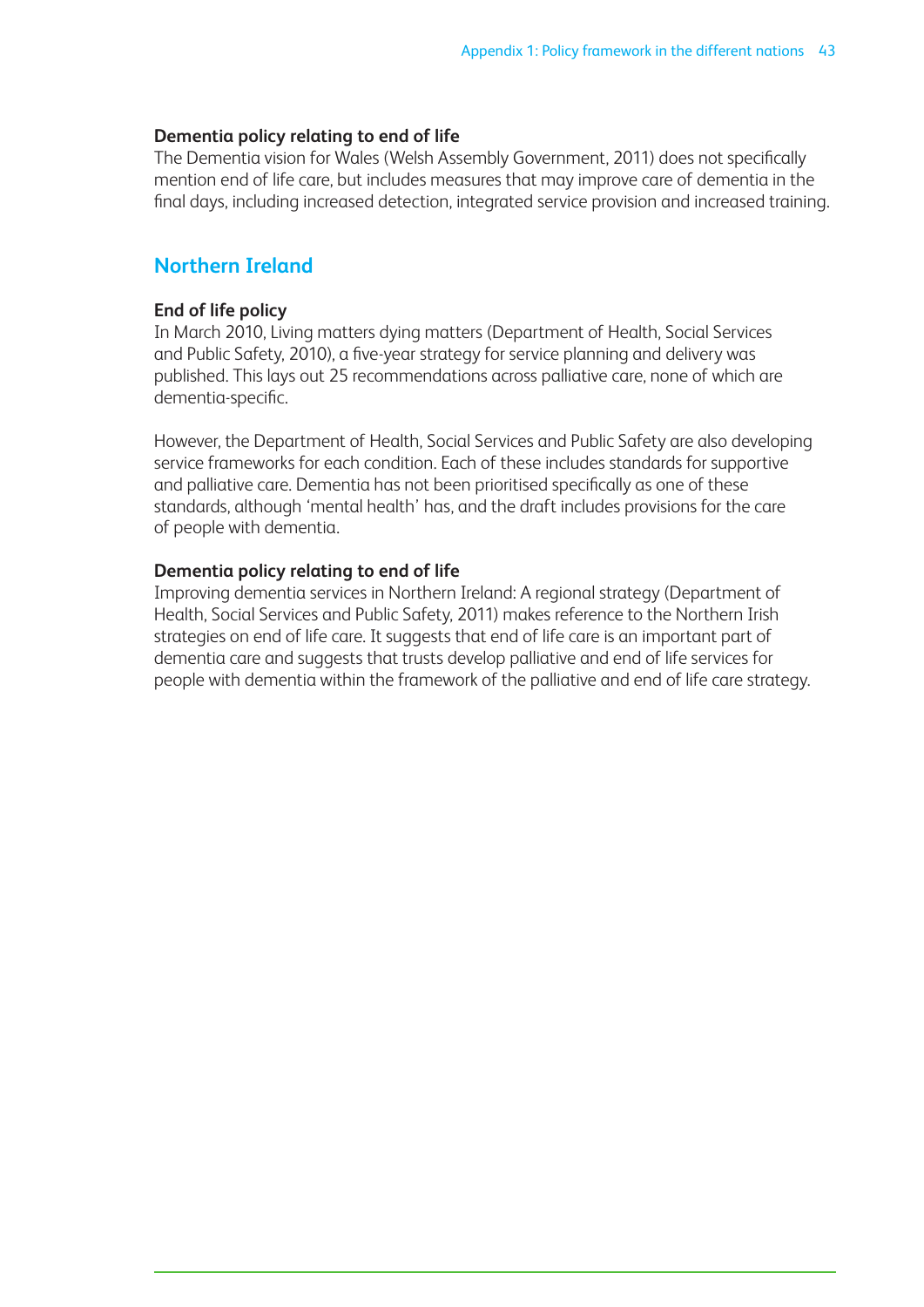# **Appendix 2: Office for National Statistics information on place of death**

## **Place of occurrence of death selected causes 2010 England and Wales**

#### **Total deaths**

| <b>ICD-10 code</b>                       | <b>Underlying cause</b><br>(ICD chapter) and age                                 | <b>Male</b> | <b>Female</b> |
|------------------------------------------|----------------------------------------------------------------------------------|-------------|---------------|
| $F01 - F019*$                            | Vascular dementia                                                                | 300         | 375           |
| <b>F03</b>                               | <b>Unspecified dementia</b>                                                      | 4,925       | 12,749        |
| $G$ 00 – $G$ 00.9                        | Alzheimer's disease                                                              | 2,122       | 4,635         |
|                                          | There were no deaths attributed to the<br>underlying causes F00-F009 or F03-F039 |             |               |
| <b>Total for all dementias</b>           |                                                                                  | 7,347       | 17.759        |
| <b>Total for all dementias, both m/f</b> |                                                                                  |             | 25,106        |
|                                          | *Please note there were no deaths attributed to F00 or F02.                      |             |               |

#### **Home**

| <b>ICD-10 code</b>                       | <b>Underlying cause</b><br>(ICD chapter) and age                                                                | Male | <b>Female</b> |
|------------------------------------------|-----------------------------------------------------------------------------------------------------------------|------|---------------|
| $FO1 - FO19*$                            | Vascular dementia                                                                                               | 22   | 20            |
| <b>F03</b>                               | <b>Unspecified dementia</b>                                                                                     | 200  | 678           |
| $G$ 00 – $G$ 00.9                        | Alzheimer's disease                                                                                             | 148  | 371           |
|                                          | There were no deaths attributed to the<br>underlying causes F00-F009 or F03-F039                                |      |               |
| <b>Total for all dementias</b>           |                                                                                                                 | 370  | 1,069         |
| <b>Total for all dementias, both m/f</b> |                                                                                                                 |      | 1,439         |
|                                          | the contract of the contract of the contract of the contract of the contract of the contract of the contract of |      |               |

**\*Please note there were no deaths attributed to F00 or F02.**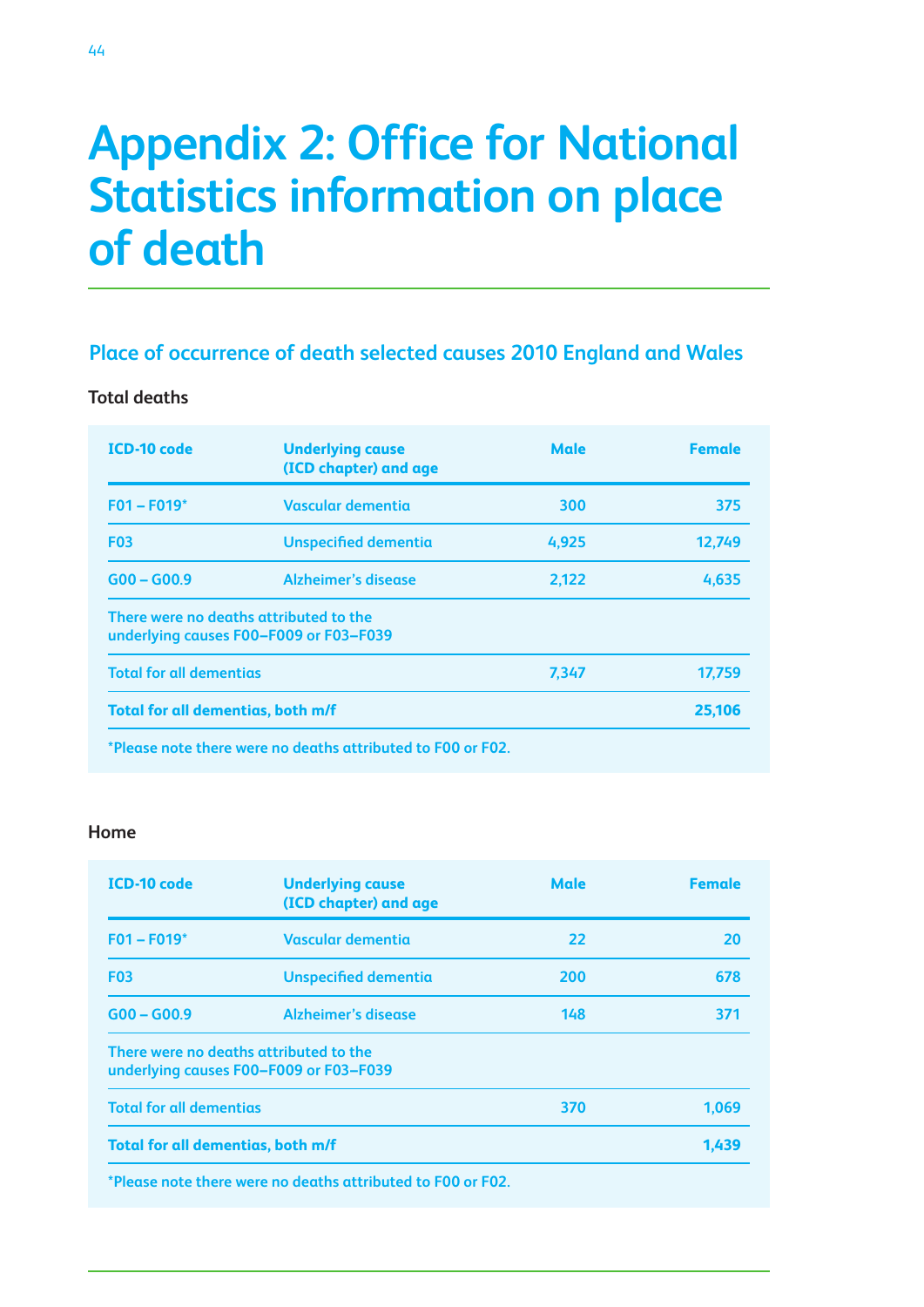| <b>ICD-10 code</b>                   | <b>Underlying cause</b><br>(ICD chapter) and age                                 | <b>Male</b>    | <b>Local authority</b><br><b>Female</b> | <b>Non-local authority</b><br>Male | <b>Female</b> |
|--------------------------------------|----------------------------------------------------------------------------------|----------------|-----------------------------------------|------------------------------------|---------------|
|                                      |                                                                                  |                |                                         |                                    |               |
| $F01 - F019*$                        | Vascular dementia                                                                | $\overline{7}$ | 12                                      | 108                                | 181           |
| <b>F03</b>                           | <b>Unspecified dementia</b>                                                      | 155            | 649                                     | 2,415                              | 7,666         |
| $G$ 00 – $G$ 00.9                    | Alzheimer's disease                                                              | 73             | 240                                     | 1,186                              | 3,064         |
|                                      | There were no deaths attributed to the<br>underlying causes F00-F009 or F03-F039 |                |                                         |                                    |               |
| <b>Total for all dementias</b>       |                                                                                  | 235            | 901                                     | 3,709                              | 10,911        |
| Total for all dementias, both m/f    |                                                                                  |                | 1,136                                   |                                    | 14,620        |
| <b>Total for local and non-local</b> |                                                                                  |                |                                         |                                    | 15,756        |
|                                      | *Please note there were no deaths attributed to F00 or F02.                      |                |                                         |                                    |               |

#### **Care homes**

## **Hospices**

| <b>ICD-10 code</b>                | <b>Underlying cause</b><br>(ICD chapter) and age                                 | <b>Male</b> | <b>NHS</b><br><b>Female</b> | <b>Male</b> | <b>Non-NHS</b><br><b>Female</b> |
|-----------------------------------|----------------------------------------------------------------------------------|-------------|-----------------------------|-------------|---------------------------------|
| $F01 - F019*$                     | Vascular dementia                                                                | $\Omega$    | $\bf{0}$                    | $\Omega$    | 0                               |
| <b>F03</b>                        | <b>Unspecified dementia</b>                                                      | $\Omega$    |                             | 7           | 18                              |
| $G00 - G00.9$                     | Alzheimer's disease                                                              | $\Omega$    |                             | 9           | 8                               |
|                                   | There were no deaths attributed to the<br>underlying causes F00-F009 or F03-F039 |             |                             |             |                                 |
| <b>Total for all dementias</b>    |                                                                                  | $\Omega$    | $\overline{\mathbf{z}}$     | 16          | 26                              |
| Total for all dementias, both m/f |                                                                                  |             | $\overline{2}$              |             | 42                              |
| <b>Total for NHS and non-NHS</b>  |                                                                                  |             |                             |             | 44                              |

**\*Please note there were no deaths attributed to F00 or F02.**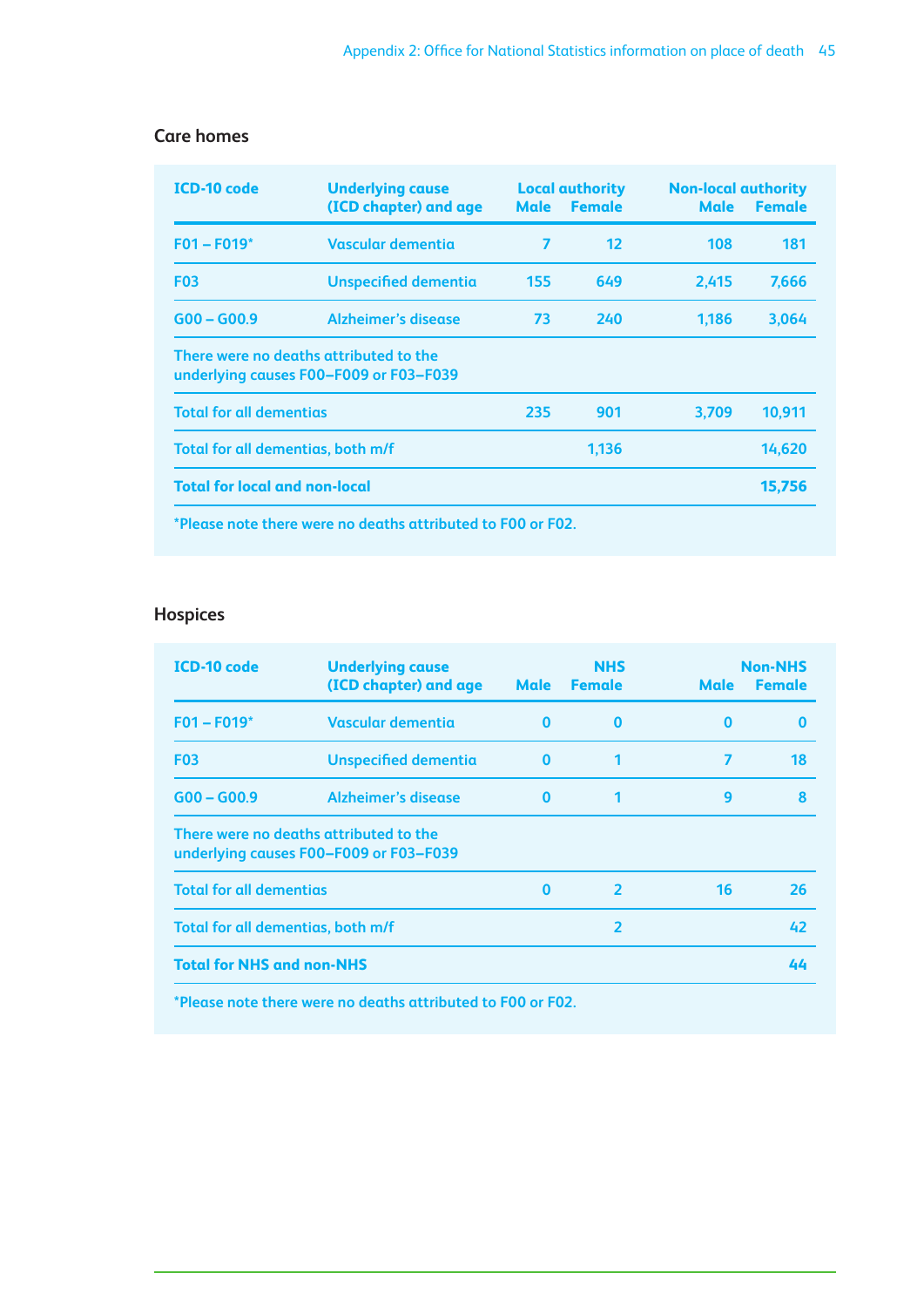| <b>ICD-10 code</b>                   | <b>Underlying cause</b><br>(ICD chapter) and age                                 | <b>Male</b> | <b>NHS</b><br><b>Female</b> | <b>Male</b> | <b>Non-NHS</b><br><b>Female</b> |
|--------------------------------------|----------------------------------------------------------------------------------|-------------|-----------------------------|-------------|---------------------------------|
| $F01 - F019*$                        | Vascular dementia                                                                | 158         | 157                         | $\Omega$    | $\overline{\mathbf{z}}$         |
| <b>F03</b>                           | <b>Unspecified dementia</b>                                                      | 2,092       | 3,570                       | 3           | 5                               |
| $G$ 00 – $G$ 00.9                    | Alzheimer's disease                                                              | 655         | 874                         |             | 5                               |
|                                      | There were no deaths attributed to the<br>underlying causes F00-F009 or F03-F039 |             |                             |             |                                 |
| <b>Total for all dementias</b>       |                                                                                  | 2,905       | 4,601                       | 4           | $12 \overline{ }$               |
| Total for all dementias, both m/f    |                                                                                  |             | 7,506                       |             | 16                              |
| <b>Total for local and non-local</b> |                                                                                  |             |                             |             | 7,522                           |
|                                      | *Please note there were no deaths attributed to F00 or F02.                      |             |                             |             |                                 |

## **Hospitals** (acute or community, not psychiatric)

## **Other communal establishment**

| <b>ICD-10 code</b>                       | <b>Underlying cause</b><br>(ICD chapter) and age                                 | Male | <b>Female</b> |
|------------------------------------------|----------------------------------------------------------------------------------|------|---------------|
| $FO1 - FO19*$                            | Vascular dementia                                                                | 4    | 3             |
| <b>F03</b>                               | <b>Unspecified dementia</b>                                                      | 45   | 134           |
| $G$ 00 – $G$ 00.9                        | Alzheimer's disease                                                              | 40   | 62            |
|                                          | There were no deaths attributed to the<br>underlying causes F00-F009 or F03-F039 |      |               |
| <b>Total for all dementias</b>           |                                                                                  | 89   | 199           |
| <b>Total for all dementias, both m/f</b> |                                                                                  |      | 288           |

**\*Please note there were no deaths attributed to F00 or F02.**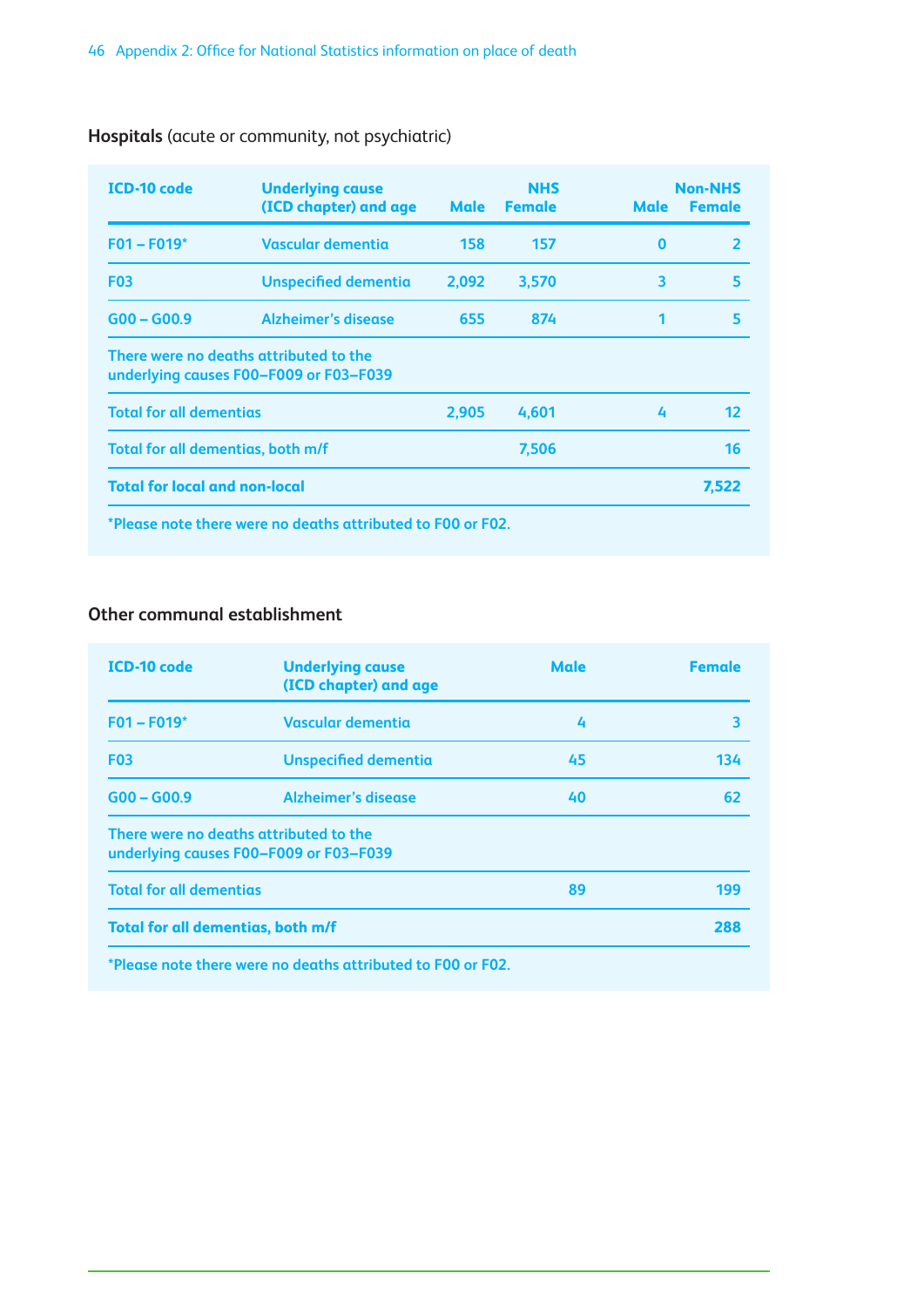| <b>ICD-10 code</b>                       | <b>Underlying cause</b><br>(ICD chapter) and age                                 | Male | <b>Female</b> |
|------------------------------------------|----------------------------------------------------------------------------------|------|---------------|
| $F01 - F019*$                            | Vascular dementia                                                                |      | O             |
| <b>F03</b>                               | <b>Unspecified dementia</b>                                                      | 8    | 28            |
| $G$ 00 – $G$ 00.9                        | Alzheimer's disease                                                              | 10   | 10            |
|                                          | There were no deaths attributed to the<br>underlying causes F00-F009 or F03-F039 |      |               |
| <b>Total for all dementias</b>           |                                                                                  | 19   | 38            |
| <b>Total for all dementias, both m/f</b> |                                                                                  |      | 57            |
|                                          | *Please note there were no deaths attributed to F00 or F02.                      |      |               |

#### **Elsewhere**